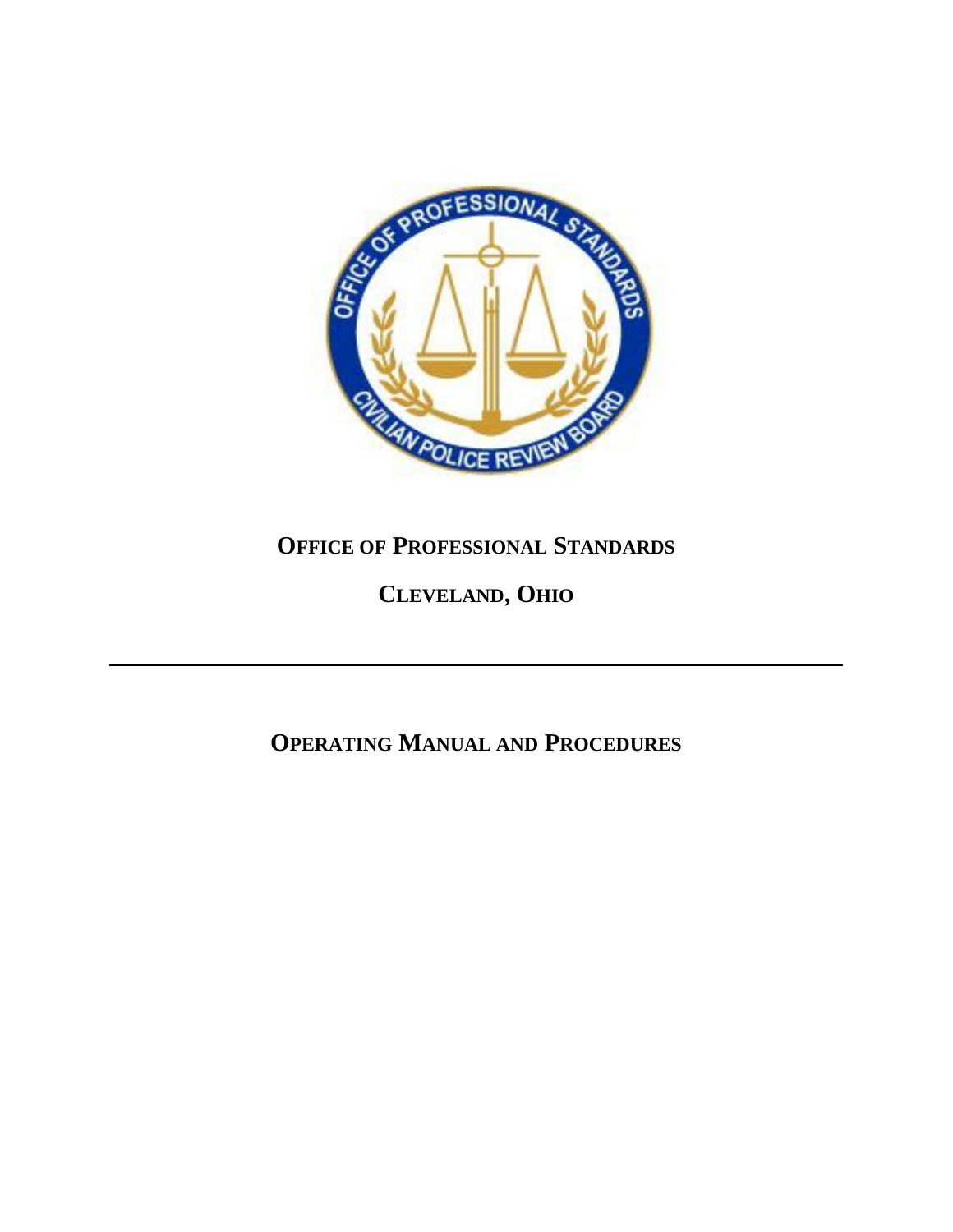# **0. INTRODUCTORY MATTERS**

1. MANUAL OBJECTIVE. The purpose of this Operations Manual (the "Manual") is to provide Office of Professional Standards ("OPS") Investigators and staff, Cleveland Division of Police ("CDP" or "Division") employees, and members of the Cleveland community with express standards, expectations, and processes for the receipt and investigation of public complaints about police performance or conduct regarding CDP employees.

# 2. DEFINITIONS.

"Allegation" refers to a charge or claim made by a complainant that, if established as true, could constitute a violation of a specific provision of CDP policy.

"Preponderance of the evidence" refers to a determination that, based on all of the evidence, a fact or allegation sought to be proved is more probable than not.

"Relevant" means evidence having a tendency to make the existence of any fact that is of consequence to the investigation of a given complaint more probable or less probable than it would otherwise be without the evidence.

"Timely" means within a reasonable span of time in light of the circumstances.

"Members" refers to sworn officers employed by the City of Cleveland Division of Police.

# **100. MISSION, JURISDICTION, ETHICAL & EMPLOYMENT REQUIREMENTS**

101. MISSION. To ensure constitutional, lawful, accountable, effective, and respectful policing and to have a safe community, there must be trust between police and those they serve. For that reason, the City established the Office of Professional Standards ("OPS"), an agency within the City of Cleveland Department of Public Safety and independent of CDP, for the purpose of investigating non-criminal complaints filed by members of the public against sworn and non-sworn Cleveland Division of Police employees. OPS is not a part of the Cleveland Division of Police. It is, instead, a separate agency charged with providing a civilian oversight function of CDP.

OPS's mission is to increase accountability and improve public confidence in the police by receiving and fair, thoroughly, objectively, and timely investigating complaints against Cleveland Division of Police employees, making findings about these complaints, and recommending action on these complaints to the Civilian Police Review Board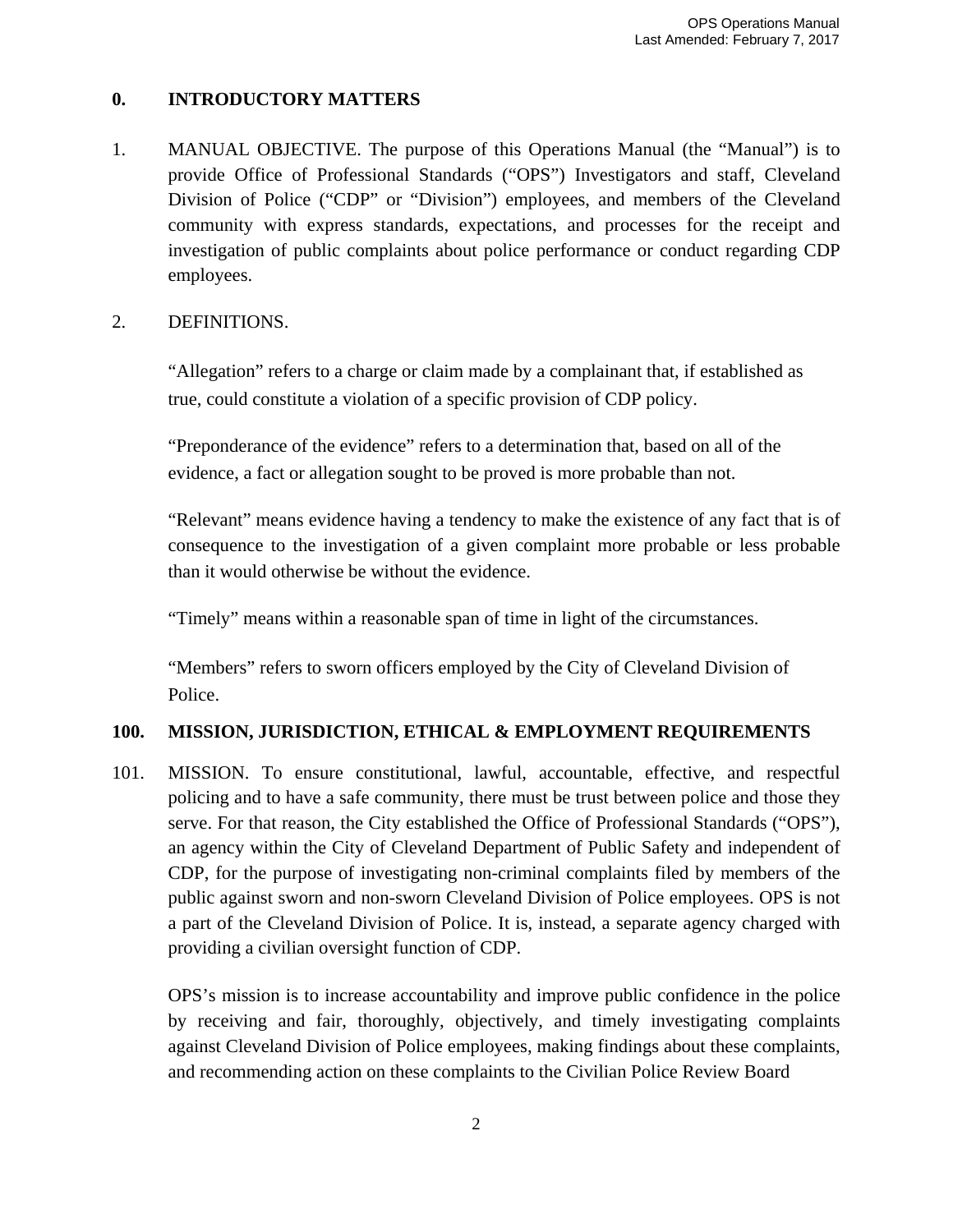("CPRB"). As part of its mission, OPS is also empowered to make policy recommendations that will improve the citizen complaint process, increase understanding between the public and CDP employees, reduce the incidence of misconduct and reduce the risk of the use of force by CDP officers. OPS investigations are to be conducted in a fair, objective, impartial, timely, and comprehensive manner by the OPS investigative staff, which is composed entirely of civilian employees. OPS is committed to providing the community with an accessible and safe environment in which to file complaints.

- 102. JURISDICTION. Under the Charter of the City of Cleveland ((§ 115-1, 115-4), OPS has jurisdiction over the following types of complaints of misconduct that are made against personnel of the Cleveland Division of Police:
	- i. Harassment complaints, to include those alleging bias, discrimination, and profiling;
	- ii. Excessive Force complaints;
	- iii. Unprofessional Behavior/Conduct complaints;
	- iv. Improper Procedure complaints, including improper arrest, improper citations, and improper search;
	- v. Improper Stop;
	- vi. Improper Tow;
	- vii. Service complaints, including insufficient CDP employee service, and no CDP service;
	- viii. Property complaints, including missing property and damage to property; and
	- ix. Misconduct related to the receipt of a Uniform Traffic Ticket or Parking Infraction Notice if the Parking Infraction Notice was issued by personnel in the Division of Police.

# 103. ETHICAL REQUIREMENTS.

- (a) All OPS employees, staff, contractors, or other agents must acquit themselves of the duties outlined here in a manner that is consistent with the following statement of ethics (adopted from the National Association for Civilian Oversight of Law Enforcement ("NACOLE") Code of Ethics). (*See* Attachment A.)
	- 1. OPS employees and staff have a unique role as public servants overseeing the conduct of law enforcement officers. The community, government, and law enforcement have entrusted members of the OPS to conduct their work in a professional, fair and impartial manner. This trust is earned through a firm commitment to the public good, the mission of the OPS, and to the ethical and professional standards described herein.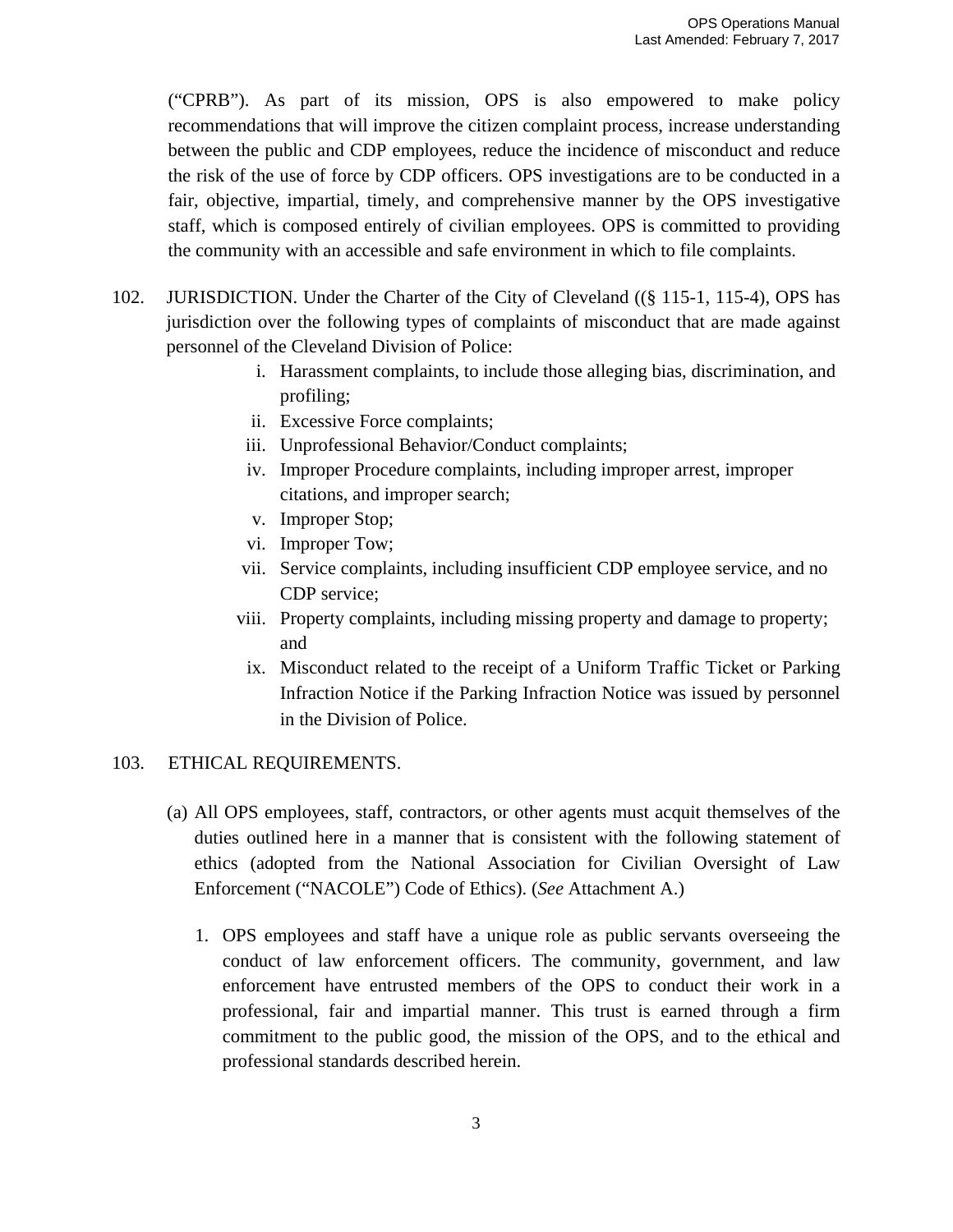- 2. These standards are intended to be of general application. The spirit of these ethical and professional standards should guide OPS employees and staff in adapting to individual circumstances, and in promoting public trust, integrity and transparency.
- 3. Personal Integrity: OPS employees and staff will demonstrate the highest standards of personal integrity, commitment, truthfulness, and fortitude in order to inspire trust among OPS stakeholders, and to set an example for others.
- 4. Avoid conflicts of interest: OPS employees and staff are expected to conduct themselves in a fair and impartial manner and recuse themselves when significant conflicts of interest arise. OPS members and staff will not accept gifts, gratuities or favors that could compromise their impartiality and independence or that have a substantial and improper influence upon the performance of her or her duties. As public officials, OPS employees are bound by the City and State ethics laws.
- 5. Independent and Thorough Oversight: OPS employees and staff are expected to conduct all investigations and reviews with diligence, an open and questioning mind, integrity, objectivity and fairness, and in a timely manner. OPS employees and staff are expected to rigorously test the accuracy and reliability of information from all sources and consider and present facts and findings without regard to personal beliefs or concern for personal, professional or political consequences.
- 6. Transparency and Confidentiality: OPS employees and staff are expected to conduct their activities openly and transparently (as permitted by applicable policy and law), to include providing explanation of OPS and CPRB procedures and practices to as wide an audience as possible. OPS employees and staff must maintain the confidentiality of information that cannot be disclosed by law and policy and protect the security of confidential records.
- 7. Respectful and Unbiased Treatment: OPS employees and staff must treat all individuals with dignity and respect, and without preference or discrimination including but not limited to the following protected classes: age, ethnicity, culture, race, disability, gender, gender identity, religion, sexual orientation, socioeconomic status or political beliefs.
- 8. Outreach and Relationships with Stakeholders: OPS employees and staff are expected to disseminate information and conduct outreach activity in the community as permitted by law and policy. OPS employees and staff pursue open,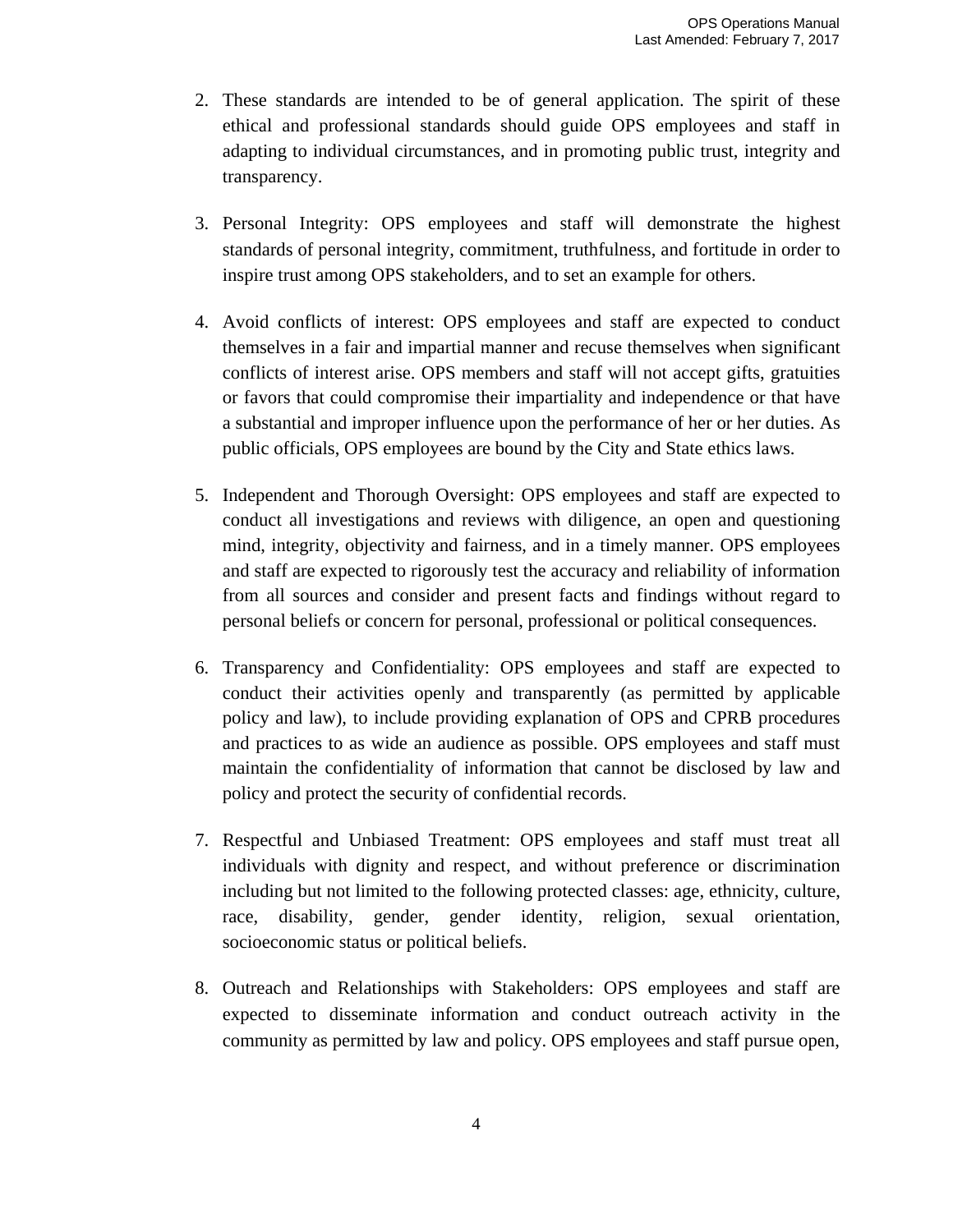candid, and non-defensive dialogue with all stakeholders and seek to educate and learn from the community.

- 9. Self-examination and Commitment to Policy Review: OPS employees and staff seek continuous improvement in the effectiveness of civilian oversight of law enforcement programs in Cleveland. OPS employees and staff gauge their effectiveness through evaluation and analysis of their work product and seek to emphasize policy review aimed at substantive organizational reforms that advance law enforcement accountability and performance.
- 10. Professional Excellence: OPS employees and staff seek professional development to ensure competence. OPS employees and staff seek to acquire the necessary knowledge and understanding of the policies, procedures and practices of the Cleveland Division of Police (CDP) and the Department of Safety and keep informed of current legal, professional and social issues that affect the community, the CDP, the OPS and the Police Review Board (CPRB).
- 11. Primary Obligation to the Community: At all times, OPS employees and staff place their obligation to the community, their duty to uphold the law and the goals and objectives of the OPS, above personal self-interest.
- (b) All OPS employees, staff, contractors, or other agents have an affirmative duty to ensure that all OPS investigations are fair, thorough, unbiased, comprehensive, and timely. This includes taking all reasonable steps to ensure the following:

(i) INDEPENDENCE. Although OPS is an office within the City's Department of Public Safety, the integrity of the accountability process relies on the independence of OPS. No CDP personnel will have any active role in OPS investigations. OPS will not allow CDP personnel to participate in OPS functions for the purposes of influencing the outcome of OPS investigations or operations. With respect to any OPS investigation or other OPS matter, OPS employees take direction from the OPS Administrator and other OPS supervisors, not any member of CDP command staff or supervisors.

(ii) CONFIDENTIALITY. OPS personnel must maintain the highest degree of confidentiality concerning matters related to OPS complaints and investigations. Only the OPS Administrator or his or her designee is authorized to disclose or confirm to anyone outside of OPS, other than authorized CDP personnel and the Police Review Board (CPRB), whether a complaint has been made or an investigation is being conducted, including the identity of complainants and names of witnesses and employees. Complaint and investigative information must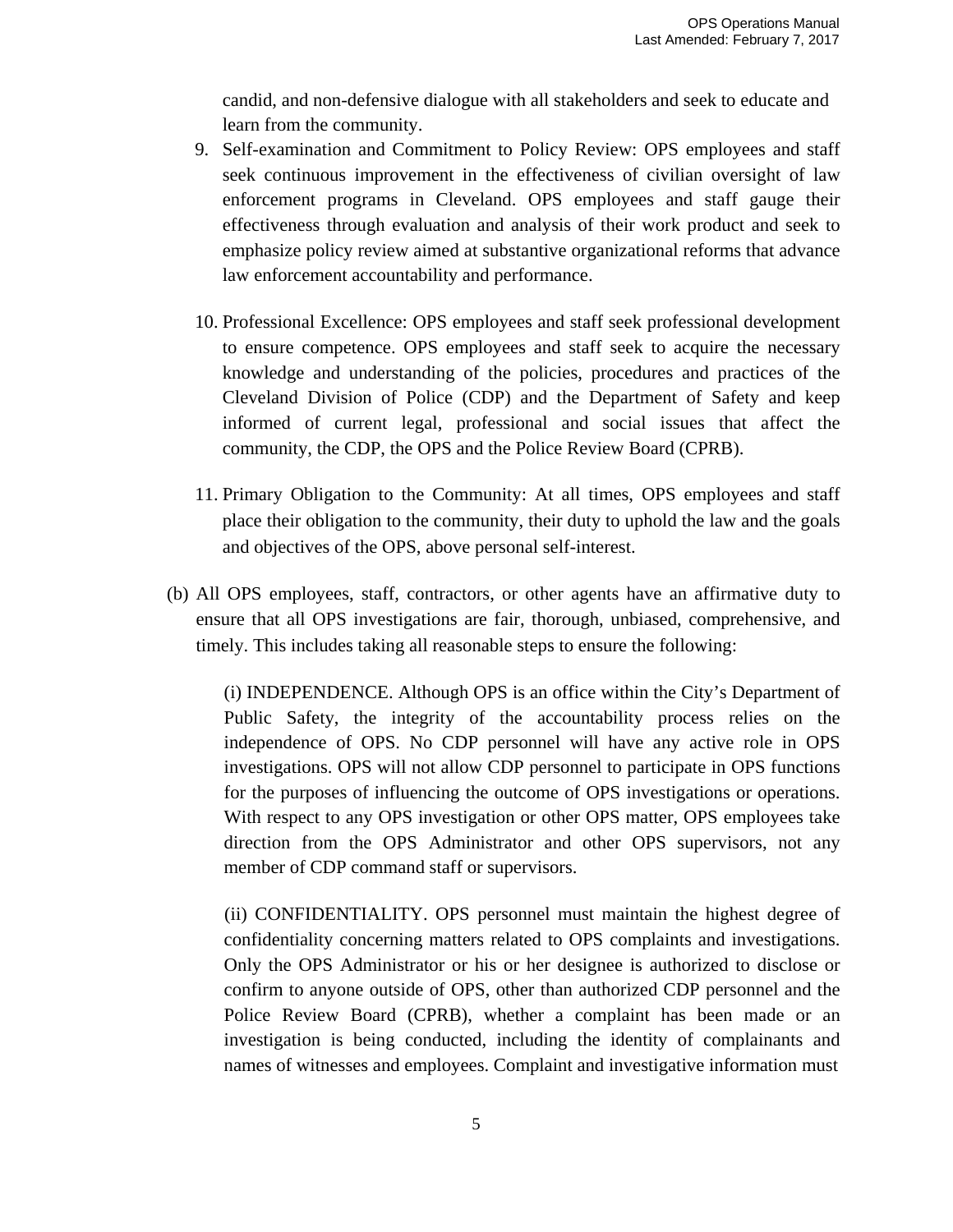not be left unattended in areas accessible by non-OPS personnel. OPS personnel will be required to sign an agreement regarding confidentiality. The OPS Administrator may authorize appropriate OPS personnel to make public announcements to locate potential witnesses to incidents under investigation by OPS.

(iii) NO CONFLICTS OF INTEREST. Any potential, actual or apparent conflict of interest with the parties or subject matter in any investigation should immediately be brought to the attention of OPS supervisors. If any relationship or previous experience with anyone involved in a complaint might materially impact (or have the appearance of impacting) neutrality in handling OPS matters, the issue of whether a conflict exists should be reviewed and decided by OPS supervisors. Final determination in such cases, to include re-assignment of the investigation where deemed appropriate, rests solely with the OPS Administrator.

- (c) OPS will treat all individuals with dignity and respect, and without preference, bias, or discrimination.
- 104. EMPLOYMENT REQUIREMENTS. No OPS personnel may be current or former members of CDP.
- 105. BUDGET. OPS has its own budget, separate from the administrative budget for the Department of Public Safety. The OPS Administrator will oversee the budget and has the duty to responsibly advocate for a proposed budget that affords sufficient independence and resources, including sufficient staff and training opportunities to fully and effectively effectuate the terms of this Manual.
- 106. CDP PERSONNEL COOPERATION WITH OPS INVESTIGATIONS. Pursuant to Division policy, CDP personnel who witnessed or participated in an incident that is the subject of an OPS complaint are required to cooperate with an OPS investigation, including by responding to OPS written questions and participating in OPS interviews. The failure to fully, fairly, truthfully, and timely cooperate with an OPS investigation may result in employment consequences, including but not limited to termination. As such, OPS employees must bring any false statements or material omissions on the part of a CDP employee to the attention of the OPS Administrator who will, in turn, bring such information to the attention of the Chief of Police and the Director of Public Safety.
- 107. NO RETALIATION. Retaliation in any form by CDP members or other City employees against individuals for the filing of a complaint, or for participation in the complaint, investigative, or adjudicative process is strictly prohibited by CDP and the City and may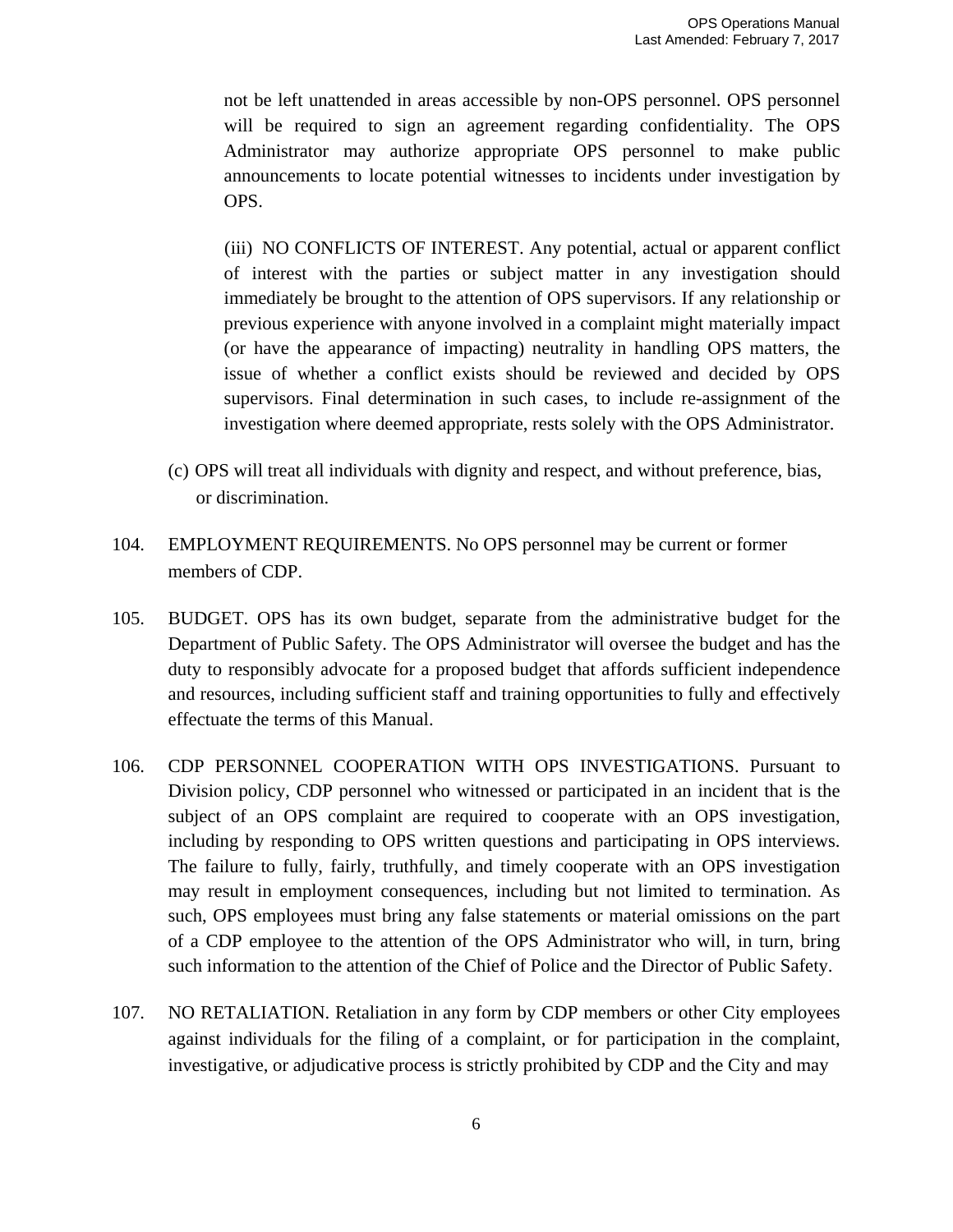constitute grounds for discipline. Actions which would be considered retaliatory can take many forms, including, but not limited to, the malicious filing of a criminal or civil action, threats or harassment in any form, undertaking any adverse action against any person involved in the filing, investigation, or adjudication of a complaint, or decisions affecting an employee's hiring, promotion or assignment. In addition to such retaliation being a violation of CDP policy, it may also constitute a criminal act.

If OPS personnel are made aware of facts indicating possible retaliation by CDP members or other City employees against a complainant, witness, OPS employee, or CPRB member, it shall be immediately brought to the attention of the OPS Administrator, who in turn will immediately bring the facts to the attention of the Director of Public Safety.

# **200. GENERAL INTAKE PROCESS**

201. OBJECTIVE OF THE INTAKE AND COMPLAINT DOCUMENTATION PROCESS. Regardless of the manner in which a complaint, inquiry, or concern is presented, it shall be the policy of OPS to thoroughly document and track all constituent contacts regardless of whether a formal complaint investigation results. The purpose of this documentation is to ensure that thorough and accurate information is captured pertaining to constituent contacts, the basis for such contacts, and the manner in which OPS responds to or otherwise resolves a person's complaint, inquiry, or concern.

The process undertaken by OPS to properly address matters brought by a constituent typically has three distinct phases: (1) the intake phase, (2) the investigative phase, and (3) the adjudication phase. Subsequent sections of this Manual specifically address the second (investigative) and third (adjudicative) phases of the OPS process.

The purpose of the initial intake stage is to capture constituent contact information and to conduct an initial assessment of the complaint solely to determine whether it falls within the purview of OPS's jurisdiction and investigative authority.

202. DOCUMENTATION OF ALL CONSTITUENT CONTACTS. All constituent and/or community member contacts, regardless of whether the contact results in a complaint being made against CDP employees or relates to a complaint that has been previously made against CDP employees, will be thoroughly, timely, and accurately documented using the Intake Reporting Form. (*See* Appendix B).

Every effort will be made to ensure that the Intake Reporting Form is completed in its entirety. If a constituent refuses to provide information that is prompted by the various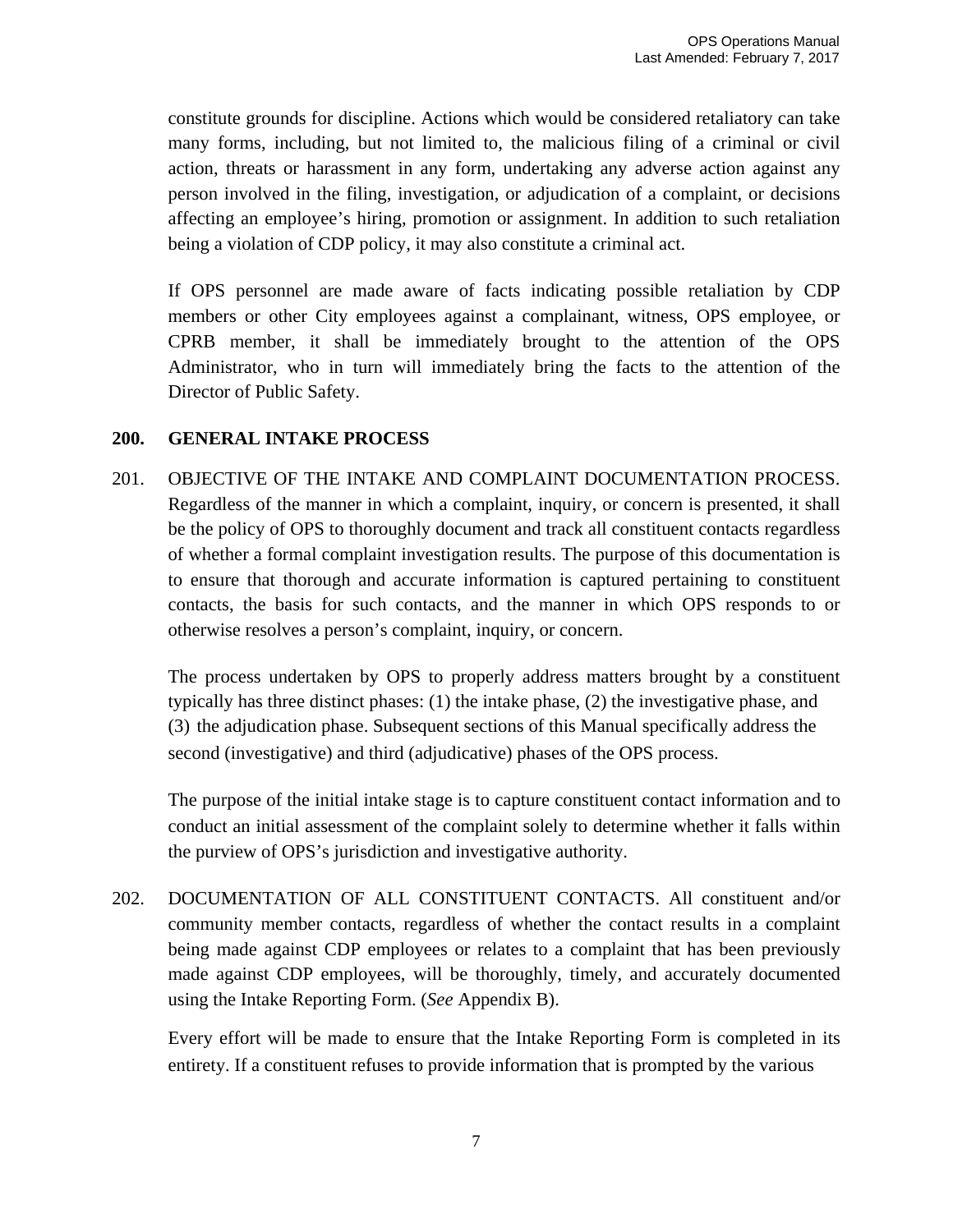elements contained within the report, the OPS member completing the report will enter "DECLINED TO PROVIDE" ("DTP") in the appropriate space.

A signed complaint form is NOT required for any further action to be taken by OPS in an effort to resolve the constituent's complaint, inquiry, or concern. However, complainants must be advised that, for reasons unrelated to OPS rules and regulations, officers may not be able to be disciplined for conduct that is alleged in unsigned and/or anonymous complaints, even if OPS and the CPRB make a finding of misconduct. The purpose of OPS providing this information is not to unduly pressure or compel complainants to provide their name and signature on the complaint form. Instead, the purpose of such information is so that complainants can be fully informed about the practical ramifications of a decision to provide an anonymous and/or unsigned complaint.

- 203. ASSIGNMENT OF CONTACT NUMBER. Upon completion of the Intake Reporting Form, an OPS contact number will be assigned and the constituent's name, contact information, the name of the OPS representative completing the form, and the referral or disposition information shall be entered into OPS's IAPro database (the "IAPro database" or "database") for electronic tracking purposes. The OPS Administrator (the "Administrator") or his or her assigned designee will review the form to ensure that it is complete and accurate, and the matter falls within OPS's jurisdiction. The Intake Reporting Form shall be scanned into the IAPro database and a hard copy shall be maintained at OPS in accordance with state records retention laws.
- 204. CONTACTS CLASSFIED AS COMPLAINTS. In instances where the facts as alleged taken with all reasonable inferences would, if established as true, constitute misconduct, constituent contacts may be properly classified as a "complaint."

Where a contact articulates a complaint, the Intake Reporting Form shall be assigned an OPS complaint number and handled in accordance with the complaint procedures set out in this Manual. The contact number shall be cross referenced with the complaint number in the database, and a copy of the Intake Reporting Form shall be maintained in the OPS investigative file.

OPS shall consider whether a claim, if true, would constitute a complaint against CDP personnel of the type enumerated in Section 102 of this Manual. For purposes of any jurisdictional determination or inquiry, OPS shall not make any determinations about or otherwise consider the truthfulness, adequacy, plausibility, or credibility of any claims, allegations, or facts asserted. Instead, OPS shall consider only whether the claims, if true, would give rise to a complaint that OPS is authorized to investigate.

205. CONTACTS NOT CONSTITUTING A COMPLAINT OR OUTSIDE THE JURISDICTION OF OPS. Some contacts may involve claims or allegations that do not constitute a complaint enumerated in Section 102 of this Manual. In such instances, the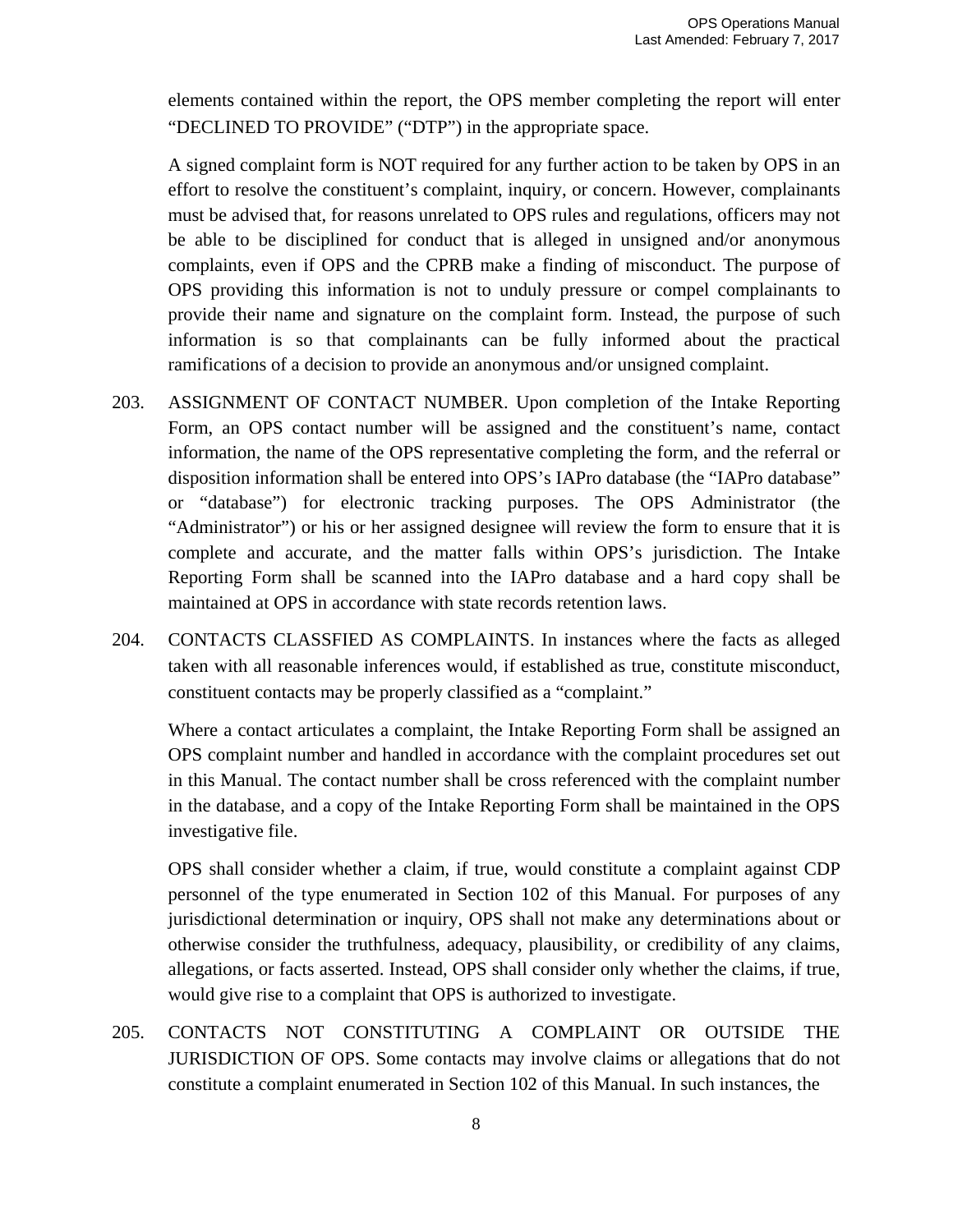claims may, upon the constituent's approval, be forwarded to the entity that is best suited to handle or otherwise address the nature of the constituent's concern, and/or the constituent shall be provided the information necessary to contact the appropriate entity. The forwarding of these claims to the appropriate entity shall be done within three (3) business days of the constituent's approval.

Inquiries regarding police policy, procedure, or service delivery that are not within OPS's jurisdiction, shall, upon the constituent's approval, be forwarded to the appropriate element within CDP for resolution. A copy of the Intake Reporting Form shall be forwarded to the Internal Affairs Unit in a timely fashion. If the constituent does not approve forwarding of the inquiry to the appropriate element within CDP for resolution, the fact that the constituent declined the forwarding shall be logged into the IAPro database. In cases where the constituent declines to have information forwarded, the OPS Administrator may approve forwarding the inquiry to CDP for information only while protecting the identity of the constituent.

- 206. DUTY TO UPDATE COMPLAINANTS. A complainant may contact OPS at any time to determine the status of his or her complaint. OPS must provide a complainant inquiring about the status of his or her complaint with as much information as is feasible given the progress and/or status of the investigation.
- 207. PREPARATION OF MONTHLY STATISTICAL REPORT REGARDING INTAKE PROCESS. The Administrator or his or her assigned designee shall prepare a monthly statistical report regarding the Intake reporting process that delineates information in the following manner: contacts that result in a complaint investigation delineated by CDP district, unit, or bureau; inquiries regarding police policy, procedure, or service delivery that that do not rise to the level of a complaint delineated by CDP district, unit, or bureau; and contacts that are outside OPS jurisdiction and are referred to agencies other than CDP for additional follow up. The Administrator shall forward this report to the CPRB and the City's Director of Public Safety. The Administrator shall assess the monthly statistical report for patterns and trends and make recommendations to CDP where warranted.

## **300. COMPLAINT INTAKE**

301. COMPLAINTS. Matters come to the attention of OPS in a variety of ways. Anyone may file a complaint with OPS, including but not limited to the subject of a police incident, recipient of police service, a witness to a police incident, a bystander of police service, a third party (such as a parent or spouse of the subject), a legal representative, an anonymous subject, the OPS Administrator, or a member of the CPRB.

The substance of a complaint may be logged on a complaint form. The OPS complaint form shall not contain any language that could reasonably be construed as discouraging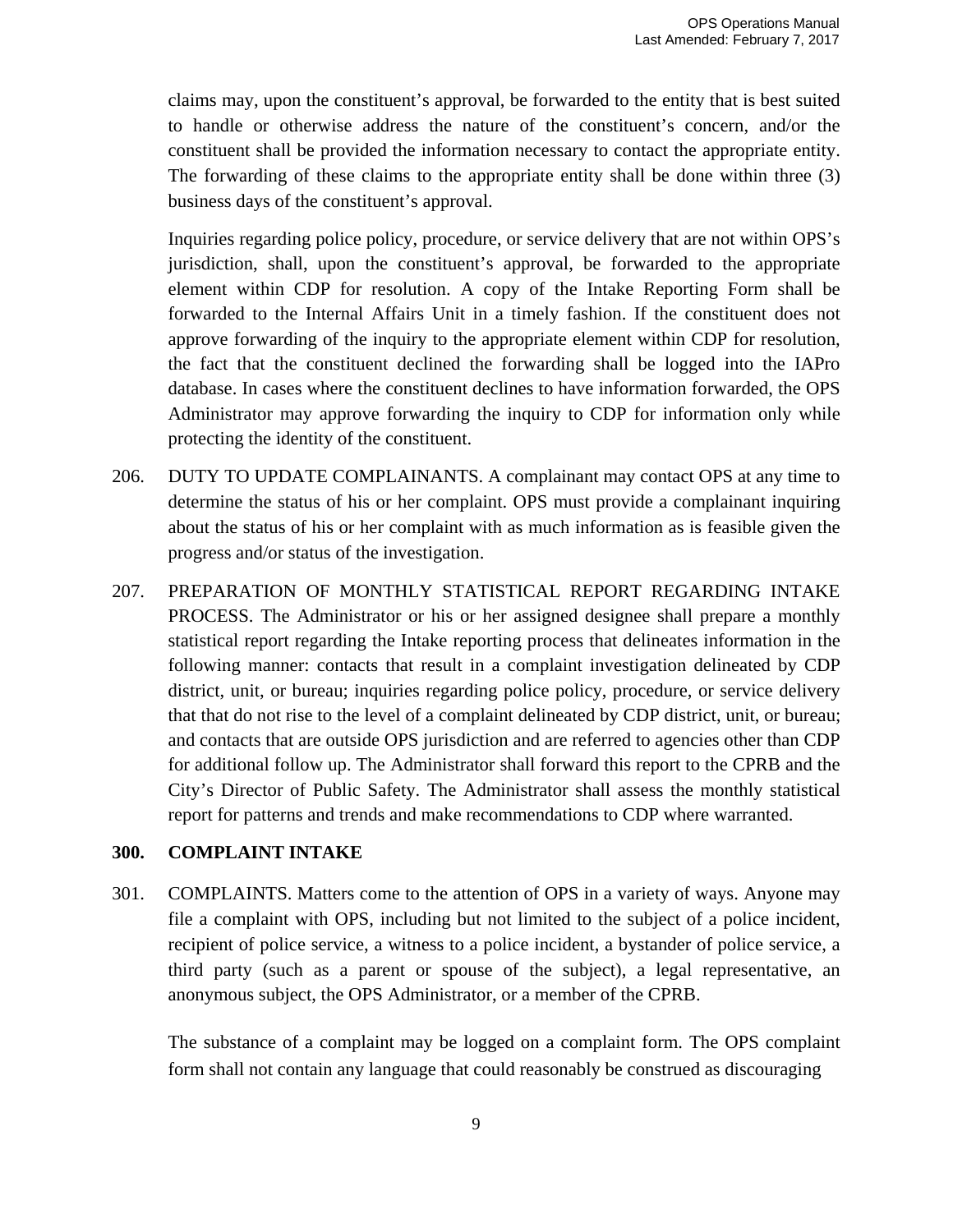the filing of a complaint, including but not limited to warnings about the potential criminal consequences of filing false complaints. Nor shall OPS intake staff attempt to dissuade anyone from the filing of a complaint.

Complaint forms, as well as all related informational materials, will be made available, at a minimum, in English and Spanish. OPS will use best efforts to ensure that complainants who speak other languages (including sign language) and have limited English proficiency can file complaints in their preferred language. The fact that a complainant does not speak, read, or write English, or is deaf or hearing impaired, will not and cannot be grounds to decline to accept or investigate a complaint.

Complaint forms will be made available at the OPS office and distributed by OPS on a regular basis to the following locations to ensure the accessibility of the complaint process to all members of the community:

- □ Cleveland City Hall through the Mayor's Action Center ("MAC") or the Director's Action Center ("DAC"),
- $\Box$  the five (5) CDP District Stations, and
- $\Box$  The CDP Patrol Division (to make available to all CDP officers traveling in a Zone Car).

In addition, Complaint forms will be available for downloading from the OPS webpage. Complaint forms will also be made available, upon request by postal mail or facsimile, or electronically via email. OPS will make complaint forms available online, either in a fillable format that may be mailed to OPS or that may be electronically submitted.

Completed complaint forms may be submitted to OPS in person, by phone, by postal mail, facsimile, or electronically. Complaints also may be submitted at any of the five (5) CDP District Stations, or at Cleveland City Hall through the MAC, or DAC. The constituent should be able to obtain assistance in completing the form at OPS or any other location where the complaint form may be obtained.

Complaint forms filed at the Mayor's Action Center, Director's Action Center, CDP District Stations, or any other City agency or office are expected to be forwarded to OPS via electronic mail within 24 hours of filing. Nothing within this provision removes OPS's obligation to take anonymous complaints, unsigned complaints, third party complaints, or complaints received by any electronic or written format regardless of how the complaint is received or otherwise transmitted.

The current hard-copy OPS complaint form is a triplicate form. (*See* Appendix C). The white copy is the original and is maintained at OPS. The yellow copy is designated for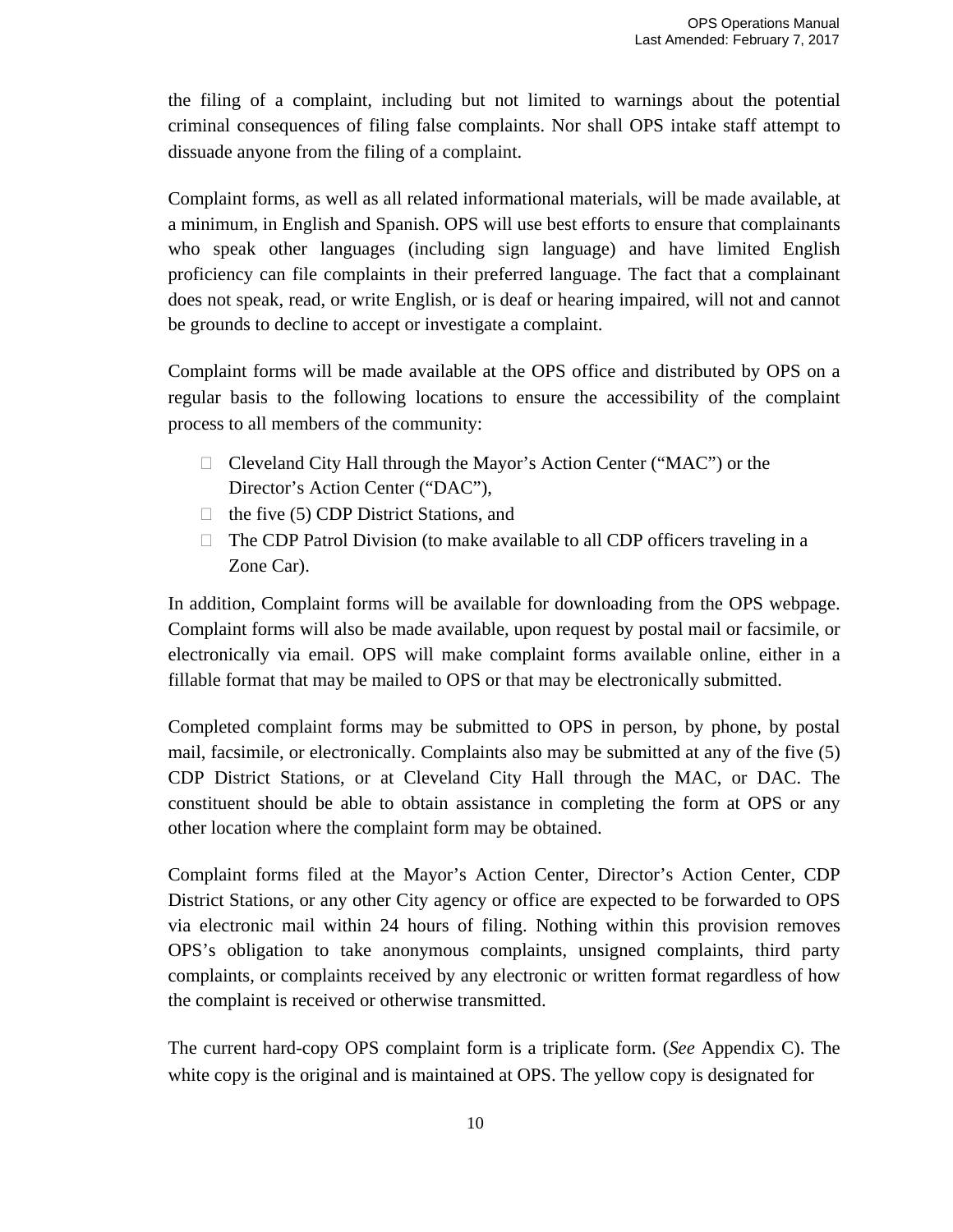the CDP District or location where the incident occurred. When a complaint is filed at OPS, the complainant will receive the pink copy of his or her complaint. When a complaint form is filed at all other locations, a copy will be sent to the complainant once it is received by OPS.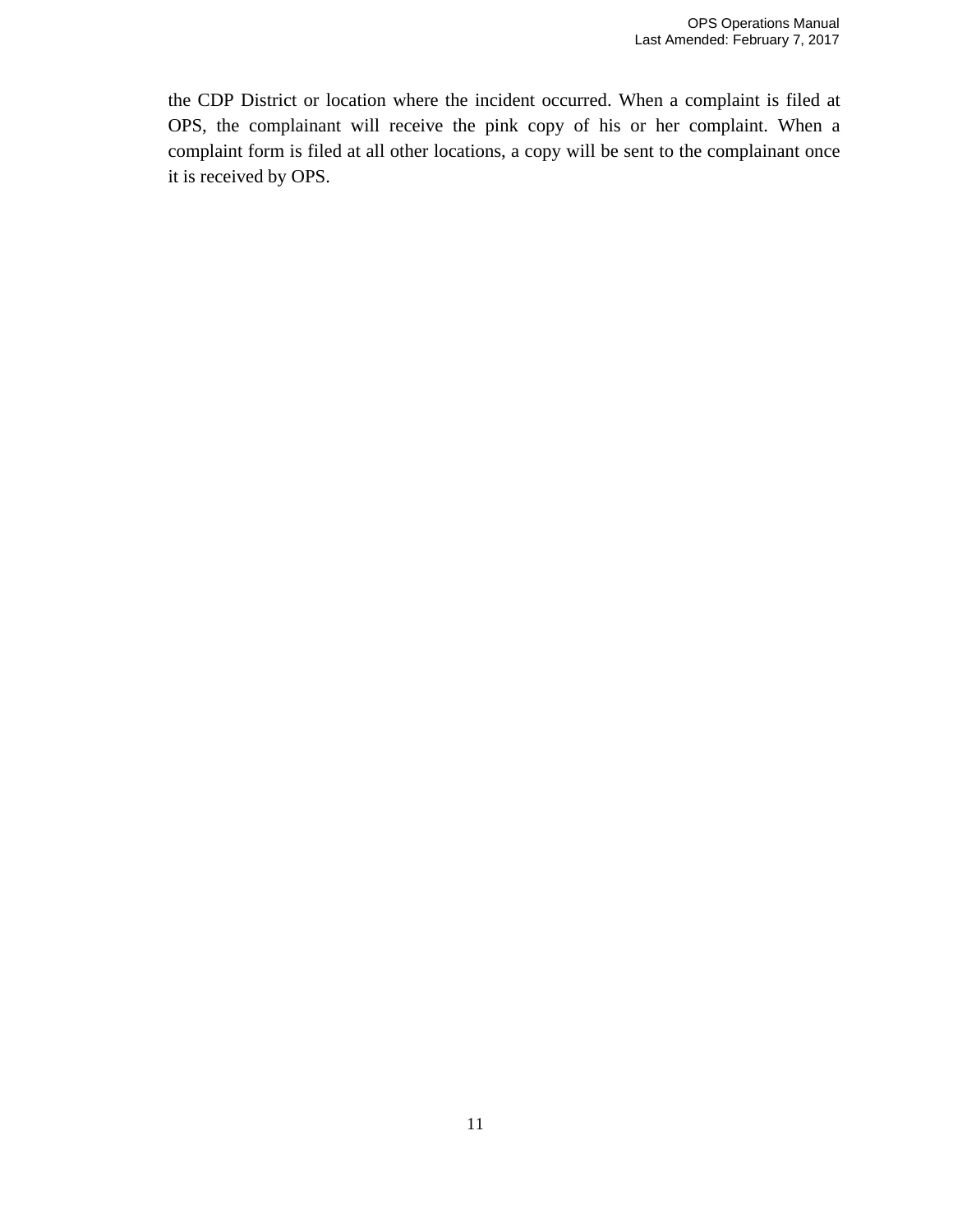### 302. DUTIES OF OPS UPON RECEIVING A COMPLAINT.

- (a) EXPLANATION OF COMPLAINT PROCESS TO COMPLAINANT. Any OPS employee or staff charged with interacting with individuals who come to the OPS office will fully explain the complaint process to those individuals who make contact and are interested in filing a complaint. OPS will provide a translator for those individuals who have limited English proficiency, as well as a qualified interpreter for those who are deaf or hearing impaired. OPS shall not request that friends or family members serve as translators or interpreters; however, OPS shall not object if a constituent requests that a friend or family member provide such assistance. OPS will ensure that all individuals with any sort of disability are reasonably accommodated.
- (b) RULES FOR WALK-IN COMPLAINTS. For individuals who walk-in to make complaints in person at the OPS office, the OPS Intake Coordinator shall check the IAPro database to determine whether the individual has already filed a complaint about the allegation with OPS. If no complaint has been filed, the Duty Investigator shall then offer to interview the complainant at that time. If the complainant agrees to be interviewed and an interview takes place, the interview shall be conducted in accordance with Section 400 of this Manual.

OPS staff must provide a written statement form, (*see* Appendix D), a "Rights and Responsibilities" form, (*see* Appendix E), and a document that details OPS/CPRB investigation and adjudication processes to those persons who file or are interested in filing an OPS complaint.

When a walk-in complainant alleges excessive force or injuries resulting from contact with a CDP employee, the Intake Coordinator or Duty Investigator will take steps to properly photograph and document any and all injuries and request that a Release of Medical Information Form be signed. (*See* Appendix F). If the walk-in complainant has in his or her possession photographs, video, text messages or other evidence relating to his or her complaint, the Intake Coordinator or Duty Investigator will make efforts to obtain from the complainant any such evidence or copies of the evidence.

(c) ASSIGNMENT OF COMPLAINT NUMBER TO COMPLAINT. The Intake Coordinator will assign the complaint form an OPS complaint number, scan the complaint form into IAPro and enter all information pertaining to the allegation into the database as soon as practicable, but, in any event, no later than the close of the next business day. The Intake Coordinator shall also create an investigative file, which shall contain the complaint form and all other investigative documents related to the case.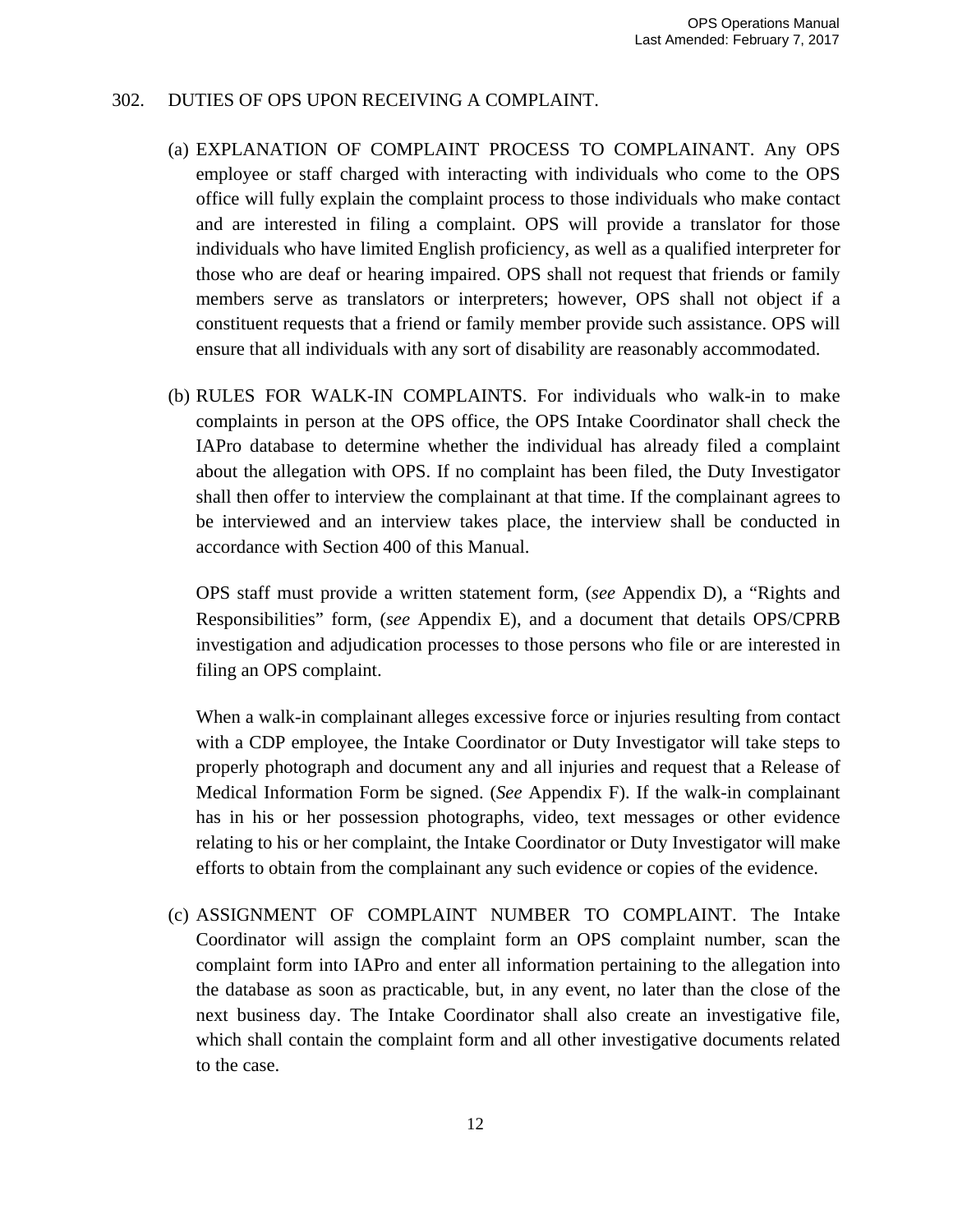(d) ASSIGNMENT OF INITIAL CATEGORY TO TRACK. The Intake Coordinator, in consultation with the Administrator, will determine whether the complaint should be classified as "Standard" or "Complex." Categorization may change based on information discovered through the course of the investigation, and as approved by the Administrator.

A "Standard" investigation is one where the facts, circumstances, number of involved parties or witnesses, number of potential allegations, or other factors suggest that a full, fair, thorough, and unbiased investigation can be completed within 45 days.

A "Complex" investigation is one where the facts, circumstances, number of involved parties or witnesses, number of potential allegations, or other factors suggest that a full, fair, thorough, and unbiased investigation will take more than 45 days to complete.

The Intake Coordinator will assign a generalized complaint category to the complaint based solely on the content of the complaint. The initial categorization of the complaint may include one or more of the following:

- (1) Biased policing;
- (2) Unlawful Investigatory stop,
- (3) Unlawful search,
- (4) Unlawful arrest;
- (5) Excessive and/or improper force;
- (6) Harassment;
- (7) Service Complaints;
- (8) Property Complaints; and
- (9) Improper Procedure.

Additionally, the Intake Coordinator will identify each specific allegation of misconduct made by the complainant which will ultimately require adjudication by the Police Review Board and CDP.

The OPS Administrator is responsible for ensuring that all complaint categories and each allegation of misconduct correctly represents the full content of the complaint.

(e) ACQUISTION OF BASIC MATERIALS. Upon review of the complaint, the Intake Coordinator, or a designee specifically assigned to this task, will initiate the process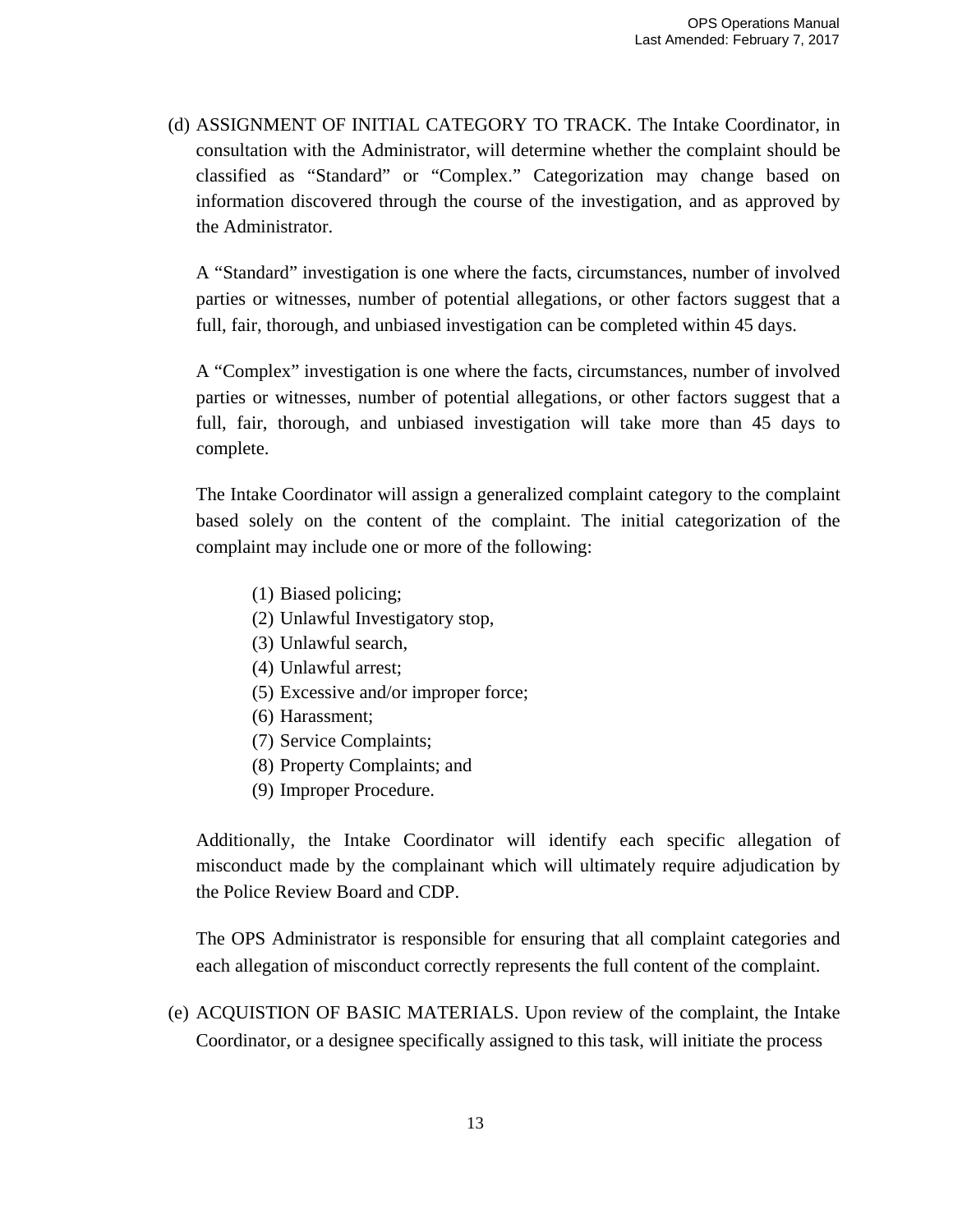of acquiring divisional reports and related materials that may be of assistance during the investigative process (the "initial investigative materials").

Such materials may include, but may not be limited to, the following:

- i. Incident Reports;
- ii. Supervisory Investigations related to the incident, including completed Internal Affairs investigations and Force Review Board reports;
- iii. Arrest Reports;
- iv. Uniform Traffic Ticket;
- v. Parking Infraction Notice;
- vi. Daily Activity Reports;
- vii. Daily Duty Assignment Report;
- viii. Body Worn Camera (BWC) download;
- ix. Dash Camera download;
- x. 911 Call Information;
- xi. Computer Aided Dispatch (CAD) Report;
- xii. Accused Officer's Prior Complaint and Disposition history; and
- xiii. Complainant's prior contacts with OPS and the nature of those contacts.
- (f) COMPLETION OF INVESTIGATION COMPLAINT CHECKLIST. The Intake Coordinator will denote on the Investigation Complaint Checklist (*see* Appendix G) that is contained in the OPS investigative file the reports/materials requested, from whom those reports/materials were requested, and the date, time, and status (if known) of those requests.
- 303. NEW COMPLAINTS FORWARDED TO OPS ADMINISTRATOR. Upon completion of the intake process and within three (3) business days of receiving the complaint, the Intake Coordinator shall forward the investigative file to the OPS Administrator, containing all investigative materials received to date, for review and assignment.

It will be the responsibility of the Administrator to ensure that:

- (a) each complaint is within the jurisdiction of OPS;
- (b) each complaint has been properly classified and each allegation identified; and that
- (c) all preliminary information requested from CDP is either contained in the file or there is documentation stating that the information has been requested and OPS is awaiting CDP's response.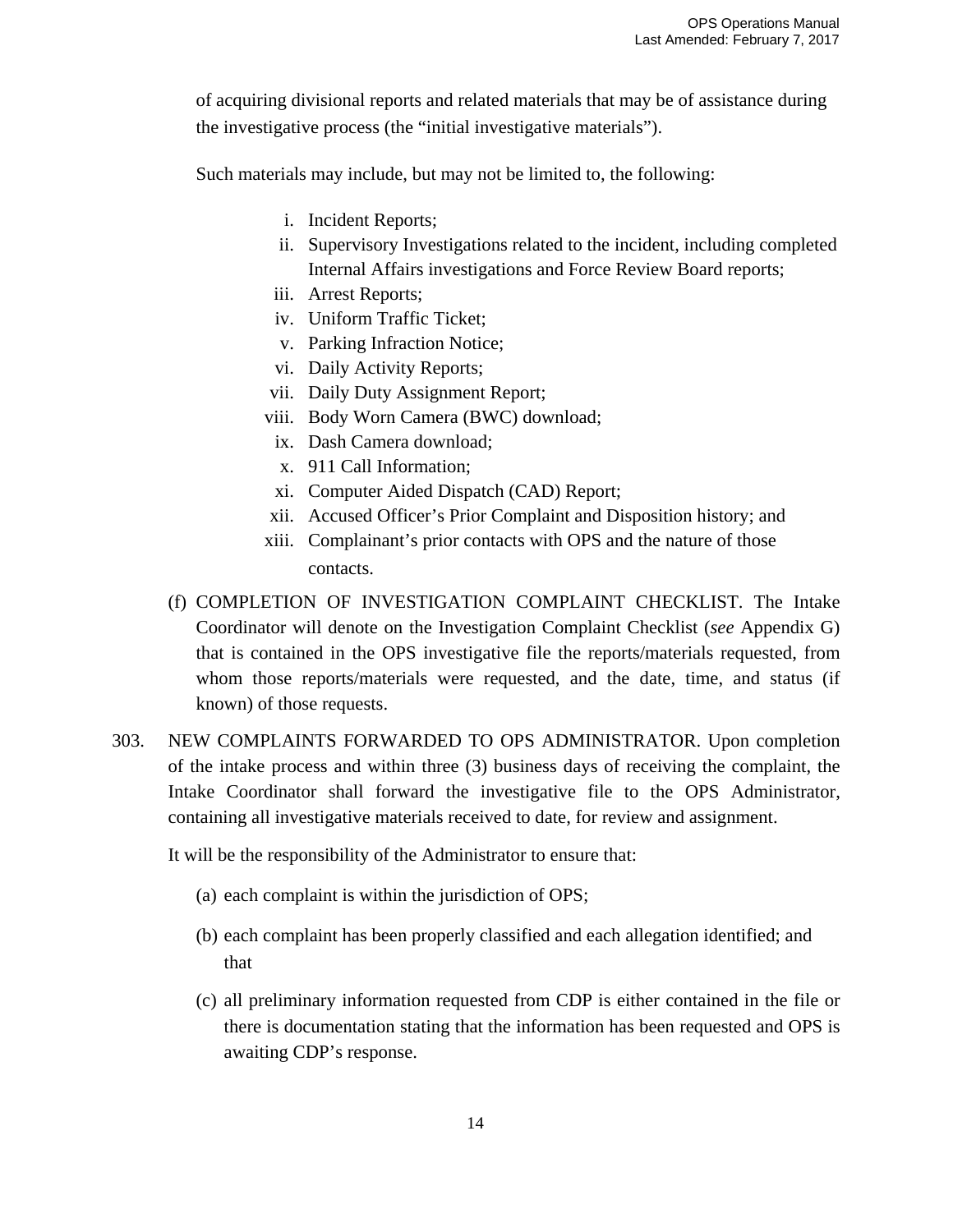304. COMPLAINTS ALLEGING VIOLATION OF CRIMINAL LAW. Complaints that contain allegations, claims, or factual assertions that, if true, may constitute a violation of criminal law will be referred to CDP's Internal Affairs Unit. The OPS Administrator will use best efforts to make this initial determination within 24 hours of receipt of the complaint, or by the close of the next business day. If the OPS Administrator is unable to make this initial determination within 24 hours of receipt of the complaint, the OPS Administrator will include a memorandum in the investigative file that outlines the circumstances that prevented such a determination within 24 hours or receipt of the complaint.

If after conferral with the CDP's Internal Affairs Unit, and the City Attorney, the Administrator determines that a complaint has no potential for criminal charges, the complaint shall be assigned in accordance with Sections 306 through 308 of this Manual. However, regardless of the initial determination, at any point during the investigation of a complaint the OPS Investigator must inform the Administrator as soon as practicable upon the discovery of any facts, allegations, evidence, information, or other material that implicate potential criminal conduct. The Investigator must prepare a memorandum for the investigative file that outlines the nature of the material that the Investigator believes to implicate potential criminal conduct.

The Administrator must then reassess the complaint and make a determination as to whether the complaint constitutes a potential violation of criminal law such that it should be forwarded to CDP's Internal Affairs Unit. This determination must be made within 24 hours of being informed by an OPS Investigator about the discovery of any facts, allegations, evidence, information, or other material that implicate potential criminal conduct. If the OPS Administrator is unable to make this initial determination within 24 hours of receipt of the additional information, the OPS Administrator will include a Memorandum in the investigative file that outlines the circumstances that prevented such a determination within the required period of time.

If the Administrator determines that a complaint requires a criminal investigation and, therefore, should be referred to CDP for a criminal investigation, a duplicate file will be made and forwarded to the respective unit for review and possible investigation. Thereafter, the Administrator or his or her designee will update the IAPro database and make a notation in the original file. The complainant shall also be advised that the matter has been forwarded to the respective unit. When contact information is available, a confirmation letter to the complainant should be sent by email or mail as soon as practicable, and no later than the close of the next business day. A copy of the correspondence shall be time-stamped, saved in IAPro, and placed in the investigative file. The Investigation Complaint Checklist shall also denote the date the correspondence was sent.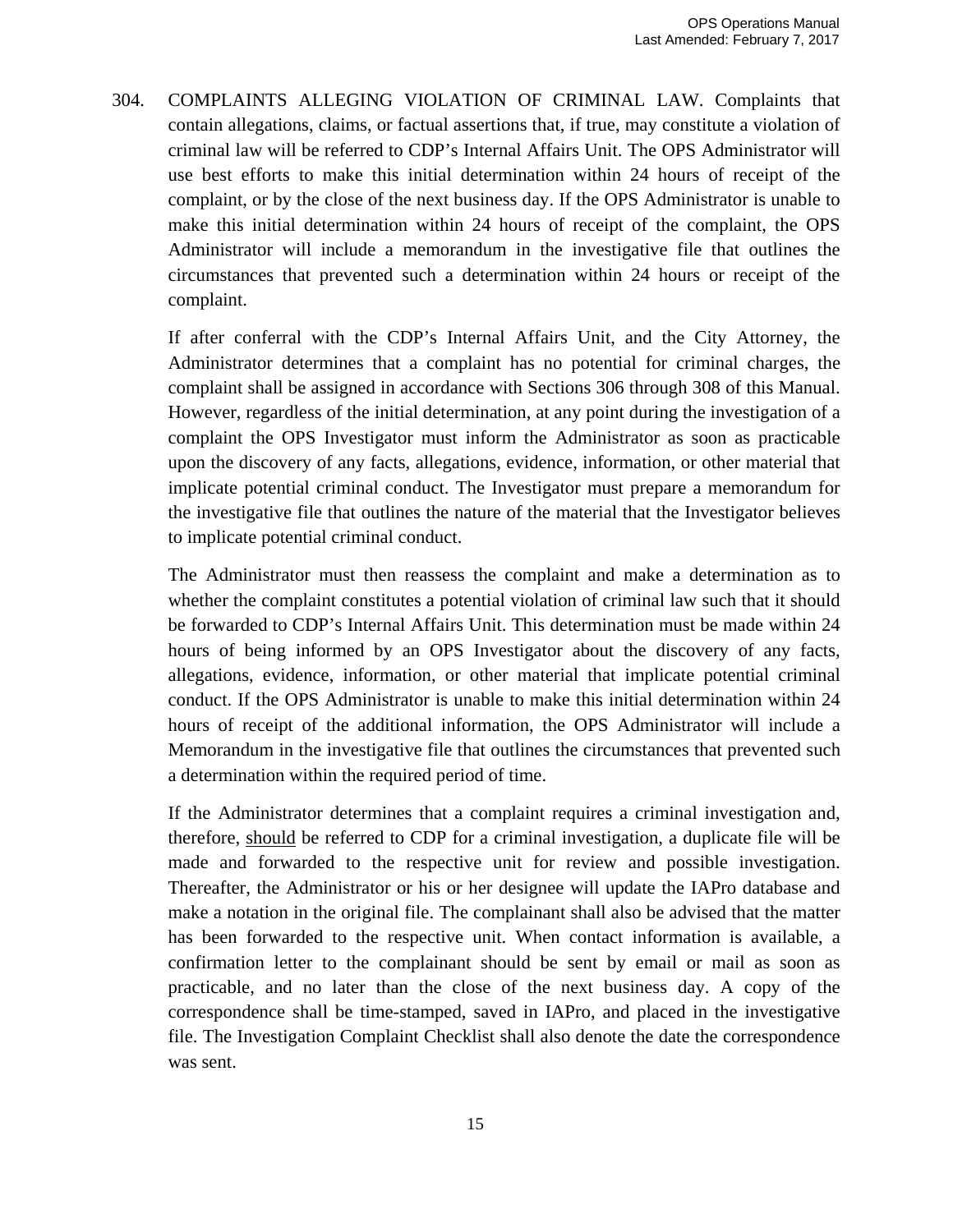Pursuant to CDP policy, the Superintendent of the Internal Affairs Unit is required to notify the OPS Administrator no later than fifteen (15) business days from receipt of the complaint and provide a status update. If the Superintendent of Internal Affairs fails to do so, the Administrator shall promptly notify, in writing, the Chief of Police and the Director of Public Safety. Division policy also requires that the Superintendent of the Internal Affairs Unit provide the OPS Administrator with a comprehensive report as to the status of all CDP investigations initiated pursuant to a public complaint at least once every thirty (30) calendar days. If the Superintendent of the of Internal Affairs Unit fails to do so, the Administrator shall promptly notify the Chief of Police and the Director of Public Safety, in writing.

If the Internal Affairs Unit determines that the matter will not be handled as a criminal investigation or if a criminal investigation results in no charges, the file – including any new Investigatory materials generated by Internal Affairs – will be returned to OPS. Once the file is received, the IAPro database will be updated and a notation entered on the Investigation Complaint Checklist to reflect the current posture of the investigation and the transfer of investigative responsibility. Thereafter, the matter will be assigned to an OPS Investigator for review of the CDP investigation and additional investigation if necessary. Within five (5) business days of the file being returned to OPS, the complainant will be informed that the matter will not be handled as a criminal investigation (to include an explanation of that decision) and that the complaint has been returned to OPS for investigation. A confirmation letter shall be sent to the complainant via mail or email, when contact information is available, time-stamped, saved in IAPro, and placed in the investigative file. The Investigation Complaint Checklist shall also denote the date the letter was sent.

305. COMPLAINTS OTHERWISE INVESTIGATED BY CDP. If, upon receipt of a complaint, OPS determines that CDP has already initiated an investigation into the incident, OPS will defer its investigation until the completion of the CDP investigation. OPS will retain jurisdiction even if CDP has already opened an investigation into the incident, unless disciplinary proceedings have been initiated by CDP. In the event it appears that CDP will not complete its investigation according to the timelines set forth in the IAU Manual, OPS will confer with IAU to determine appropriate next steps. Additionally, any information obtained by OPS from the complainant, including information provided by a citizen during any OPS interview, will be provided to CDP for inclusion in its investigation as provided in the IAU Manual. Upon receipt of a completed CDP investigation that was initiated before a complaint was made to OPS or as the result of an OPS referral to CDP, the investigation must be reviewed by OPS to determine if any additional investigation is required prior to submission of the investigation to the PRB for appropriate findings. OPS has the authority to conduct additional investigation of any incident falling within its jurisdiction,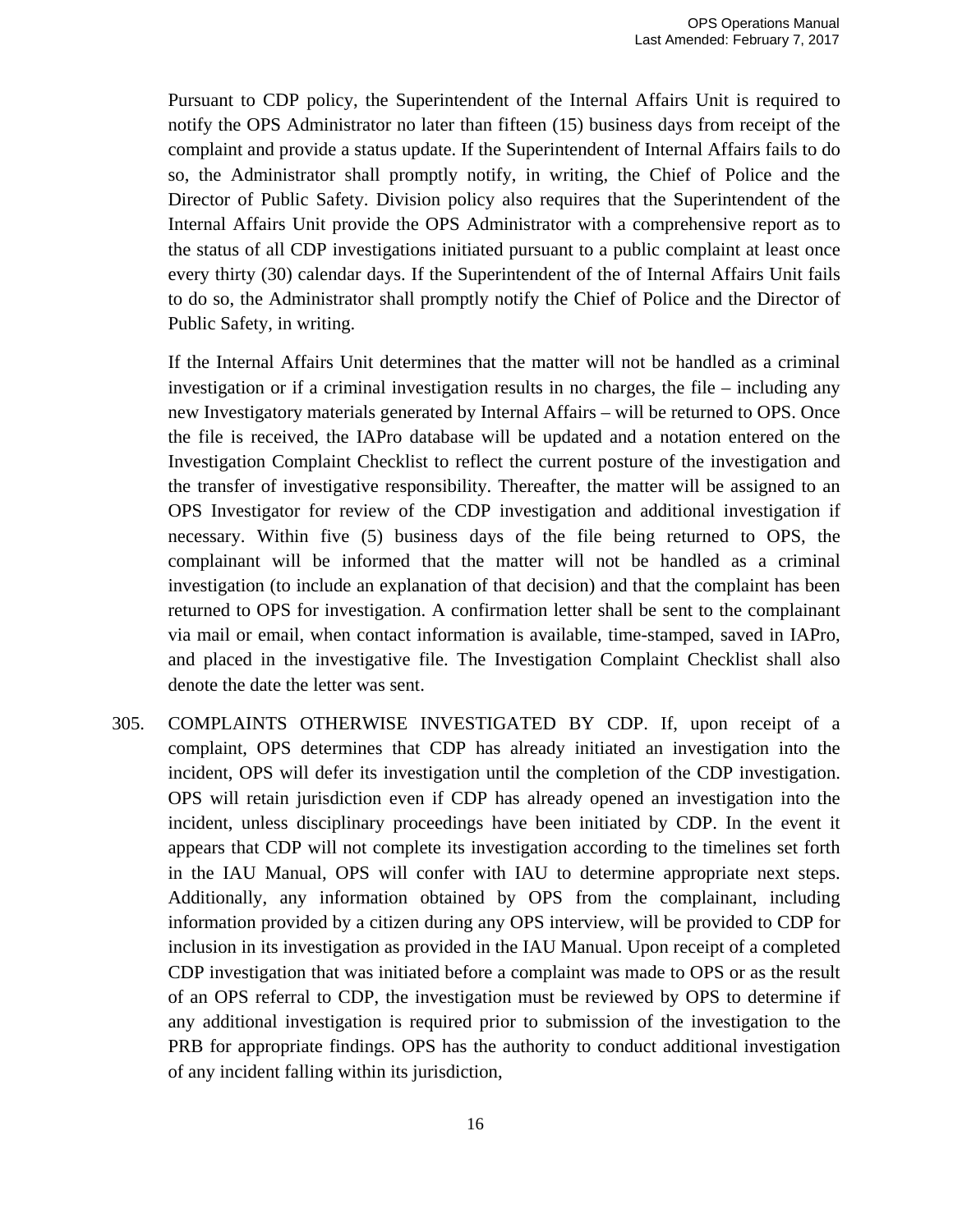whether or not CDP has or has not previously investigated the underlying incident, circumstances, or nucleus of underlying facts. In addition, in any case where a CDP criminal or critical incident investigation did not cover all possible policy, practice or training issues, additional administrative investigation may be necessary.

- 306. ASSIGNMENT OF A NEW COMPLAINT TO AN OPS INVESTIGATOR. In determining the assignment of a new complaint investigative file to an OPS Investigator, the Administrator must consider the current caseload of Investigators, the complexity of the investigation balanced against the experience of the Investigator, and the next Investigator in the standard queue to be assigned an investigation.
- 307. DEADLINE FOR ASSIGNMENT OF NEW COMPLAINT TO AN OPS INVESTIGATOR. The Administrator will make every effort to assign every investigative file within 24 hours of receipt, but in any event, by the close of the next business day. The Investigator assigned to the complaint and the date of assignment will be noted on the Investigation Complaint Checklist. If the investigation is not assigned within the prescribed time period, the Administrator will document the reason for the delay in both the investigative file and the IAPro database.
- 308. REQUIREMENT TO PROVIDE NOTICE TO COMPLAINANT OF COMPLAINT RECEIPT. Prior to transferring custody of the file to the OPS Investigator, the Administrator shall direct the Intake Coordinator to prepare and mail or email a letter to the complainant acknowledging receipt of the complaint, identifying the complaint file number, and providing the contact information of the assigned OPS Investigator. The letter shall also state that the assigned Investigator may contact the complainant to schedule an appointment in order to obtain a more detailed statement. The letter should be sent by the Intake Coordinator as soon as practicable, and no later than the close of the next business day. A copy of the letter shall be time-stamped, saved in IAPro, and placed in the investigative file prior to being forwarded to the Investigator. The Intake Coordinator shall also denote on the Investigation Complaint Checklist the date the letter was sent. All complainant notification letters shall be sent to the complainant no later than seven days after OPS's receipt of the complaint.
- 309. REQUIREMENT TO PROVIDE NOTICE TO IMPLICATED CDP PERSONNEL. The Administrator will direct that a notification to the implicated, accused, or otherwise principally-involved CDP employee(s) be prepared which documents the following:
	- (a) date and time the complaint was received;
	- (b) the nature of the complaint;
	- (c) the date, time, and location of the alleged incident;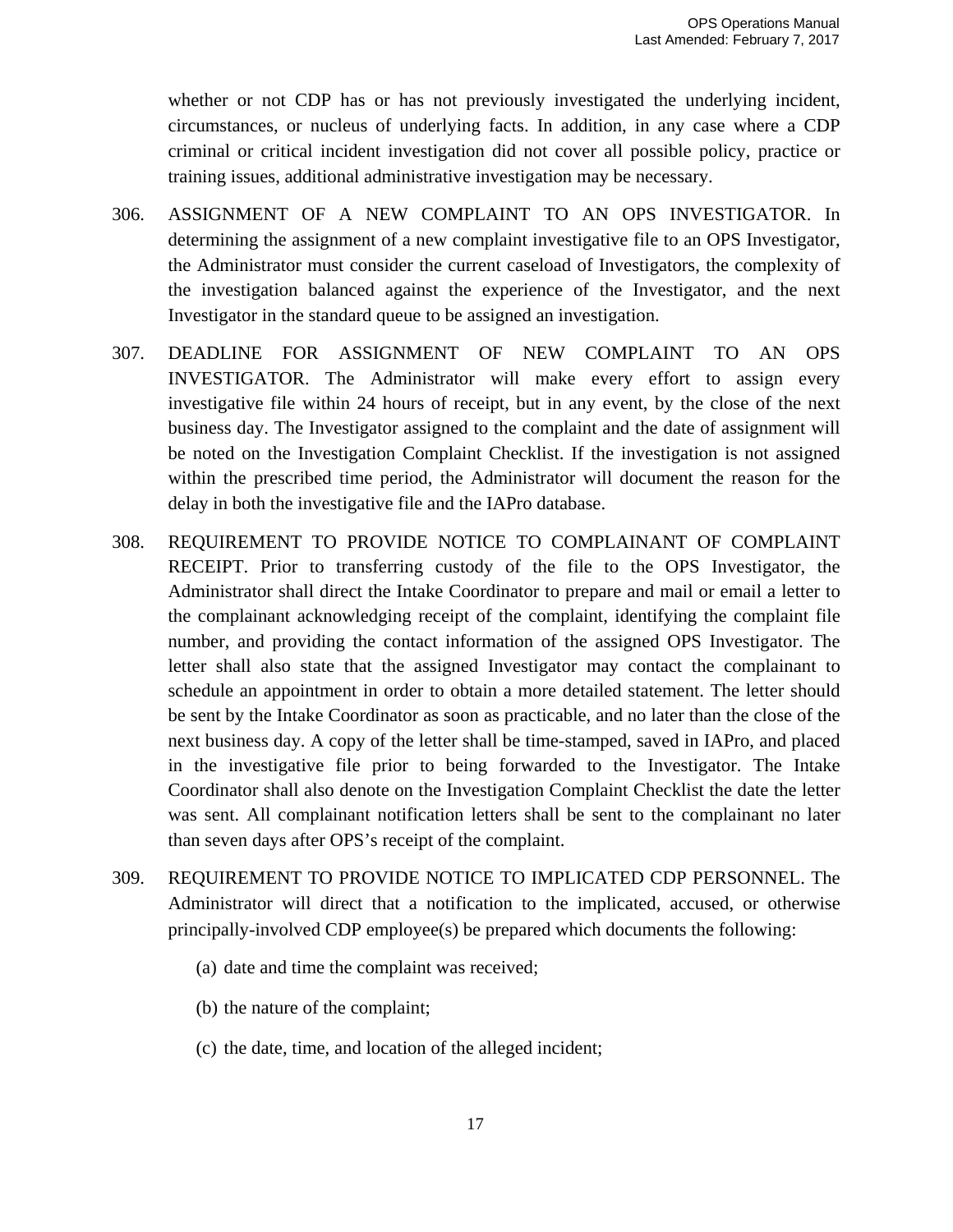(d) and the assigned Investigator's name and contact information.

The notification shall be forwarded to the subject employee's supervisor or the member's commanding officer for service. Upon receipt, the signed copy of the notification acknowledging receipt shall be saved in IAPro and retained in the investigative file. If the signed copy of the notification acknowledging receipt is not returned to OPS within 10 business days, the Administrator should be advised in order to follow up with the subject employee's supervisor or commanding officer.

In some extraordinary circumstances, and depending on the nature of the allegation, the Administrator may determine that it would not be prudent to make an immediate notification to the subject member. Under those circumstances, the Administrator will make appropriate notifications to CDP command staff, confer with the Law Director, and document in the investigative file the reason why the notification was not made as set out above.

#### **400. COMPLAINT INVESTIGATION PROCESS**

401. OVERVIEW. The complaint investigative process must provide complainants with a thorough, impartial, objective, and timely avenue for review of their grievances against CDP employees, and at the same time protect Division employees from false allegations of misconduct or wrongdoing. In an effort to maintain the integrity of the investigative process, precise procedures have been established for the receipt, investigation, and adjudication of misconduct complaints. In addition to the receipt and processing of a complaint, the investigation will typically involve the gathering of physical and testimonial evidence. Testimonial evidence is gathered by taking statements or conducting recorded interviews from the complainant who filed the complaint and all witnesses who may have factual information pertaining to the complaint. Statements may also be taken from persons who have specialized knowledge regarding the complaint or the circumstances related to the complaint. In addition to the gathering of physical and testimonial evidence, Investigators may also seek to gather documentary evidence such as reports, activity sheets, 911 calls, dispatch reports, crime scene materials, as well as video or audio recordings that may be related to the complaint.

The initial review of a complaint is an important part of the investigative process as it will help the Investigator determine the nature and complexity of their investigation. Understanding the complexity of an investigation will help to determine if any additional investigative resources may be needed to conduct the investigation, and will also establish a reasonable time-line for completion of the investigation.

402. ASSIGNING THE CASE TO AN INVESTIGATOR. Once the intake process has been completed and the complaint has been reviewed by the OPS Administrator it is assigned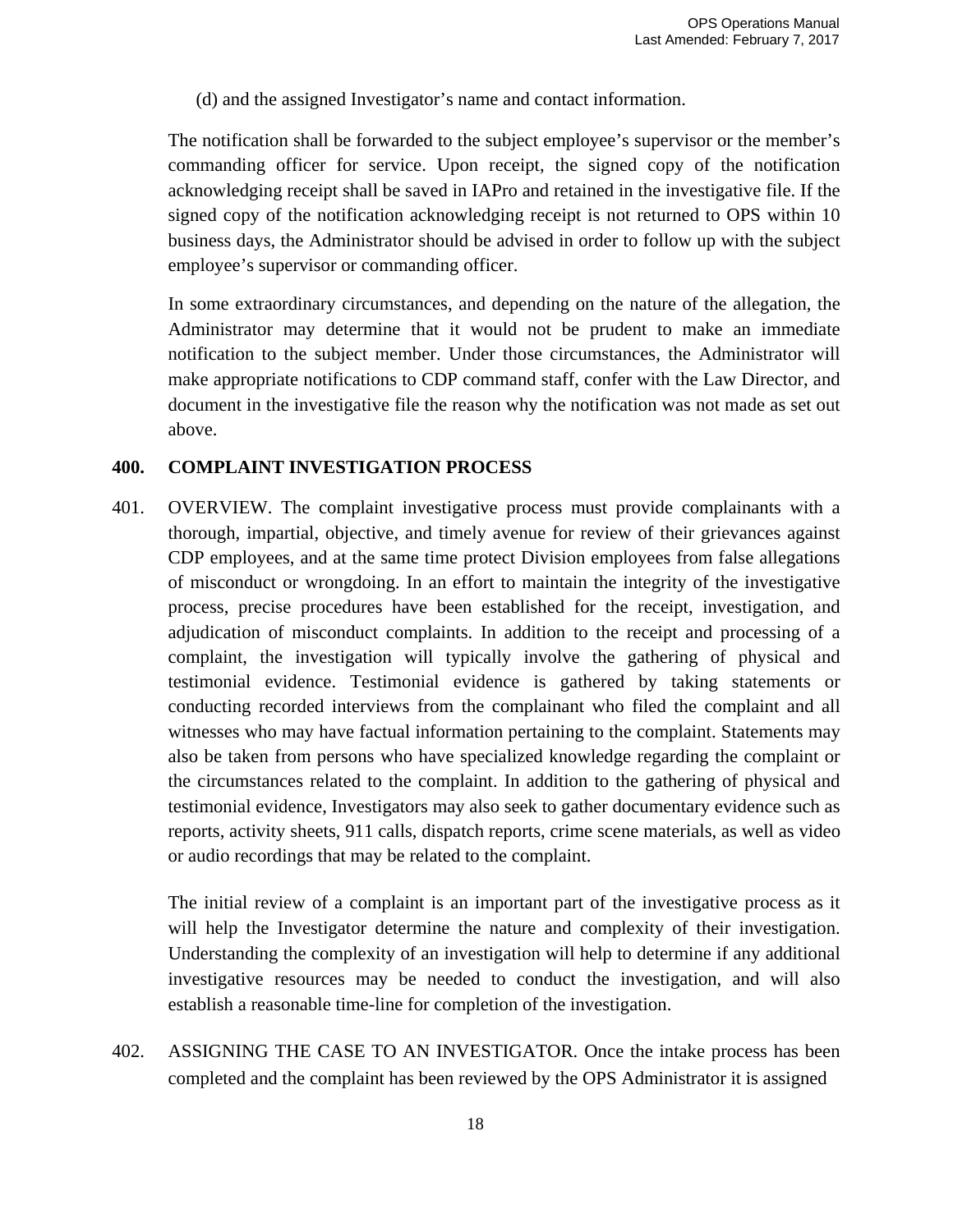to an Investigator. The investigative file will be placed in the assigned Investigator's inter-office mailbox. Once received, the Investigator will notify the Administrator's Administrative Assistant as to the date and time of receipt and the administrative assistant will enter that information into the database that is used to track the investigation and assist the OPS Administrator in managing the investigative process.

- 403. PROCEDURES FOR CONTACTING AND/OR INTERVIEWING THE COMPLAINANT WHO FILED THE COMPLAINT. Within five (5) business days of receipt of the file, the assigned Investigator will make an attempt to contact the complainant by phone and schedule an in-person interview if an in-person interview did not take place at the time of Intake.
	- (a) In the event that phone contact is made with the complainant, the call will be digitally recorded and state the date and time of the call as well as its intended purpose. (Example: "The date is June 24, 2016. The time is 0900 hours. This is Investigator Jones and I am speaking with or attempting to contact Mr. Smith, the complainant in case number 2016-0000, in order to schedule an in-person interview.")
	- (b) Upon making contact with the complainant, the Investigator will advise the complainant that the call is being recorded for quality assurance purposes and to ensure the information discussed is properly captured and preserved. If the complainant requests that the call not be recorded, the Investigator will document this request in the investigative file and promptly discontinue the recording and continue with the call.
	- (c) A copy of each and every recorded call made in an effort to contact a complainant or witness will be maintained and become a part of the investigative file. In addition, the call(s) will be recorded in the investigative file and entered in the IAPro database.
	- (d) After three unsuccessful attempts to contact the complainant, the Investigator should go to the complainant's last known address in an effort to make contact. If unable to do so or if visiting the last known address proves to be unsuccessful, a certified letter (return receipt requested) shall be forwarded to the complainant setting out the Investigator's efforts to make contact and the need to obtain additional information. A letter personally delivered to the last known address may substitute for a certified letter. The personal delivery shall be documented.
	- (e) Each effort and step to make contact with the complainant, and the manner in which such contact was attempted, shall be properly recorded in the investigative file and in the IAPro database.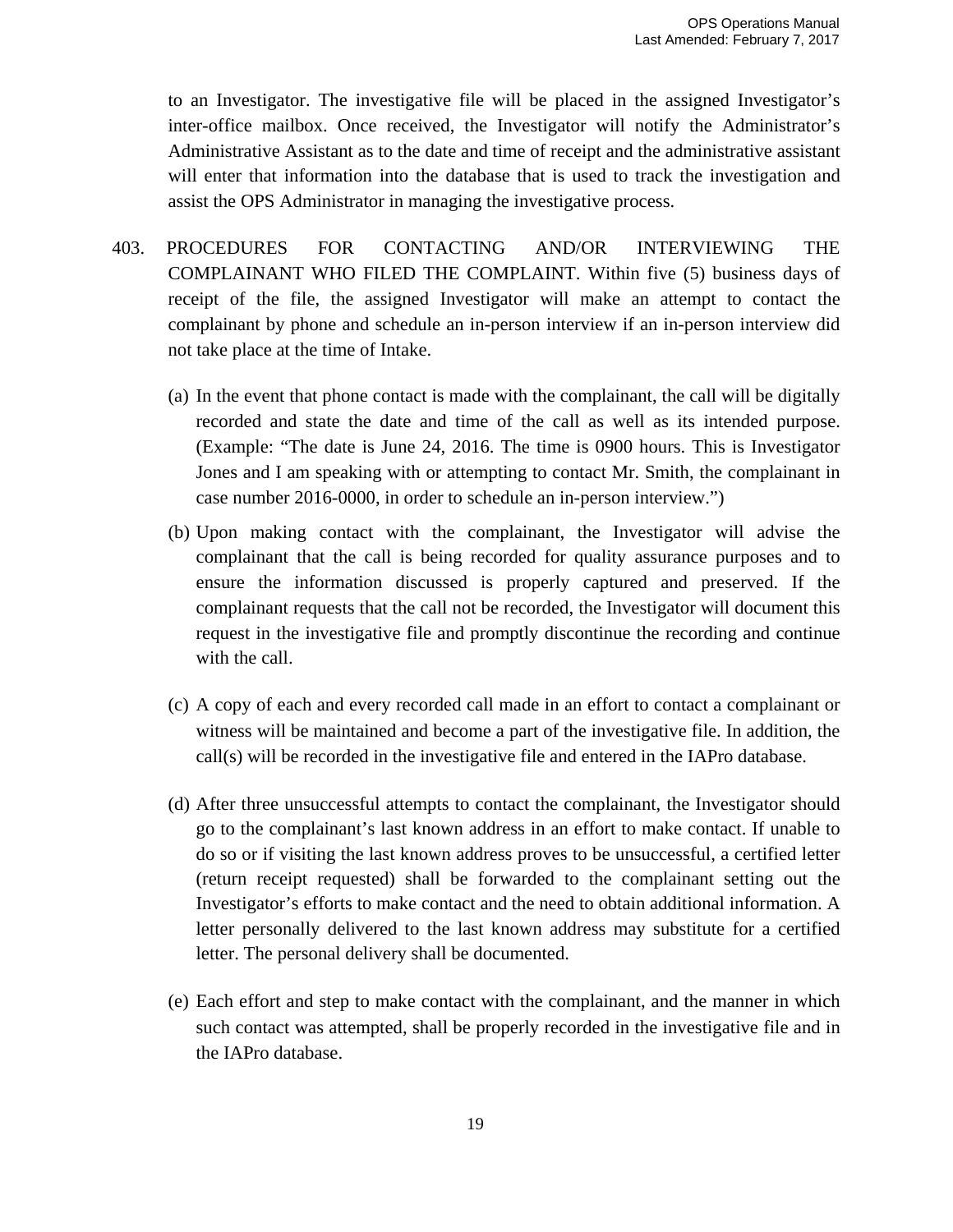- (f) In the event the complainant agrees to provide an in-person interview, the Investigator will meet the complainant in the OPS lobby and briefly describe the process that will be undertaken, to include the fact that with the complainant's permission the statement may be audio and video recorded.
- (g) Statements taken without being preserved by video and audio recording should be provided in the complainant's own handwriting, if possible. If, for whatever reason, the complainant is unable to prepare a written statement, the statement will be transcribed by the Investigator and later read to or otherwise presented to the complainant. Once determined to be accurate the complainant will be asked to sign the statement. OPS must investigate the complaint regardless of whether the statement is signed.
- 404. THE IDENTIFICATION OF EVIDENCE. The types of evidence gathered during the course of an OPS investigation will usually fall into four areas: statements/testimonial evidence, documentary evidence (reports, photographs, etc.), physical evidence, or forensic evidence. Physical evidence may include such things as objects, fingerprints, footprints, handprints, or marks left behind by tools or weapons. Forensic evidence may include such things as bruises or bite marks.

Typically, physical and forensic evidence is gathered during the preliminary stages of a criminal or critical incident investigation. However, it is not unusual for an OPS investigation to involve the documenting and photographing of objects, swelling, bruises, cuts, bite marks, or any other forms of evidence that support or contradict a complainant's allegations.

During the course of the initial (or preliminary) stages of the investigative process, the Investigator will ensure that the following information is collected with the permission and cooperation of the complainant; the complainant's full name, mailing address, telephone number(s), email address, race, gender, and date of birth. The person making a complaint is under no obligation to provide this information. However, such information may assist the Investigator in conducting a thorough and comprehensive investigation and will facilitate the process by which the complainant can be properly notified regarding the investigative status, the findings and conclusions reached by the Investigator, and notice of any action to be taken by the CPRB. In addition, this information can also be used in an aggregate manner to allow OPS to identify patterns in complaints and publicly report on patterns relating to police conduct and use of force.

A complaint investigation has the ultimate goal of determining the truth and facilitating a process which will provide accountability for official misconduct. The preliminary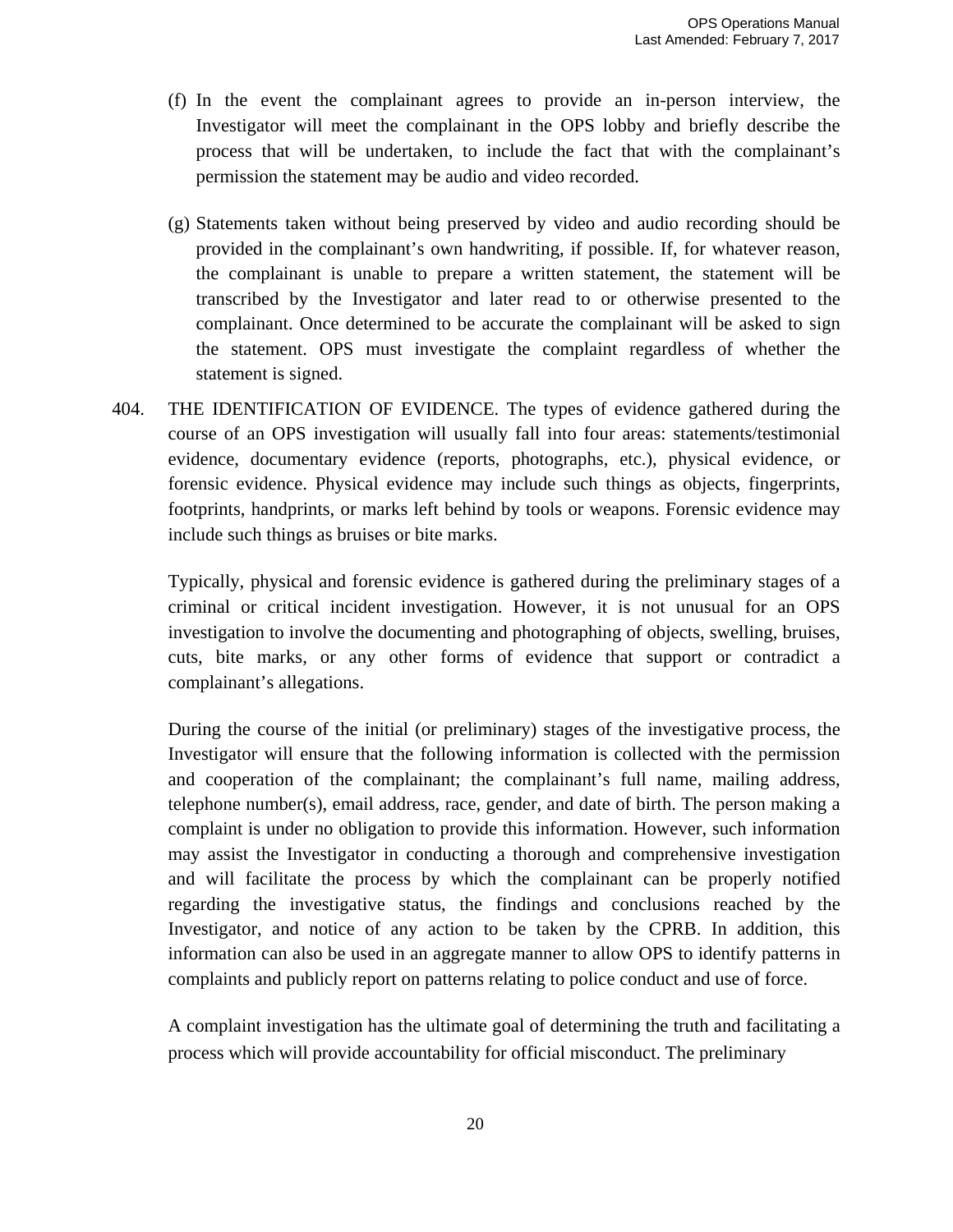investigation endeavors to answer the following very basic questions about the incident; who, what, when, where, how, and why.

- 1) Who: Who was involved? Does the complaint involve a CDP employee? Who established the employee's identity and how was that accomplished? Who was present at the time of the alleged misconduct, or who may have first-hand knowledge of the incident?
- 2) What: In the complainant's (or witness's) own words, what happened? What are the specific details prior, during, and after the incident which gave rise to the complaint? What specifically was the complainant's (or witness's) involvement? What, if any, relationship may exist between any of the involved parties? What was the mechanism of injury? What outcome is the complainant seeking to achieve by contacting OPS and making a complaint?
- 3) Where: Where did the incident occur? What specific details can the complainant or witness provide about the location where the incident occurred?
- 4) When: When did the incident happen (date and time)? When did the complainant first become aware of the misconduct (was the complainant the involved party or are they reporting on behalf of someone else)?
- 5) How: How did the complainant become aware of the incident (that is, in cases where the complainant may be filing the complaint on behalf of someone else)? How did the incident unfold or develop? How can OPS learn more about the incident?
- 6) Why: Why does the complainant believe the misconduct may have taken place? Why did the complainant decide to file a complaint with OPS?

Typically, the preliminary process is completed within thirty (30) days of the filing of the complaint but may be impeded by delays in acquiring information or data that is outside of the Investigator's control. Quickly completing the preliminary review process will help ensure that evidence related to an incident is not lost or destroyed, and witnesses' memories are not allowed to fade with time before an interview is conducted. If an onsite view or photographs may be of particular value, and the passage of time may diminish such evidence, OPS personnel should take steps to secure the potential evidence during the preliminary review.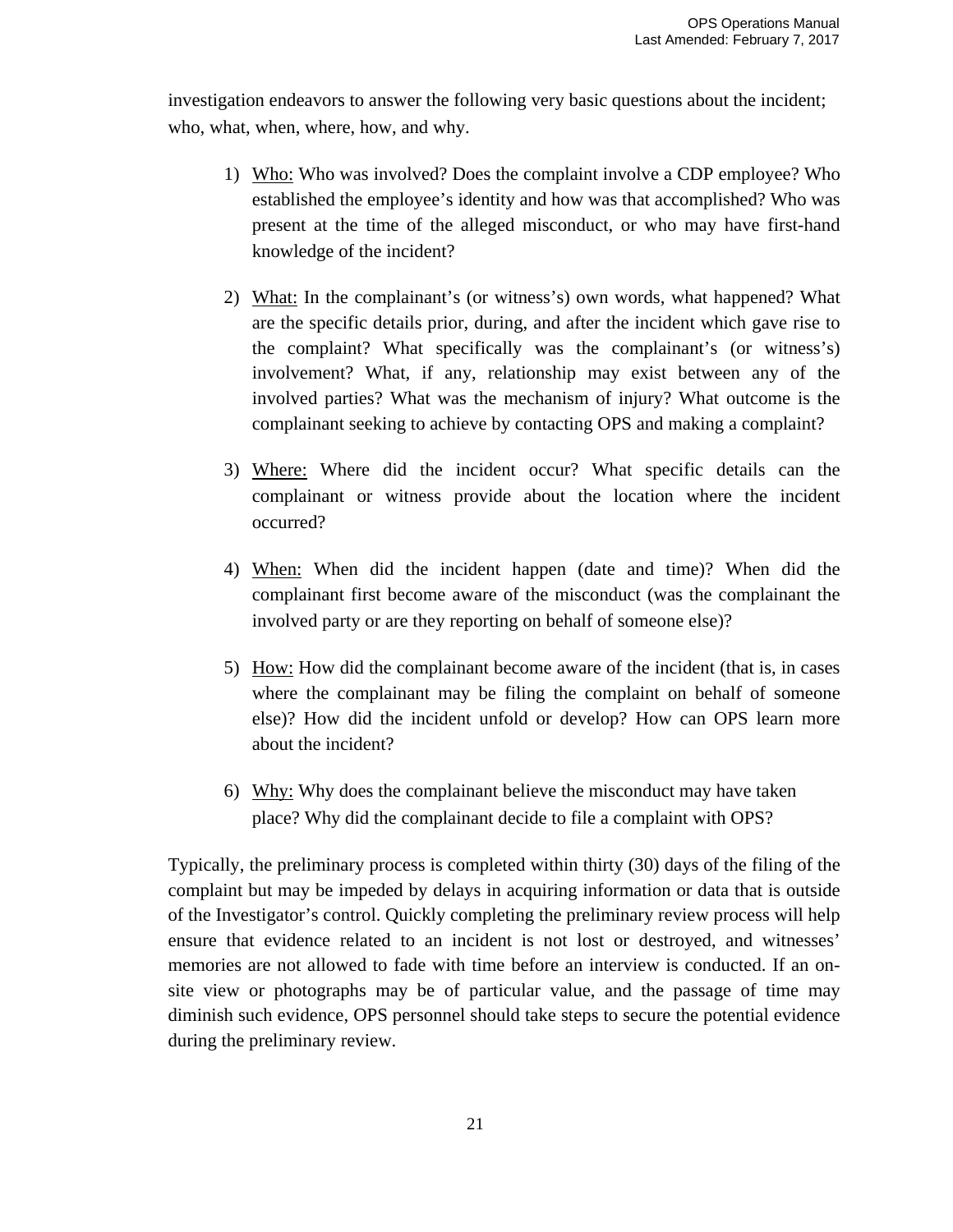405. CREATING THE INVESTIGATION PLAN. After the Investigator has prioritized the contact of the complainant and the scheduling of an interview with the complainant, the Investigator must prepare and make available for OPS Administrator review an Investigation Plan to help focus and guide the investigation. The Investigation Plan provides an investigative strategy, identifies potential sources of information, sets out anticipated timelines for conducting the investigation, and helps the Investigator anticipate problems before they arise.

Properly planning the next steps of the investigative process requires that the OPS Investigator determine the most efficient and effective investigative strategy based on both the nature of the complaint and the evidence gathered thus far. The Investigator must also identify other potential sources of information that have not already been identified, establish anticipated timelines related to the various remaining stages of the investigation and completion, and attempt to identify any potential challenges or impediments that may impact the investigation and interfere with a thorough, objective, and timely resolution.

An important part of beginning an investigation of reported misconduct is understanding the nature of the allegations and the sources which will help in determining or disproving the existence of misconduct or wrongdoing on the part of the CDP employee. In addition to state and federal laws governing the conduct of law enforcement officers and other governmental employees, such as non-sworn members of CDP, the Division's General Police Orders ("GPOs") provide the Investigator with the means of determining whether the conduct or behavior proven during the course of an investigation violated established CDP policy or law. Referring to CDP General Police Orders will help the Investigator in identifying specific conduct alleged in the complaint in an effort to assess whether such conduct violates divisional policy.

With respect to better understanding and interpreting issues of law that may be present at the onset of an investigation, or may surface during the investigative process, OPS Investigators may seek the guidance of appropriate legal counsel representing OPS who does not have any actual or apparent conflicts of interest.

Key segments of the Investigation Plan include:

(a) ALLEGATIONS & CLASSIFICATIONS. The assigned OPS Investigator must first create a witness list identifying the complainant, the named employee(s) and all potential witnesses, if any. The Investigator must then prepare a briefing document incorporating a brief factual summary of the underlying incident and factual claims or assertions made, and listing each and every specific allegation of misconduct. The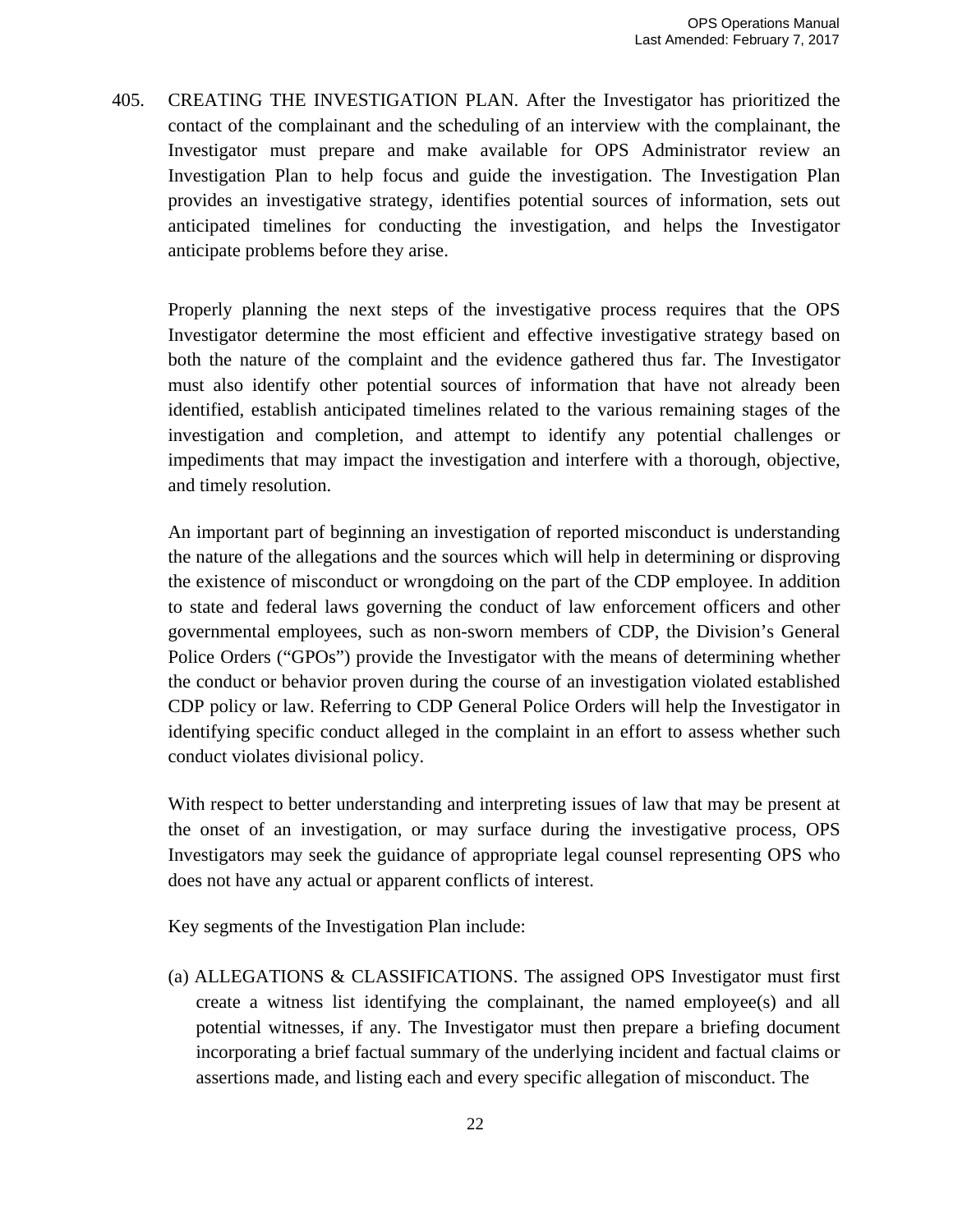document must also list the laws, CDP General Police Orders, police procedures, or training implicated such that, on the face of the complaint itself and the other preliminary information gathered through the procedures outlined in Section 401(1) – (3) above, the law, CDP policies, procedures, or training would have been violated if the facts or actions alleged were later proven to be true.

OPS should consider as applicable "allegations" all those facts or officer actions described in the complaint that, if true, would violate the law, CDP General Police Orders, police procedures, or training. OPS, in making this determination, at this preinvestigation phase, shall draw all reasonable and favorable inferences to the person making the complaint.

- If, upon review of the Investigation Plan, the OPS Administrator and/or OPS supervisory designee believes that different, other, more or fewer misconduct allegations arising from the incident are warranted by the content of the investigative file to date, the OPS Administrator will outline such determinations in an Investigation Plan Review Memorandum and instruct that the appropriate allegations be addressed by the OPS investigation. The OPS Administrator will be the final decision-maker in that regard. The OPS Investigator shall add specific allegations, which must all correspond to specific CDP Manual section(s), throughout the investigation whenever new information is discovered that appears to implicate additional, different, or other CDP Manual section(s).
- (b) WITNESSES & OTHER KEY SOURCES OF EVIDENCE. The Investigator should identify and document the witnesses and other individuals who may have information relevant to the investigation. The Investigation Plan should consider the order in which witnesses are interviewed and any special considerations, such as whether any parties are anticipated to be unavailable for any period of time or whether there is a concern that a witness might be less willing to participate if too much time elapses.

The Investigator should also outline the types of documentary evidence (some of which might have already been gathered during the initial Intake Phase), including but not limited to:

- a) CDP incident reports, CAD information, duty logs, and other similar performance databases and/or logs;
- b) Property or evidence reports;
- c) Booking reports and photos;
- d) Documents establishing consent to search;
- e) Secondary employment permits;
- f) Work assignments;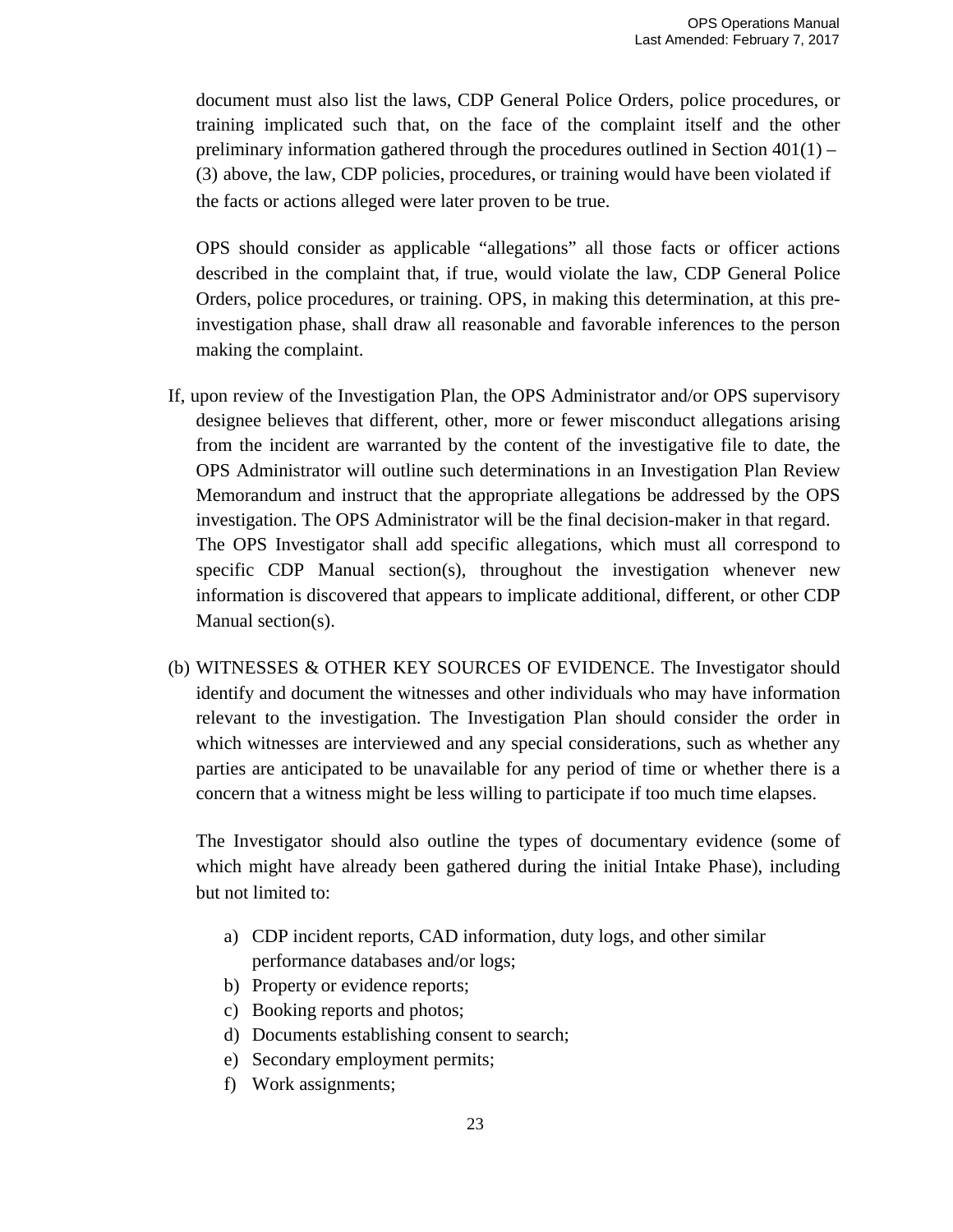- g) GPS records, if available;
- h) Notes, email, text messages, correspondence, or memoranda;
- i) Training protocols (including training curriculum, syllabuses or videos)
- j) Officer training records;
- k) Operational or unit manuals;
- l) Payroll or other personnel records;
- m) Cleveland Division of Fire or Emergency Medical Services records;
- n) Medical records as authorized by a patient; and
- o) Other Departmental or City records of potential relevance.

The Investigator should further outline the types of physical evidence (some of which might have already been gathered during the initial Intake Phase), including but not limited to:

- □ Body-Worn Camera and Dash Camera Video;
- $\Box$  Holding Cell video;
- **CDP** communications recordings;
- $\Box$  Video and/or audio from the scene (e.g., security systems from nearby businesses) or taken by witnesses (e.g., cell phone recordings);
- □ Photographs, maps, and phone records; and
- $\Box$  Postings to social media sites.
- (c) SECURING OF EVIDENCE. The OPS Administrator shall ensure the creation and implementation of protocols ensuring the appropriate handling and documentation of the receipt of all physical and documentary evidence that may be collected during the course of an OPS investigation. Such protocols will be submitted for the review and approval of the CPRB.
- (d) MILESTONES & TIMELINES. The Investigator must set out an anticipated chronology and timeline for the investigation. That chronology and timeline should consider, respond to, and answer at least the following questions:
	- $\Box$  Do all documents and physical evidence need to be collected and analyzed before witness interviews begin?
	- $\Box$  In what order should the witnesses be interviewed and why?
	- $\Box$  What is an objective estimate as to how long each step of the investigation will take? Could there be any problem in meeting these timelines or deadlines?
	- $\Box$  Will holidays, training schedules, workload, or scheduled absences (whether for the Investigator, OPS staff or personnel, or witnesses) impact the investigation timeline?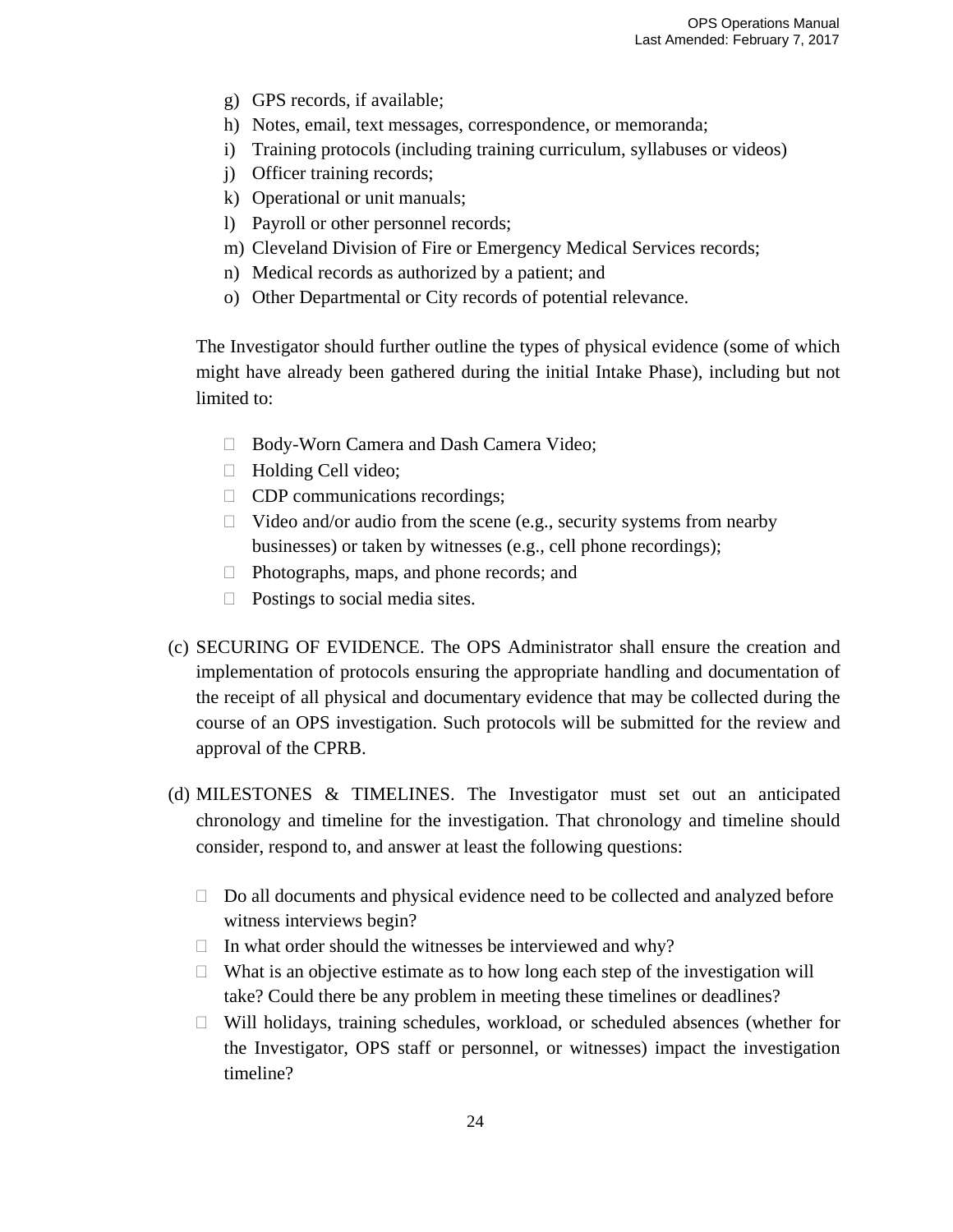$\Box$  How long will it take to prepare the Investigative Summary Report and take other steps to organize the case file after the investigation is completed and before forwarding it to the OPS Administrator for review?

The Investigation Plan should include a schedule for the investigation that includes all steps to be taken before it can be forwarded to the OPS Administrator for review.

406. EVALUATION OF RELEVANT EVIDENCE. In every investigation, OPS will consider all relevant evidence that tends to make the existence of any fact that is of consequence to the investigation of a given complaint more probable or less probable than it would otherwise be without the evidence. In evaluating the credibility of any individual, there will be no automatic preference for a CDP member's statement over that of the person filing the complaint or any independent witness or vice versa. OPS will not disregard a statement solely because the person who made the statement has some connection to either the complainant or the involved CDP employee. Nor will OPS reject a complaint because the complainant or a witness has a criminal history. OPS will make all reasonable efforts to resolve material inconsistencies between witness statements.

OPS will document in writing the investigation of each complaint, including all Investigatory steps taken, as well as findings and conclusions.

In addition to determining whether a CDP employee engaged in the conduct alleged in the complaint, and whether that conduct violated policy, procedure, or training, OPS may include recommendations on, the following:

- 1) Is there a need for additional training, counseling, or other corrective measures?
- 2) Should CDP revise its policies, strategies, tactics, or training?

As evidence is obtained during the investigation, it will be carefully and thoroughly catalogued in the investigative file, including the source, date obtained, etc., examined and described in the case notes, and uploaded using the OPS exhibit-naming procedure. At the conclusion of the investigation, the value and importance of each piece of evidence must be weighed and described in the Investigative Summary Report.

# 407. INTERVIEWS.

 $<sup>1</sup>$  Facts or issues of a case or inquiry that can affect its conclusion or outcome. (Black's Law</sup> Dictionary, 2d Edition Online).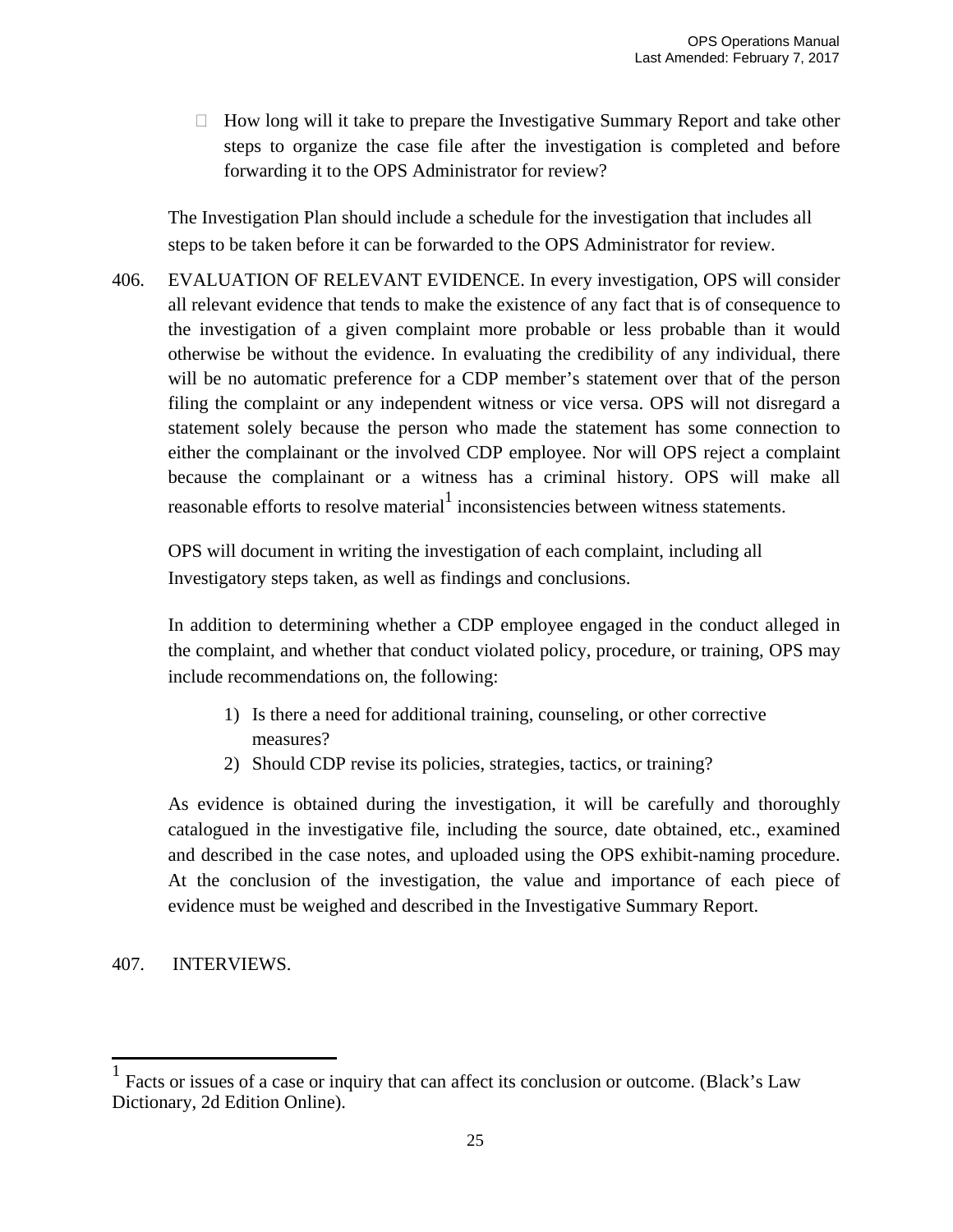(a) PREPARING FOR INTERVIEWS. Prior to any witness interview, and whether the witness is civilian or sworn, the OPS Investigator should review the Investigative Plan to determine the issues to be addressed with the individual to be interviewed, considering whether there is documentary or physical evidence that the Investigator wants to use. The Investigator shall prepare an outline of topics and subtopics to be covered with the interviewee.

(b) RECORDING INTERVIEWS. Testimonial evidence is a critical part of the complaint investigative process. Such evidence consists of written or oral statements taken from the complainant, and any witnesses who may have factual information regarding the complaint. How such statements are preserved is especially important in ensuring that the testimony given accurately reflects the words provided by the person giving the statement. Therefore, an Investigator may ask that any written statement be signed by the person making such statement. Neither the person making the complaint, nor any of witness from whom a written statement is collected will be required to sign as a condition of the investigation proceeding.<sup>2</sup>

All interviews, whether in-person or by telephone, should be recorded in their entirety, as a safeguard to ensure that there is a record of exactly what was said during any interview. If any relevant discussion or review of a video or other evidence occurred prior to the recording, it should be noted on the record during the recorded interview. Again, the purpose of this practice is to properly preserve any statements that are provided during the course of an investigation. Video and audio recorded testimony provides the best assurance that any statements taken or testimony provided is true, accurate, voluntary, and not influenced by the actions of the Investigator.

All CDP employees are obligated by Division policy to submit to recorded interviews. Witnesses who are not employed by CDP should be told the rationale for recording interviews and encouraged to consent.

If a civilian witness does not consent to a video or audio recorded statement, the refusal should be documented and the Investigator shall prepare a narrative summary of the interview immediately after, and not more than twenty-four (24) hours after, the interview has concluded. If a person chooses not to provide a video or audio recorded statement, the OPS Investigator will take the statement in writing after which time the person making the statement will be asked to review the document to ensure that it accurately reflects the information that has been provided.

 $2 \text{ }$  Employees of the Cleveland Division of Police may be required to affix their signature to any documents that they prepare in accordance with CDP policy or practice.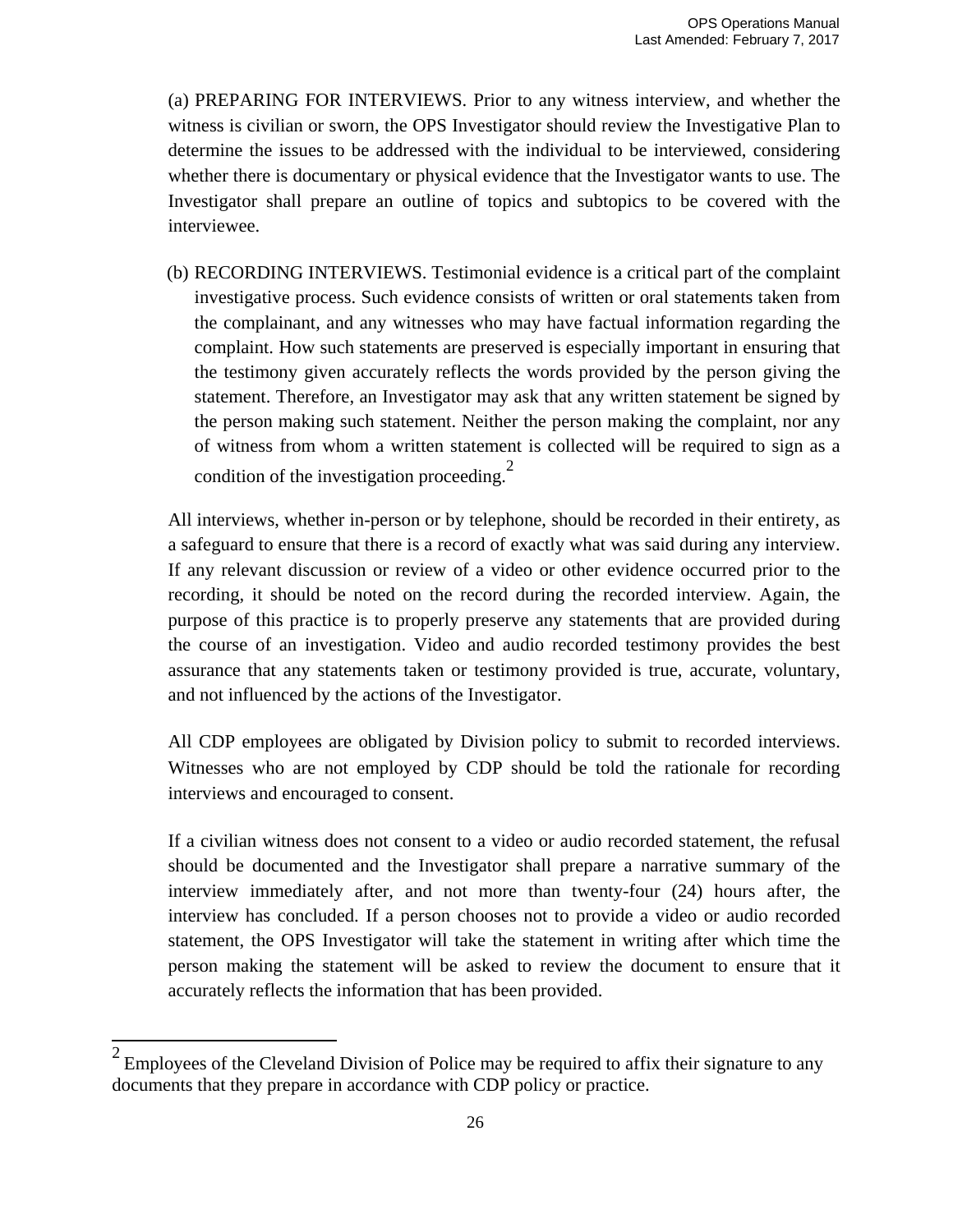The OPS Investigator should advise any civilian witness who is concerned about providing consent for a video interview that video-recorded interviews of all witnesses (whether officer or civilian) is generally the best practice as it allows a reviewer to observe demeanor and appearance and gestures in addition to documenting and recording the verbal statements of the witness.

If interviewees bring their own recording devices to the interview, they will be permitted to create their own recording of the interview. Upon request, OPS will provide a duplicate copy of the recording or written transcript.

(c) CONDUCTING INTERVIEWS. Where there are significant facts in dispute, it is a best practice to conduct in-person interviews of witnesses who have material information to provide. The OPS Investigator must ensure that the Investigator's demeanor during all interviews is respectful, courteous, and professional. Each person interviewed should be addressed by his or her surname (e.g., "Mr. Jones" or "Mrs. Smith" or "Officer Smith") in order to maintain formality and neutrality. Civilian witnesses may be accompanied to the interview by a representative of their choosing.

The Investigator should avoid forming any opinion regarding the person being interviewed and, instead, focus on obtaining as much information and evidence as possible. The Investigator must also avoid expressing an opinion regarding how the case will or should be decided. If the Investigator believes that it will be difficult to maintain such neutrality with any witness for any reason, he or she should consult with an OPS supervisor and action should be taken to ensure a fair and unbiased investigation.

Although the nature of the complaint may make the interview uncomfortable at times, the Investigator must not avoid asking the necessary questions of any witness. Specific and sometimes direct questions must be asked in order to address the elements present in each allegation. At times, it may be necessary for the OPS Investigator to challenge assertions or probe further when witnesses provide incomplete, vague, imprecise, or unreasonable responses. Where there may be a discrepancy between the interviewee's testimony and other testimony or evidence, the OPS Investigator should question the interviewee about the discrepancy without expressing judgment.

Interview questions should address the elements present in the allegation(s) raised against the named employee. Some witnesses may be able to speak to all elements of all allegations, while other witnesses may offer more limited or targeted information.

Open-ended and probing follow-up questions must be asked in order to fully understand what the person being interviewed saw, heard, and otherwise knows about the matter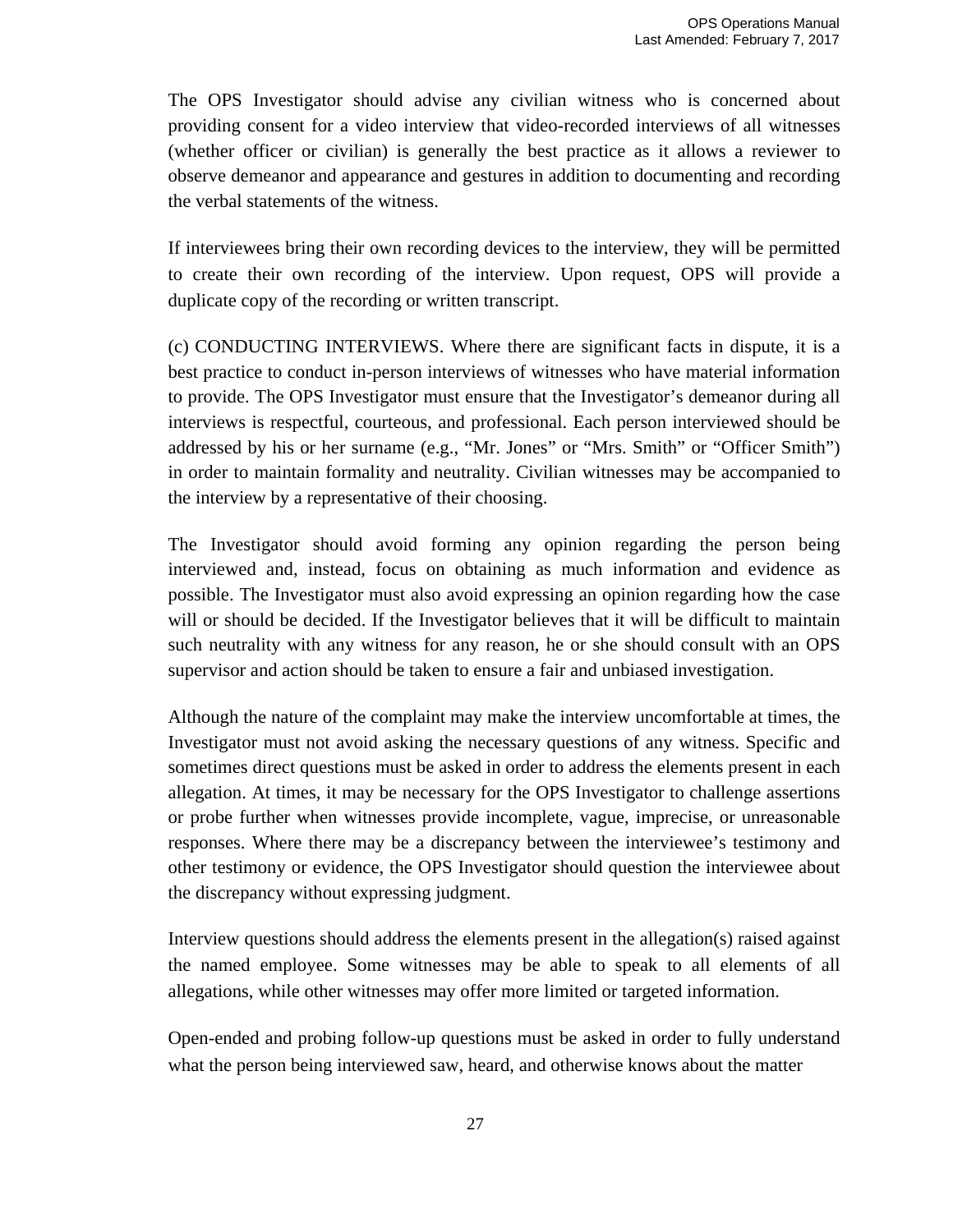under investigation. Leading questions (which are those that can typically be answered with a "yes" or "no" or where the answer is implied or strongly suggested in the question) should be avoided. Generally, interviews should move from broad to more specific questions, with relationships among any parties present at the incident, as well as any other witnesses, established.

Where feasible, OPS Investigators should use tools such as maps, diagrams, photos, or videos with the individual being interviewed to help explain what happened. If acronyms or special terminology are used during the interview, ask the interviewee to explain it for the record. When interviewing non-police personnel, OPS Investigators should attempt to avoid the use of police terminology or jargon, as the use of terms and concepts that are familiar to the public ensure that interviewees understand what they are being asked.

At the beginning of each interview, the Investigator should determine if any witness has been exposed to any evidence (to include other witnesses or video of the incident) which may impact their perception or recollection of the incident under investigation. Probing questions may be necessary to ensure that the information being provided is based on the witness' memory and perception of the event and not the memory or perception of another person or mechanism (such as a video recording).

At the conclusion of all interviews, the Investigator should ensure that he or she has all current contact information for the witness. Witnesses should be told that OPS may need to follow up with them if necessary. Interviewees who are not CDP employees should be encouraged not to talk about the interview or incident with anyone else out of fairness to all persons involved and to ensure an objective, fair, and unbiased investigation.

(d) LOCATING AND INTERVIEWING INDEPENDENT WITNESSES (E.G. "CANVASSING" FOR WITNESSES). Every effort will be undertaken by the Investigator to inspect the location where the subject incident occurred. Steps will be undertaken to identify the existence of independent witnesses, and to locate possible video surveillance technology that may have captured the police-complainant interaction. This step in the investigative process may precede the Investigator's initial meeting with the complainant in those cases where an early response to the scene would increase the likelihood of gathering evidence.

Information obtained from witnesses located during a canvass of the area should be preserved by audio or video recording.

In the event use of audio or video technology is unavailable at the time, or the witness refuses to be audio or video recorded, the Investigator will provide the witness with a Witness Statement Form to complete and sign, if possible. The inability, impracticality,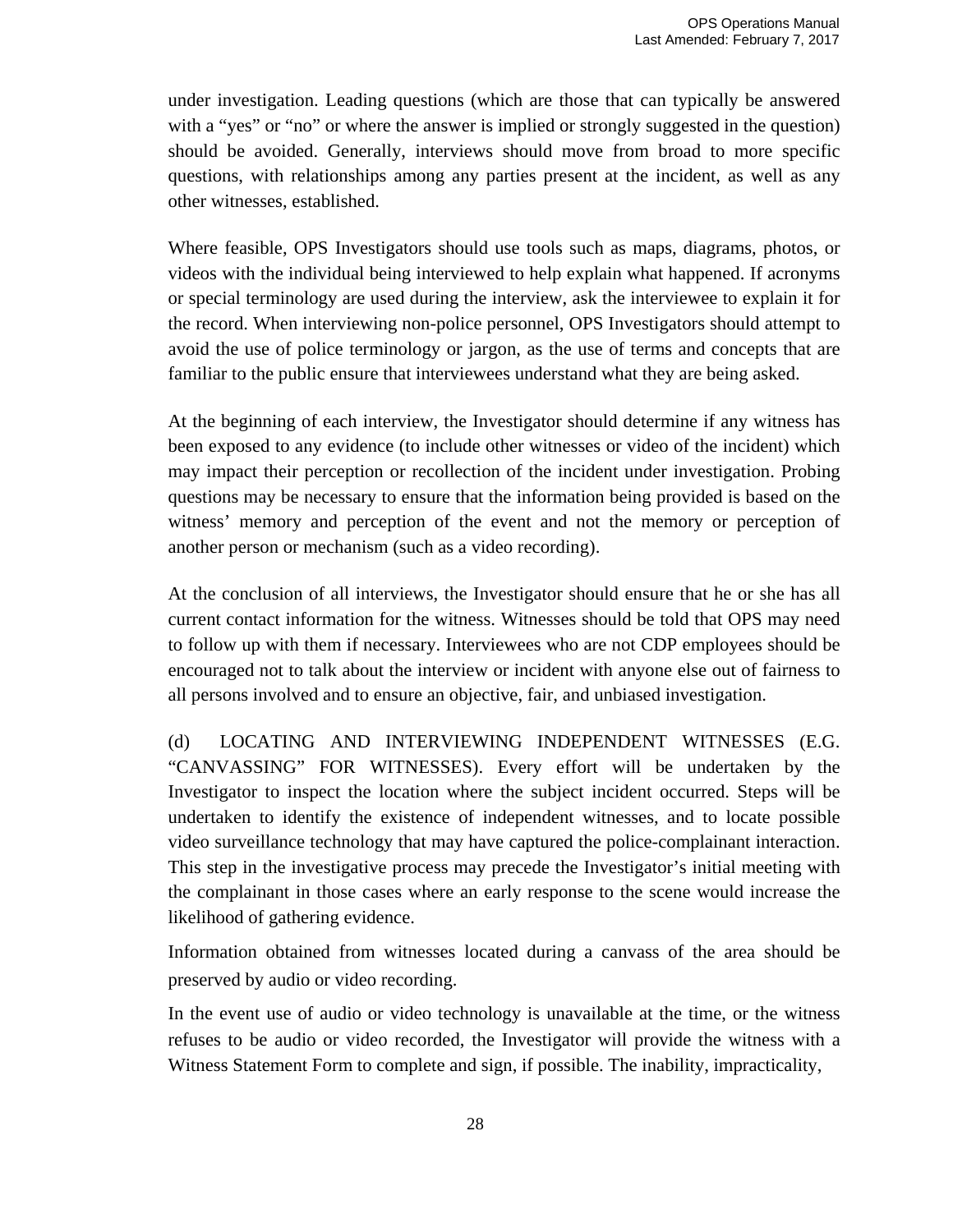or refusal of a witness to complete the Witness Statement Form should be documented in the investigative file.

(e) CONDUCTING AN INTERVIEW OF A CDP EMPLOYEE. The Investigator will send notice to the CDP employees' supervisor or Commanding Officer requesting an inperson interview with the CDP employee who is the subject of the complaint. Additionally, correspondence will be forwarded to any relevant CDP employees who may have been witnesses requesting an in-person interview.

Prior to the interviews taking place, the Investigator will take steps to obtain any written reports previously prepared by the CDP employee or CDP witnesses, and any and all audio or video recordings that may be in existence and in the possession of CDP. Any outlines or questions prepared in advance, along with notes taken by the Investigator during the course of the interviews, will be made part of the investigative file.

Pursuant to CDP policy, the Chief of Police will order employees who witnessed or participated in an incident that is the subject of an OPS complaint to cooperate with the OPS investigation, including submitting to an in-person interview.

OPS Investigators should ensure that interviews of CDP employees are scheduled in a timely manner and that any failure to cooperate in the timely attendance at OPS interviews by CDP employees is reported immediately to the OPS Administrator for appropriate action with CDP command staff.

At the beginning of an employee interview, it shall be determined and stated on the record whether the employee is voluntarily making a statement or is doing so under compulsion.

CDP employees should be asked about their understanding of the policy or policies at issue or implicated by the allegations and their understanding of all related training.

In nearly all instances, the OPS interview of a CPD employee should be conducted in person. During an in-person interview of a CDP employee, the CDP employee may elect to have a representative of the employee's union present. The primary role of a union representative during an interview is to protect the contract rights of the employee. Unless the purpose of a union representative's participation is reasonably connected to the protection of a contract right of the employee, the union representative must not be allowed to interrupt or otherwise disrupt an OPS interview. The OPS Investigator should invite the union representative to place any objections on the record at the end of the interview.

In general, the subject employees(s) is/are interviewed after all other evidence is compiled. There will be cases, however, when an initial interview of a subject employee may need to be conducted early in the investigation to ensure all investigative tasks can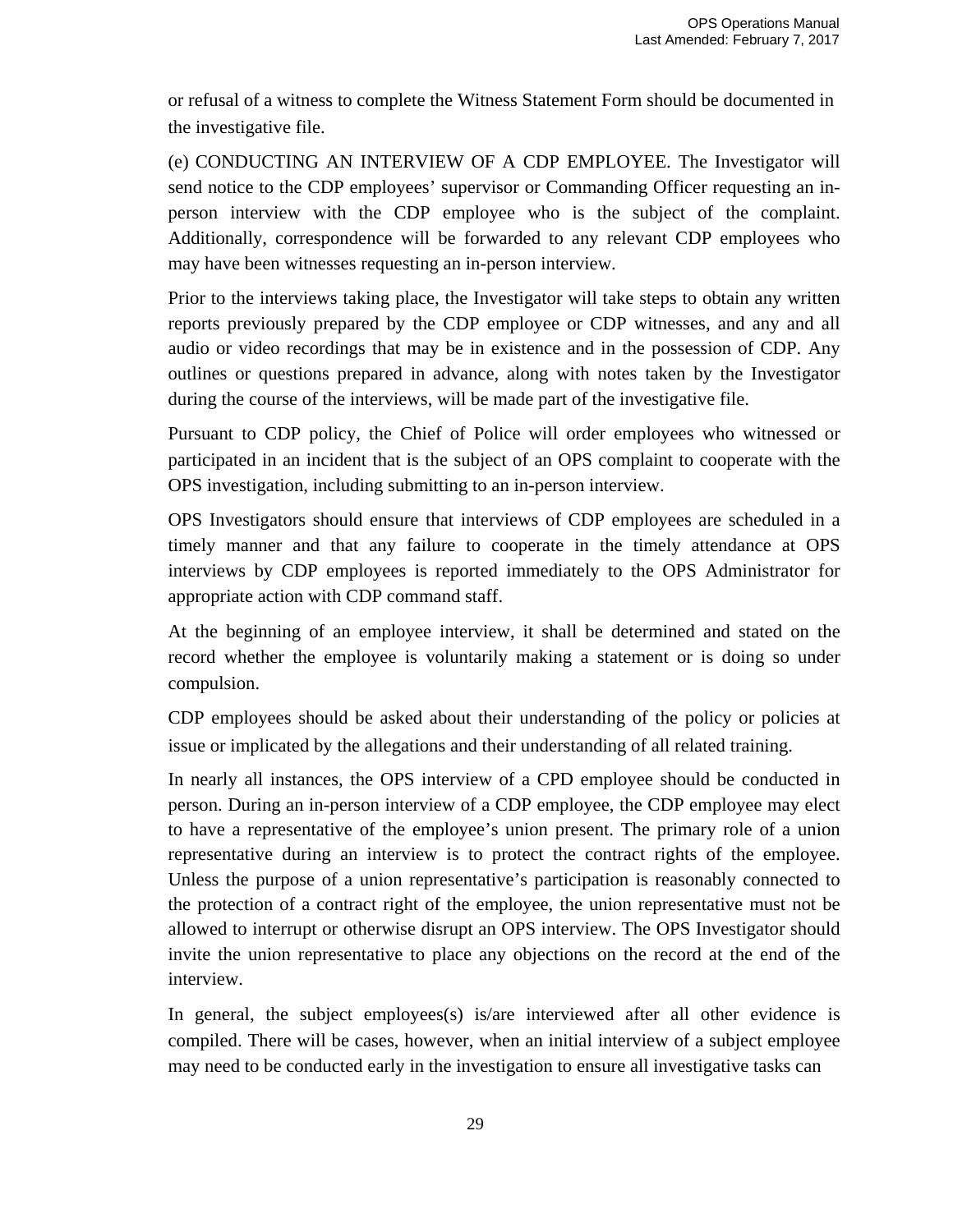be identified in a timely manner. Re-interviews of the complainant, witnesses or subject employees may be necessary when new or different information or allegations have been developed during the course of an investigation.

CDP employees are to be given a specific order by the Chief of Police not to discuss the matter or their interview with any unauthorized persons, which will almost always be all individuals who are not their union or legal representative(s).

408. DUTY TO REVIEW AND EVALUATE EVIDENCE. As evidence is obtained during the investigation, it should be carefully and thoroughly catalogued in the case file in IAPro (including the source of the evidence, date that the evidence was obtained, etc.), examined and described in the case file, and uploaded to IAPro. At the conclusion of the investigation, the value of each piece of evidence must be weighed and described in the Investigative Summary Report. Care should be taken to mitigate the effects of bias (conscious or unconscious on the part of the Investigator).

OPS Investigators will make all reasonable efforts to resolve material inconsistencies between witness statements.

- 409. DUTY TO COMPLETE AN INITIATIED INVESTIGATION. OPS will not terminate an investigation simply because the complainant seeks to withdraw the complaint or is unavailable, unwilling, or unable to cooperate with an investigation. OPS will continue the investigation and reach a finding, where possible, based on the evidence and investigatory procedures and techniques available.
- 410. ACCESS TO RELEVANT DISCIPLINARY INFORMATION. In order to ensure a thorough investigation, OPS Investigators may need access to any and all relevant disciplinary information in the record of an officer who is the subject of a current investigation. Any impediment to obtaining such records should be promptly reported to the OPS Administrator for resolution with CDP.
- 411. PREPARING THE INVESTIGATIVE SUMMARY REPORT. After review of all relevant reports, materials, and interviews the Investigator will prepare a report outlining the investigation to include the following: a description of the complaint, applicable CDP policies, investigative steps taken, a synopsis of all witness statements and evidence, and a deliberative analysis.

In addition to providing the information necessary to ensure informed findings as to whether an officer committed the conduct alleged in the complaint and whether it violated policy, training or legal standards, the Investigative Summary Report must consider whether:

(1) The incident indicates a need for additional training, counseling, or other corrective measures; and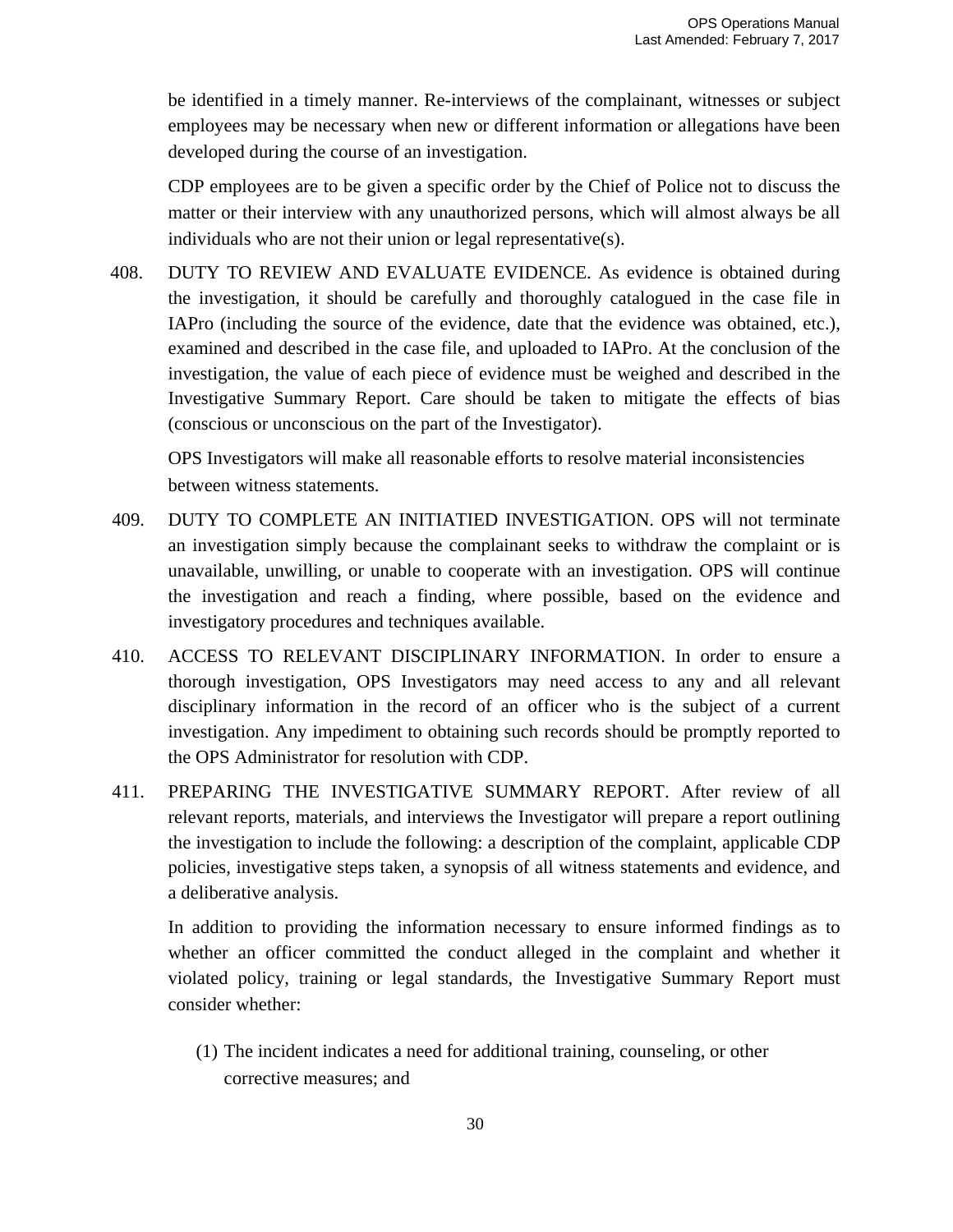(2) The incident suggests that CDP should revise its policies, strategies, tactics, or training.

(a) FORM AND FORMAT OF THE INVESTIGATIVE SUMMARY REPORT. OPS Investigative Summary Reports begin with the allegations and elements within each allegation followed by the testimonial, documentary, or physical evidence that is relevant to each such allegation or element listed and discussed in association with it. While this approach means that some evidence may be repeated when it is relevant to more than one allegation or element, this will help subsequent decision-makers sort through the information and more easily, fairly, accurately, and timely arrive at the disposition.

All persons who have been interviewed and listed in the Investigative Summary Report will be identified as either as the complainant, witness, persons with specialized knowledge, or CDP employee.

(b) IMPORTANT FEATURES OF THE INVESTIGATIVE SUMMARY REPORT. Investigators shall refrain from making credibility determinations related to the person who brought the complaint, witnesses, or the subject employees(s) unless there is credible and objective evidence to support such a determination. To the extent, the Investigator deems such a determination to be material to the conclusions, such a determination should be thoroughly documented. There will be no automatic preference for an employee's statement over the statement of a civilian or vice-versa.

412. INVESTIGATOR FINDINGS & RECOMMENDATIONS. Once the OPS investigation has been completed, the OPS Investigator shall confer with the OPS Administrator or his or her designee in order to determine the appropriate disposition of each allegation in the complaint. The Investigative Summary Report shall contain the Investigator's recommended findings, conclusions, and/or other non-objective determinations about, regarding, or related to the investigation.

# **500. TIMELINES & MILESTONES**

501. TIMELINESS OF INVESTIGATIONS. The timeliness of an investigation is a measure of how efficient the Investigatory process functions. It also helps to instill public confidence in the citizen complaint and investigation process.

It is the goal of OPS to resolve all complaints brought to their attention within 45 days of receipt for Standard complaints and within 75 days for Complex complaints. Investigations which exceed these time periods will be brought to the attention of the OPS Administrator. A written request for an extension will be filed by the Investigator, forwarded to the OPS Administrator and Director of Public Safety, and made part of the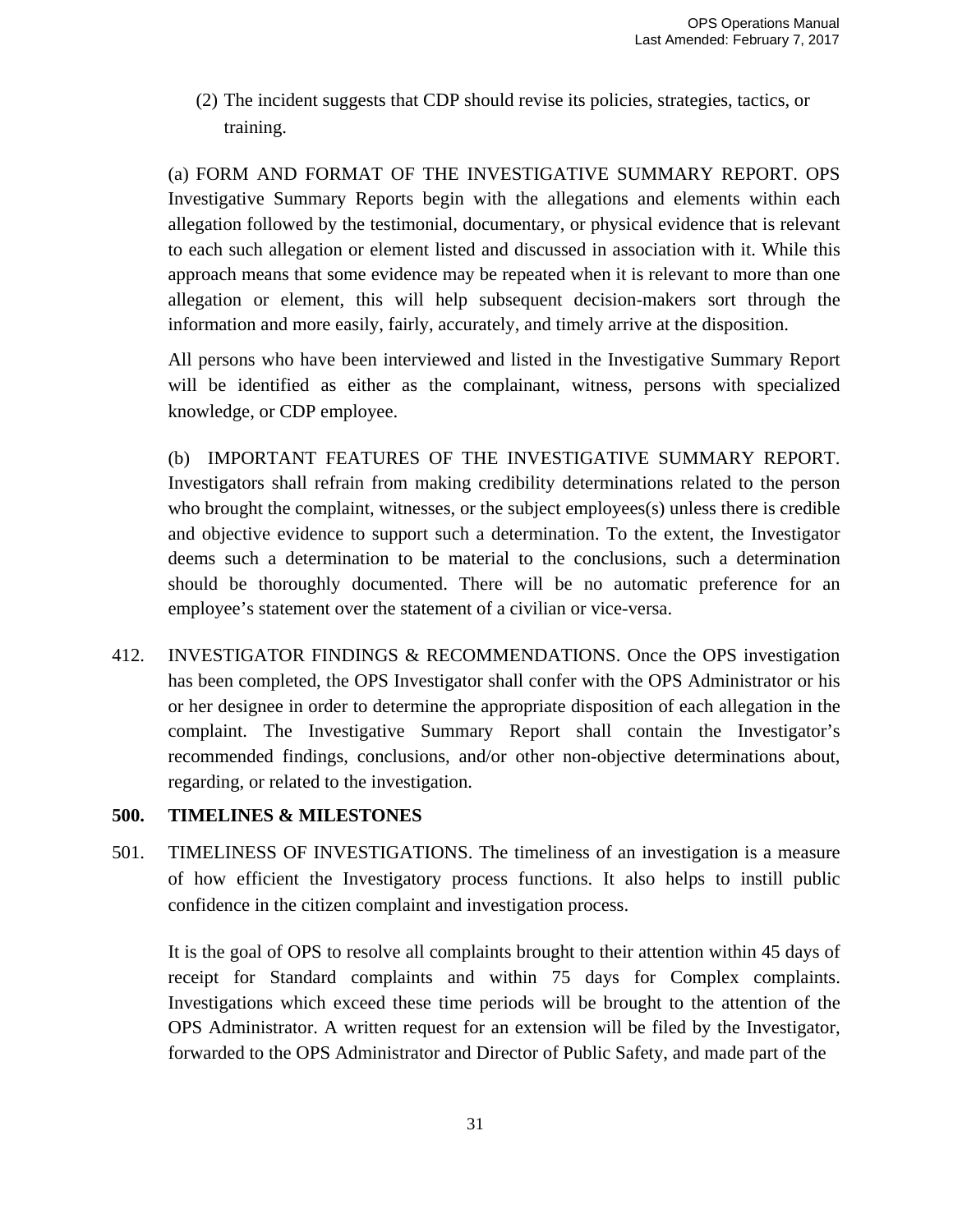investigative file. In addition, the complainant will be notified as to the specific reasons for the delay, and a projected timeline for completion.

A number of factors influence how swiftly an investigation may be completed. The case load of OPS investigative staff and the overall capacity of the office to manage the number of investigations pending resolution is a factor that has a realistic impact on how quickly complaint investigations are completed and scheduled for review and adjudication by the CPRB. Both of these considerations are the responsibility of OPS to effectively manage and resolve to ensure that citizen complaints are not impeded, and swift and impartial accountability results.

However, there are also factors that influence the timeliness of an investigation that may be outside the immediate control of OPS staff, including the nature and complexity of an investigation, immediate access to certain documents or records that may be in the custody of CDP or other entities, the continued cooperation of the complainant, and access to relevant witnesses. Additionally, the duty status of the CDP employee who is the subject of the complaint may also impact the speed in which an investigation is accomplished. For example, if a CDP employee has been relieved from duty, is incapacitated, or on approved leave during the course an investigation an Investigator may be precluded from obtaining a statement and, thus, reaching an investigative conclusion may be delayed.

In any case where the unavailability of a witness (including a witness or subject employee) is the cause of a substantial delay in the completion of an OPS investigation, the Investigator will advise the OPS Administrator to determine if the investigation may proceed without a statement or whether the investigation must be held in abeyance until the witness becomes available for an interview.

## **600. OPS ADMINISTRATOR'S REVIEW OF THE INVESTIGATIVE FILE**

601. REVIEW OF INVESTIGATION. Upon completion of the investigative report, the entire investigative file will be submitted to the Administrator for review to ensure that it is complete, thorough, and objective.

The criteria the OPS Administrator must consider includes, but will not limited to:

- 1) Was all relevant evidence collected?
- 2) Were all witnesses contacted and interviewed when possible?
- 3) Were all interviews thorough?
- 4) Were all applicable OPS procedures followed?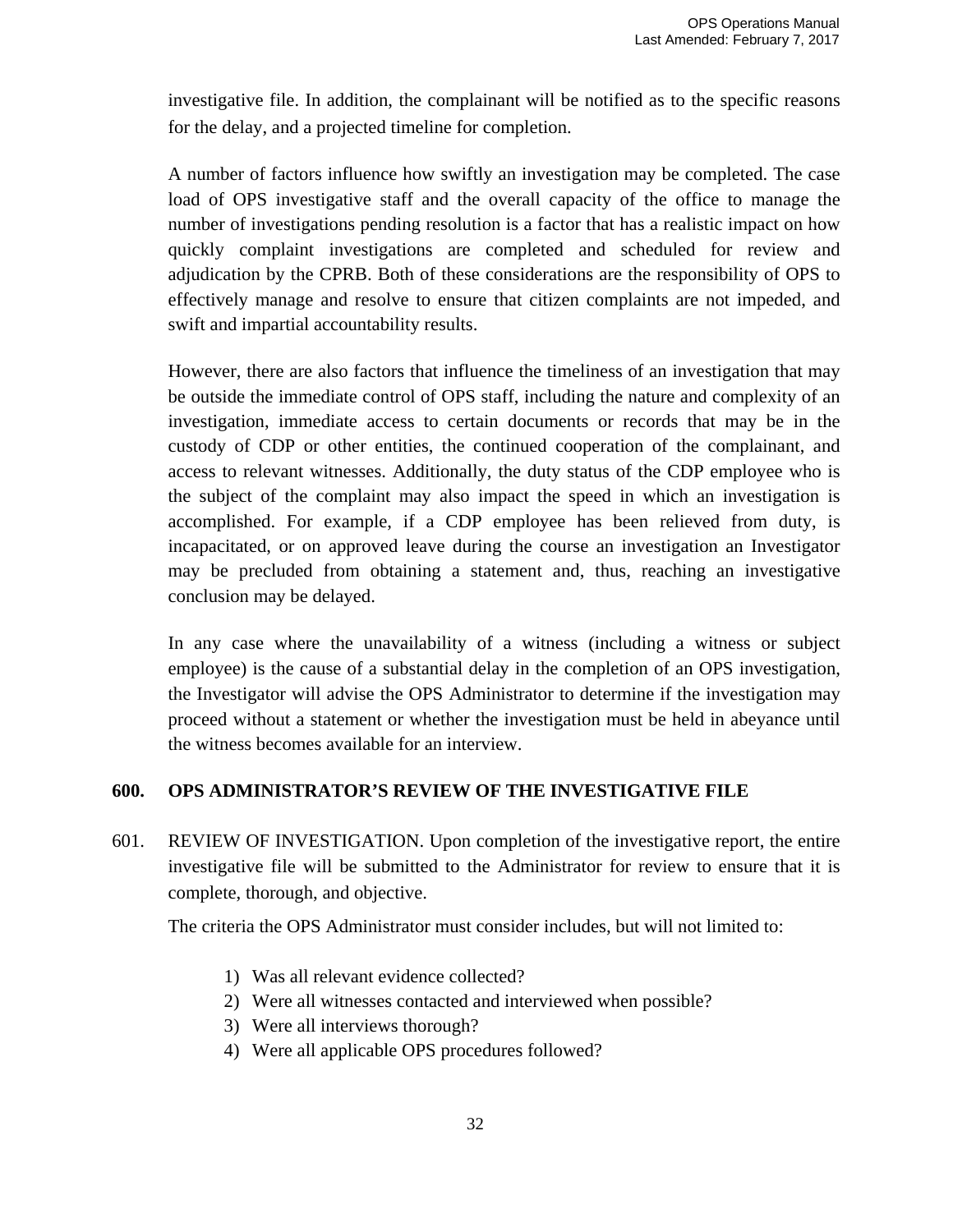Testimonial evidence (statements made by involved parties and witnesses) must be carefully weighed and evaluated as to relevance and credibility. For example, the reviewer must avoid giving any greater or lesser weight or credence to an individual's testimony because of that person's position (including employment by CDP or another City entity), race, ethnicity, gender identity, economic status, sexual orientation, etc. Only objective criteria relating directly to the truthfulness or credibility of the person should be used in deciding what weight is to be given to his or her testimony.

602. DEFICIENT, INCOMPLETE, OR UNSATISFACTORY INVESTIGATIONS. If an investigation is incomplete, unsatisfactory, or deficient in any way, the Investigator will be directed to take whatever additional investigative steps deemed necessary to thoroughly and satisfactorily complete the investigation.

Where the OPS Administrator has any concerns about the investigation, or determines that further investigation is necessary, the Investigator will complete the assigned steps as expeditiously as possible. The Investigative Summary Report will then be amended and re-submitted to the OPS Administrator for further review and, if appropriate, approval.

- 603. OTHER DUTIES OF OPS UPON ADMINISTRATOR RECEIPT OF INVESTIGATIVE FILE. Upon receipt of the investigative file, the administrative support staff will update the IAPro database to reflect the status of the investigation and ensure that all relevant fields in the database have been updated and completed.
- 604. OPS ADMINSTRATOR FINDINGS. Upon concluding that the OPS Investigation is complete, the OPS Administrator must review the recommended findings made included in the Investigative Report in order to ensure they are appropriate and defensible. Any findings that are not appropriately made and based upon the evidence contained in the OPS file will be changed and updated as directed by the Administrator. The Administrator will ensure that written findings as to each allegation in the complaint will include appropriate reasoning for each finding.
	- (a) PREPONDERANCE OF THE EVIDENCE STANDARD. The applicable standard governing any and all of the Administrator's findings, conclusions, and/or other non-objective determinations shall be by a preponderance of the evidence. The preponderance standard is defined as, based on all of the evidence it is more likely than not that conduct inconsistent with CDP policy, procedure or training has occurred or has not occurred. As further defined in Black's Law Dictionary, it is the recognition that "the greater weight of evidence, not necessarily established by the greater number of witnesses testifying to a fact but by evidence that has the most convincing force; superior evidentiary weight that, though not sufficient to free the mind wholly from all reasonable doubt, is still sufficient to incline a fair and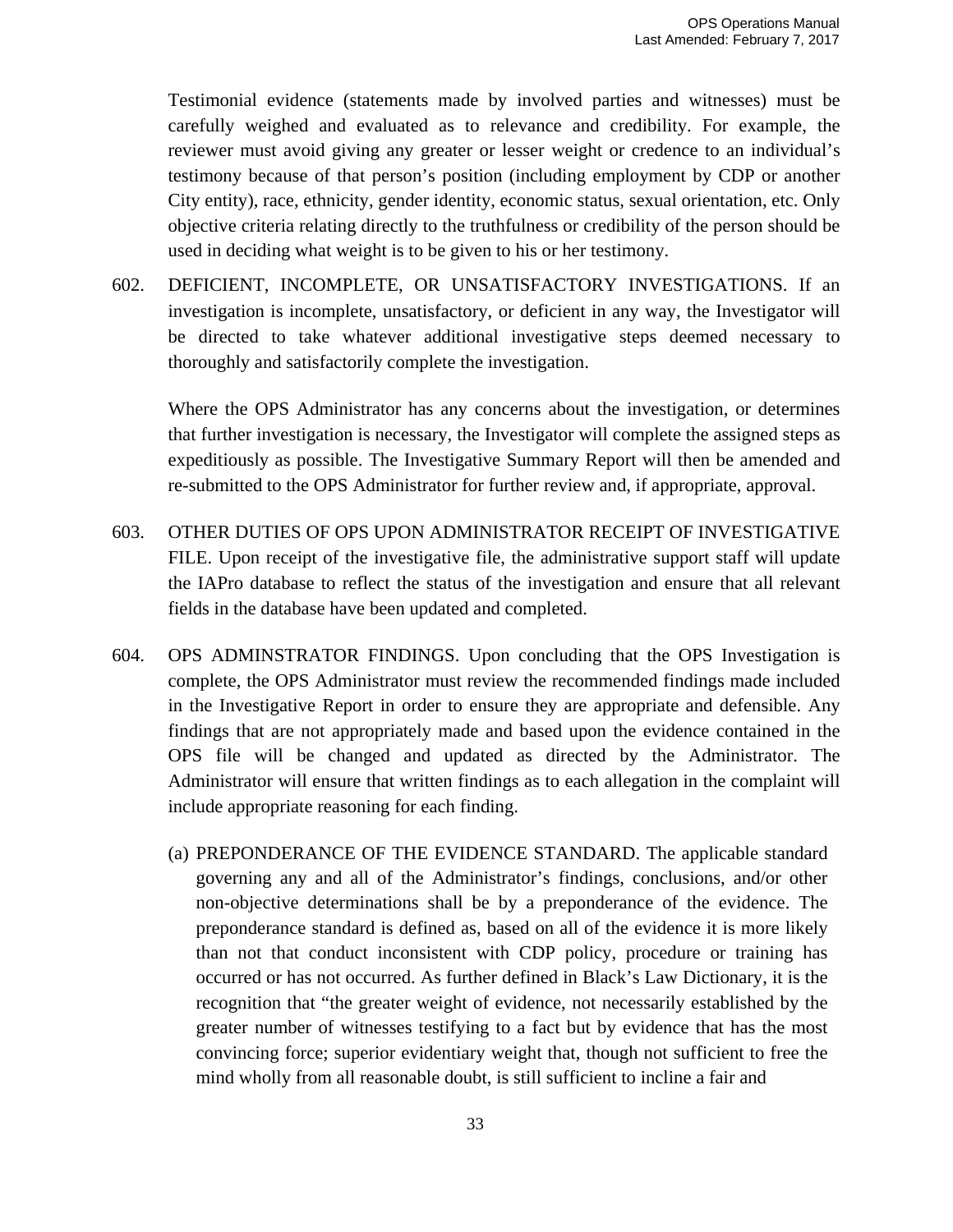impartial mind to one side of the issue rather than the other."

- (b) CATEGORIES OF FINDINGS. The only findings that an OPS Investigator may recommend are as follows:
	- i. **SUSTAINED:** If the preponderance of the evidence supports a finding that the alleged conduct occurred and the officer's actions were inconsistent with law or Cleveland Division of Police General Police Orders, training, or procedures, the recommended finding will be "Sustained." A complaint may be "sustained in part" if the investigation revealed sufficient evidence to support a finding of a policy violation on one or more, but not all of the complainant's allegations. A complaint may also be "sustained for a violation not based on original complaint" if the investigation reveals evidence of misconduct that was not included in the complainant's original allegation but arose out of the incident that is the subject of the complaint.
	- ii. **EXONERATED:** If the preponderance of the evidence gathered throughout the investigation supports a finding that the alleged conduct occurred but the officer's actions were consistent with law, Cleveland Division of Police General Police Orders, training, or procedures.."
	- iii. **UNFOUNDED:** If the preponderance of the evidence supports a finding that the alleged conduct did not occur.
	- iv. **INSUFFICIENT EVIDENCE:** If the preponderance of the evidence fails to establish whether the alleged conduct did or did not occur, the Investigator will make a recommended finding of "Insufficient Evidence."
- 605. DISCIPLINARY RECOMMENDATIONS. OPS shall not make any recommendations as to potential discipline. Instead, OPS must make recommendations only as to the disposition of specific allegations of the law or CDP policy, procedure or training.
- 606. NOTIFICATION AFTER OPS ADMINISTRATOR FINDING DETERMINATIONS. OPS administrative support staff will prepare and mail a letter to the complainant and the subject CDP employee(s) advising that the investigation has been concluded and the date that the CPRB will convene to review the matter. The letter will also advise the complainant and the subject employee(s) of the opportunity to attend the CPRB meeting. Information regarding the hearing process and disciplinary recommendations can be found in the manual governing the CPRB.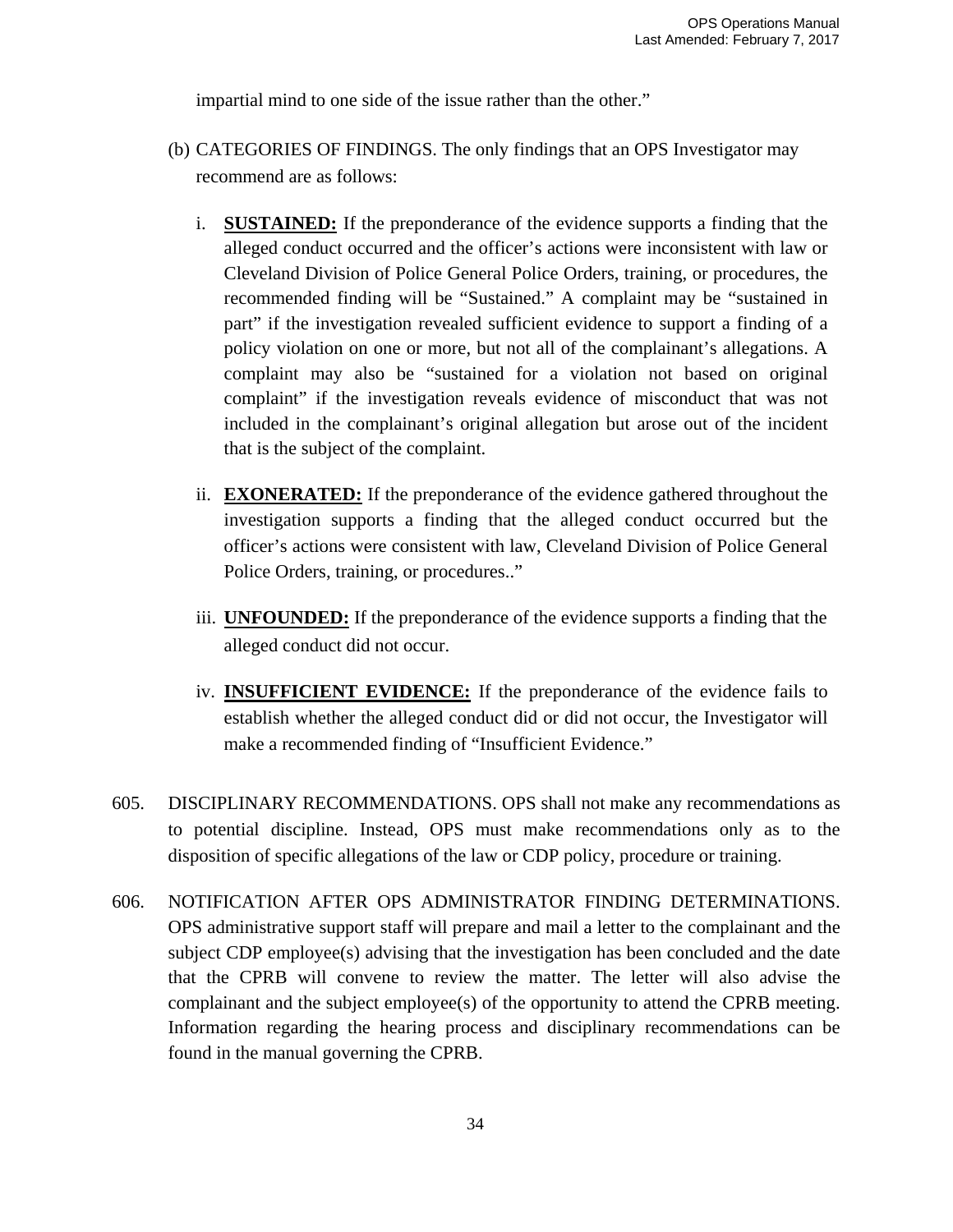607. FORWARDING OF INVESTIGATION AND WRITTEN CONCLUSIONS TO POLICE REVIEW BOARD. OPS will forward all investigations and its written conclusion to the CPRB in sufficient time for CPRB to consider them no later than the second regularly scheduled CPRB meeting following the completion of the investigation.

## **700. ADMINISTRATIVE DISMISSALS**

701. GENERALLY. "Administrative dismissal" may be appropriate for those limited instances where: the individual complained of is not a CDP employee; the employee referenced in the complaint cannot be identified despite the best efforts of the agency; the preliminary investigation reveals that the delay in police services was due to workload or otherwise unavoidable; the conduct alleged involves an off-duty conduct of a civil nature (unless the alleged conduct, or its effects, constitute misconduct or have a substantial nexus to the officer's City employment); or, the complaint is about receiving a uniform traffic ticket and/or parking infraction notice without any additional claims of racial profiling, illegal search, excessive force, or other allegations within OPS's jurisdiction.

On an interim basis, the OPS Administrator has been authorized to Administratively dismiss cases without the prior review or approval of the CPRB. During the pendency of the Consent Decree between the United States and City of Cleveland addressing the performance of the Cleveland Division of Police and related organizations and systems, ongoing reviews and audits of the Administrative Dismissal process will be conducted by the Monitoring Team to ensure compliance with OPS policies and the Consent Decree.

The administrative dismissal of a complaint must be accompanied by a completed Administrative Dismissal Form. (*See* Appendix H). The form must detail all relevant facts and information in support of the decision and must be completed by the Administrator or his designee and the assigned Investigator.

The Administrative Dismissal Form will be promptly completed when facts supporting administrative dismissal become apparent. Written notice of the administrative dismissal (with an explanation for the reason for the dismissal) should be mailed to the Complainant promptly after the dismissal has been documented. The dismissal letter must also inform the complainant of his/her right to request a review of this decision by the CPRB and should require that any request for review be received by OPS within two weeks of the receipt of the dismissal letter.

702. STANDARD OF REVIEW. OPS will only administratively dismiss a complaint when the undisputed facts at issue clearly indicate that the complaint fits into one of the six (6) categories eligible for such disposition as set out below. The decision should be made only after all facts have been gathered and thoroughly reviewed.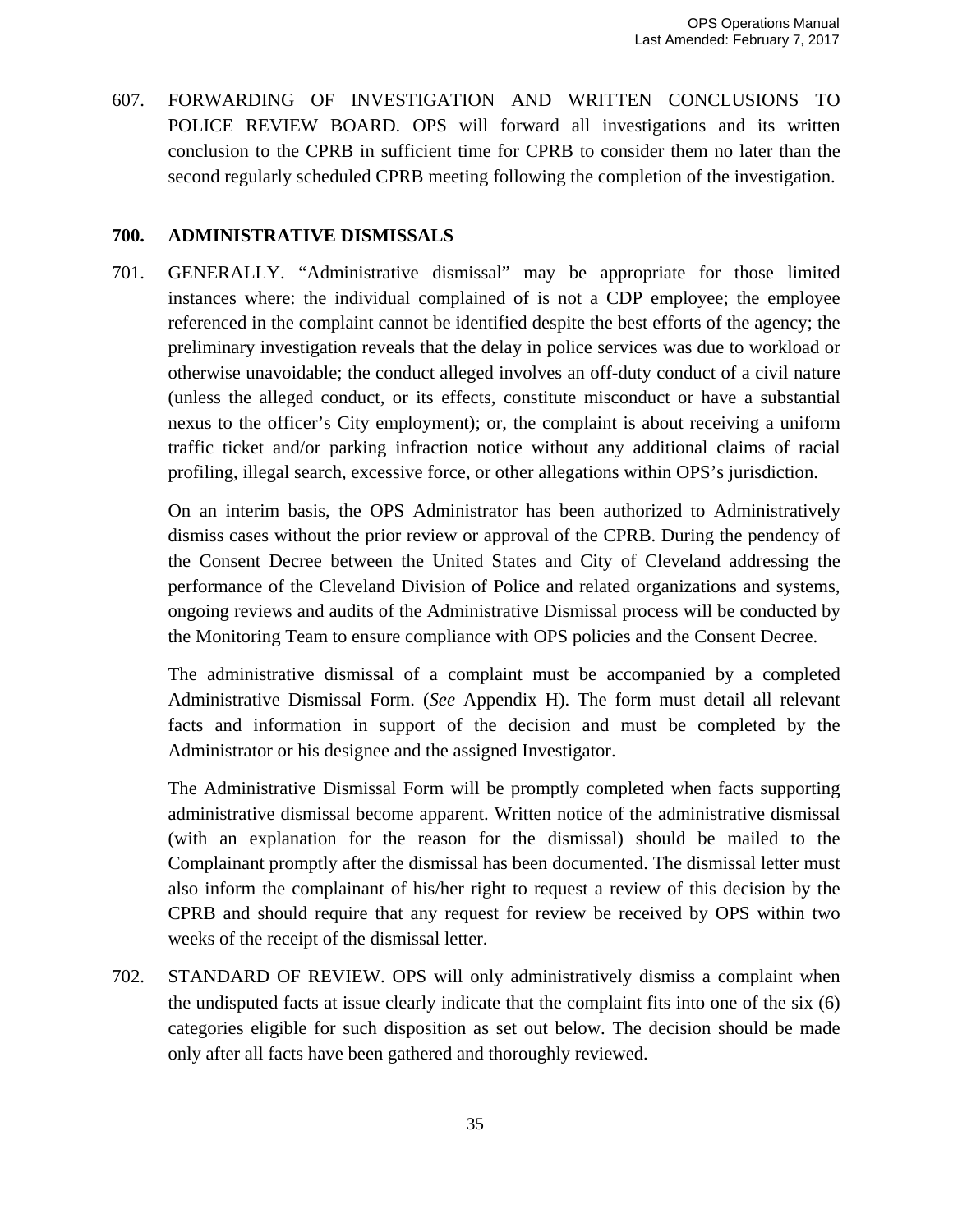- 703. CATEGORIES OF ADMINISTRATIVE DISMISSAL. The ONLY categories of cases for which an administrative dismissal can be appropriately recommended are:
	- a. NON-CDP EMPLOYEE. Complaints made regarding the conduct of individuals not employed as a member of the Cleveland Division of Police: Should a citizen initiate a complaint about the conduct of an individual employed in another department within the City of Cleveland other than the Division of Police, or another government entity, the Intake Coordinator or the assigned Investigator will promptly notify the complainant that OPS lacks the authority to investigate individuals not employed by CDP. The complainant should be referred to the authority with jurisdiction to resolve the complaint. Outside agencies should not be contacted directly by OPS without the express consent of the complainant.

Proper documentation supporting a recommendation for administrative dismissal of a complaint on this basis should consist of a thorough explanation of the process by which the determination is made that the incident did not involve a CDP member.

b. UNIDENTIFIABLE OFFICER. Instances where a diligent investigation fails to produce the identity (name, badge number, and/or zone car assignment) of a specific subject member. The assigned Investigator will promptly notify the complainant of the inability to pursue charges against employees who cannot be identified.

The Investigator must document the process by which the determination was made that no name, badge number, or other identifying information exists. This documentation should detail the methods employed by the Investigator to confirm the lack of identification. The Intake Coordinator or assigned Investigator will notify the complainant with a fulsome explanation as to why the OPS investigation was unable to identify the involved employee(s).

c. UNIFORM TRAFFIC TICKET (UTT) AND/OR PARKING INFRACTION NOTICE (PIN). Complaints regarding the issuance of moving traffic citations and parking violations are eligible for administrative dismissal when the issuance of the citations involved no alleged misconduct by a Cleveland Division of Police member. However, complaints alleging that the issuance of a citation by a CDP member involved misconduct or other actions within OPS jurisdiction– including unprofessionalism, harassment, bias, discrimination, or profiling will be fully investigated and not subject to administrative dismissal. Where the complaint is administratively dismissed in total, the Intake Coordinator or assigned Investigator will notify the complainant with an explanation as to why the OPS investigation will not proceed.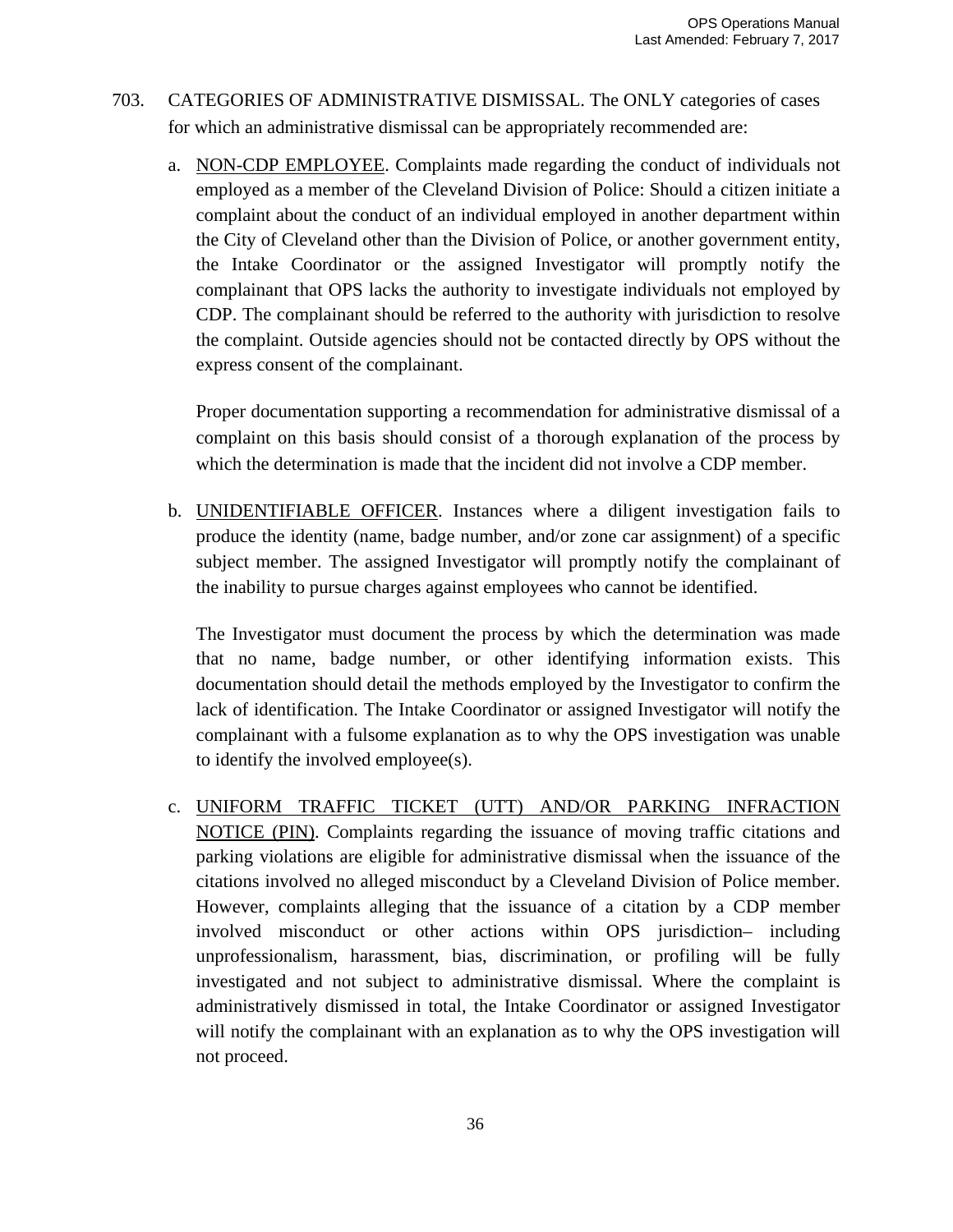- d. UNAVOIDABLE WORKLOAD DELAY. In instances where a complaint alleges a delay in police services and the preliminary investigation reveals that the delay was due to unavoidable workload issues, those complaints will be subject to administrative dismissal. The assigned Investigator must document the process by which the determination was made that the delay in service was unavoidable. This documentation should detail the unavoidable workload issues that prevented the CDP member from providing reasonably prompt service. The Intake Coordinator or assigned Investigator will notify the complainant with an explanation as to why the member was prevented from providing reasonably prompt service.
- e. OFF-DUTY CIVIL CONDUCT. In instances where a complaint is made regarding the conduct of an officer while off-duty, that is of a civil nature, the complaint will be subject to administrative dismissal unless the alleged conduct – or its effects – constitute misconduct or have a substantial nexus to the officer's employment. The assigned Investigator must document the process by which it was determined that the alleged conduct occurred while the officer was off-duty and was not substantially connected to his/her employment. The Intake Coordinator or assigned Investigator will notify the complainant with an explanation as to why OPS has no jurisdiction to conduct an investigation.

All Administrative Dismissals for Off-Duty Civil Conduct will be promptly referred to the Internal Affairs Unit in order to allow CDP to independently evaluate whether any allegation of off duty misconduct constitutes a violation of CDP policy.

## **800. FINALIZING CIVILIAN POLICE REVIEW BOARD ACTION**

- 801. Upon the CPRB's final disposition, the investigative file shall be returned to the OPS Administrator.
- 802. In those cases where the CPRB makes a "sustained" finding, the Administrator will direct that a disposition letter be prepared and mailed to the complainant within fifteen (15) calendar days of the CPRB's decision. The Administrator will also promptly direct that a findings letter be delivered to the Chief of Police requesting that a charging document be issued and a final report of disciplinary action returned to OPS for inclusion in the case file.
- 803. Upon receipt of the Chief of Police's or Director of Public Safety's final disciplinary outcome, OPS shall notify the complainant of the outcome and inform the complainant that his or her complaint is closed.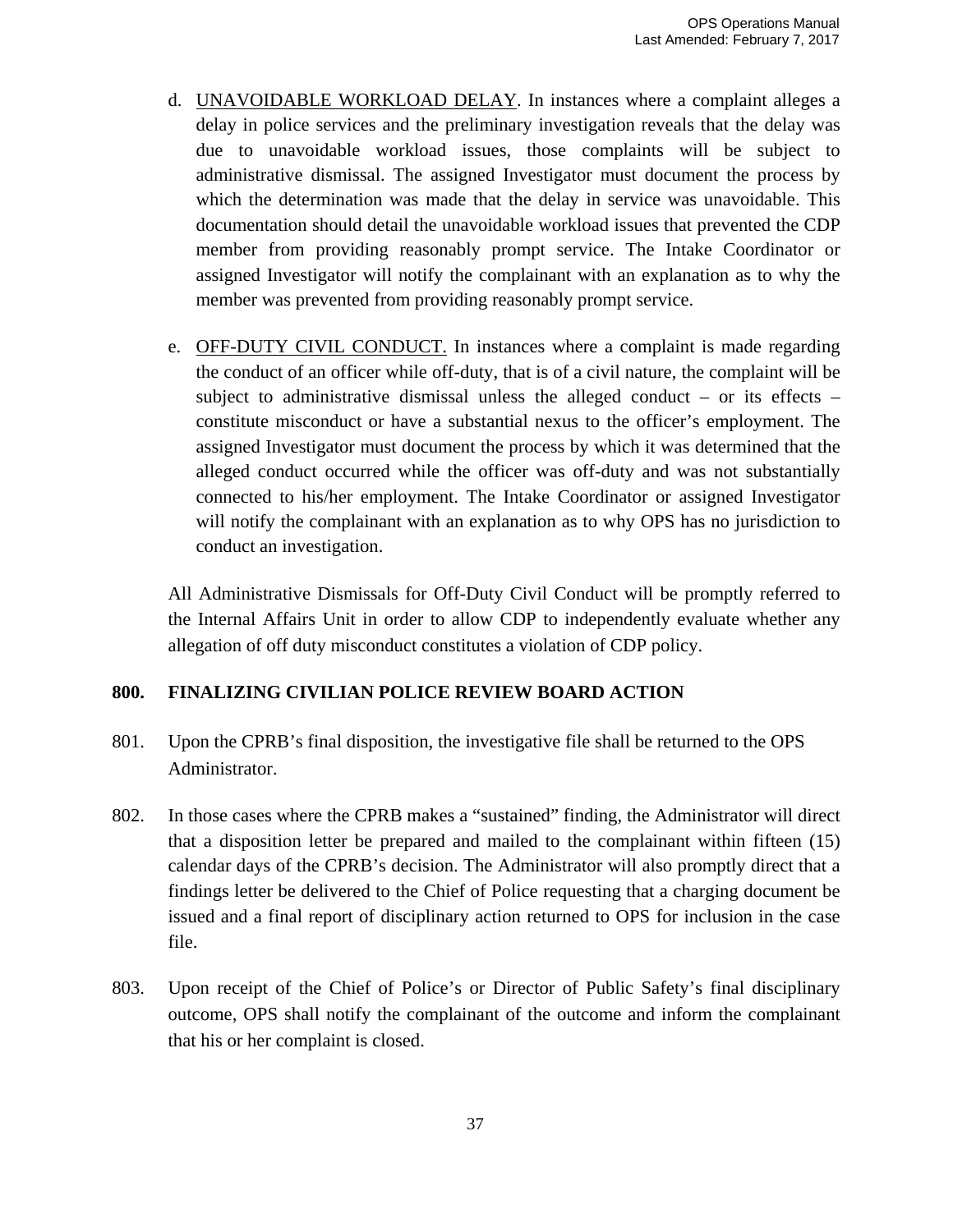- 804. If the ultimate finding from the Chief of Police or Director of Public Safety is not "sustained," OPS will obtain written findings from CDP in order to provide a fulsome explanation for the decision to the complainant, along with an explanation of the process that was used to adjudicate the complaint.
- 805. In those cases where a CPRB finding is not "sustained," the Administrator will direct that a final disposition letter be prepared and mailed to the complainant within fifteen (15) calendar days of the CPRB's decision. OPS shall obtain from the CPRB the basis for the "not sustained" finding and provide that explanation to the complainant prior to closing out the complaint.

## **900. DUTIES OF OPS AND OPS PERSONNEL**

## 901. DUTIES OF OPS ADMINISTRATOR.

- (a) ENSURE ADHERENCE OF ALL OPS PERSONNEL TO ALL PROVISIONS OF THIS MANUAL. The success or failure of OPS Investigators in effectuating full, fair, thorough, complete, unbiased, and timely investigations depends on strong, focused, and effective leadership by the OPS Administrator.
- (b) MEET WITH ALL OPS PERSONNEL INDIVIDUALLY, ONCE PER WEEK, TO DISCUSS CURRENT PROGRESS ON OUTSTANDING INVESTIGATIONS. The OPS Administrator must meet at least once per week with OPS personnel to discuss the status of all ongoing, pending, outstanding, or otherwise incomplete cases assigned to the Investigator.
- (c) DEVELOP OPS TRAINING. It shall be the responsibility of the Administrator, with the input of staff, to develop and implement a professional development training schedule. This will include the development and maintenance of a staff training curriculum for OPS staff to be presented at scheduled staff meetings. These brief training modules (15-20 minute blocks) shall pertain to topics related to civilian oversight, applicable law and best practices, and law enforcement practices pertaining to high risk critical tasks (i.e. arrest, search and seizure, use of force, bias-free policing, etc.). The training curriculum for each phase and records pertaining to receipt of the training shall be well documented and maintained within OPS staff member personnel files and OPS indices.
- (d) ATTEND EXECUTIVE-LEVEL LEADERSHIP TRAINING. The Administrator shall attend appropriate executive-level leadership training once annually. Such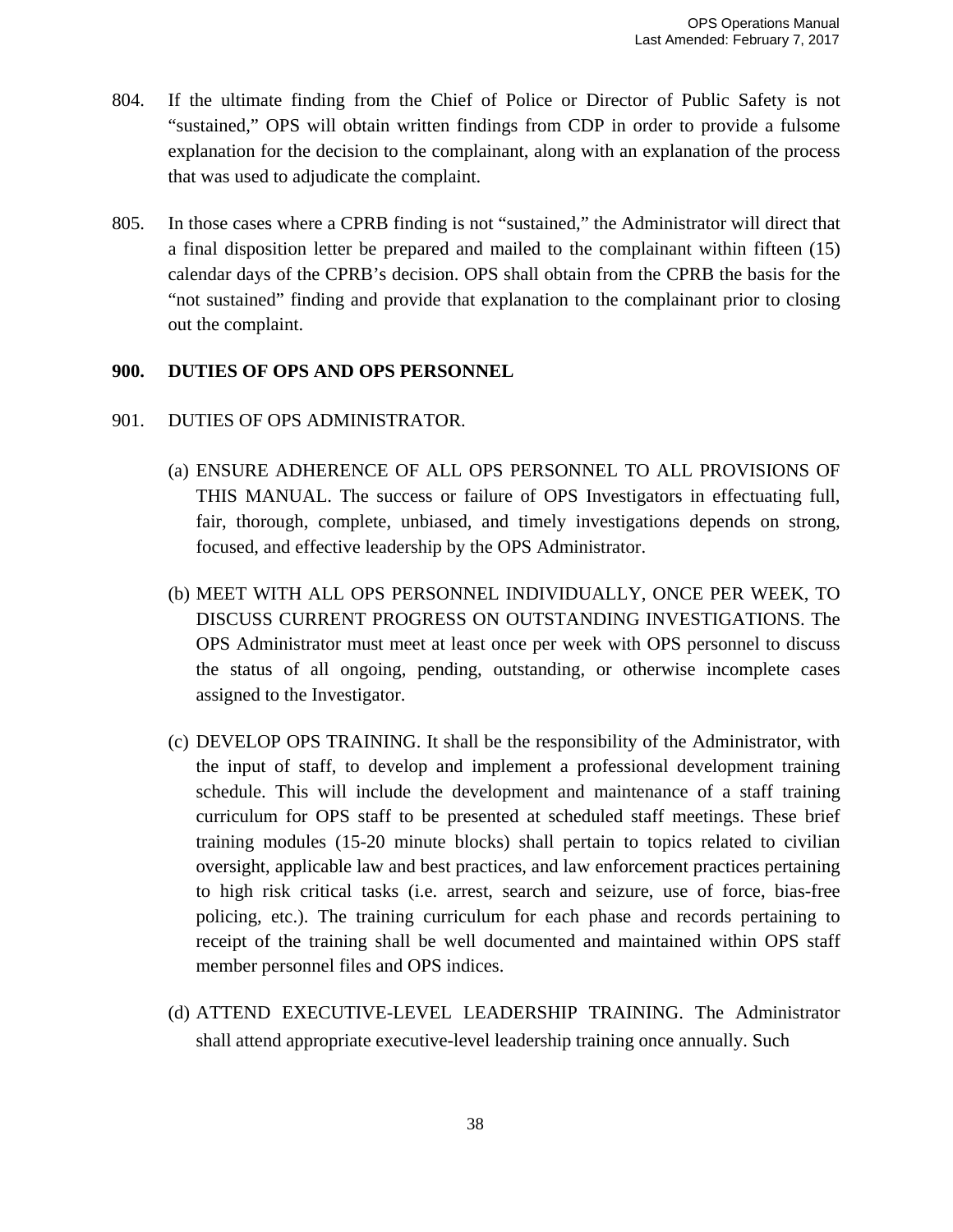training should be identified at the beginning of the calendar year and reviewed by the Director of Public Safety for approval.

- (e) DEVELOP PERFORMANCE EVALUATION PLAN FOR ALL OPS STAFF MEMBERS. It shall be the responsibility of the OPS Administrator, in conjunction with the Director of Public Safety, to develop a performance evaluation plan for all OPS staff members. Such a plan shall reflect relevant performance measures and outcome goals, and define both current and future objectives for each OPS employee. Measures:
	- i. Either on the anniversary of hire or at a specific calendar date (e.g., January 1, July 1, September 1) each staff member shall have an annual performance appraisal and individual development plan completed by his/her supervisor.

Nothing in this provision prevents the Administrator from providing oral or written feedback on an occasional or continuing basis to staff members who perform their work in an exemplary or otherwise commendable manner, or to thoroughly document and provide specific remedial direction to effectively address unsatisfactory performance, or performance that is in need of approval.

- (f) CONSIDER NECESSARY CHANGES, UPDATES, OR AMENDMENTS TO OPS MANUAL. As set forth in Section 1001 of this Manual, it shall be the responsibility of the OPS Administrator to review, update, or amend the OPS Operational Manual as needed by December 31 of each calendar year. The Administrator will follow the procedures outlined in Section 100.1 to effectuate this duty.
- (g) ESTABLISH OUTCOME MEASURES AND REPORTS REGARDING INVESTIGATIONS THAT DO NOT MEET ESTABLISHED GOALS REGARDING QUALITY AND TIMELINESSS. It shall be the responsibility of the OPS Administrator to establish outcome measures and reports regarding the percentage of investigations that do not meet the established goals, specifically identifying the obstacles that prevented the investigation from being completed within the target time-frame. Such reporting shall be forwarded to the Director of Public Safety no later than December 31st of each calendar year.
- (h) ENSURE FULL AND EFFECTIVE IMPLEMENTATION OF OPS CASE IMPLEMENTATION SYSTEM. It shall be the responsibility of the OPS Administrator to ensure the full and effective implementation of a case management system to include transitioning to the IA Pro platform and regular supervisor review and oversight of cases.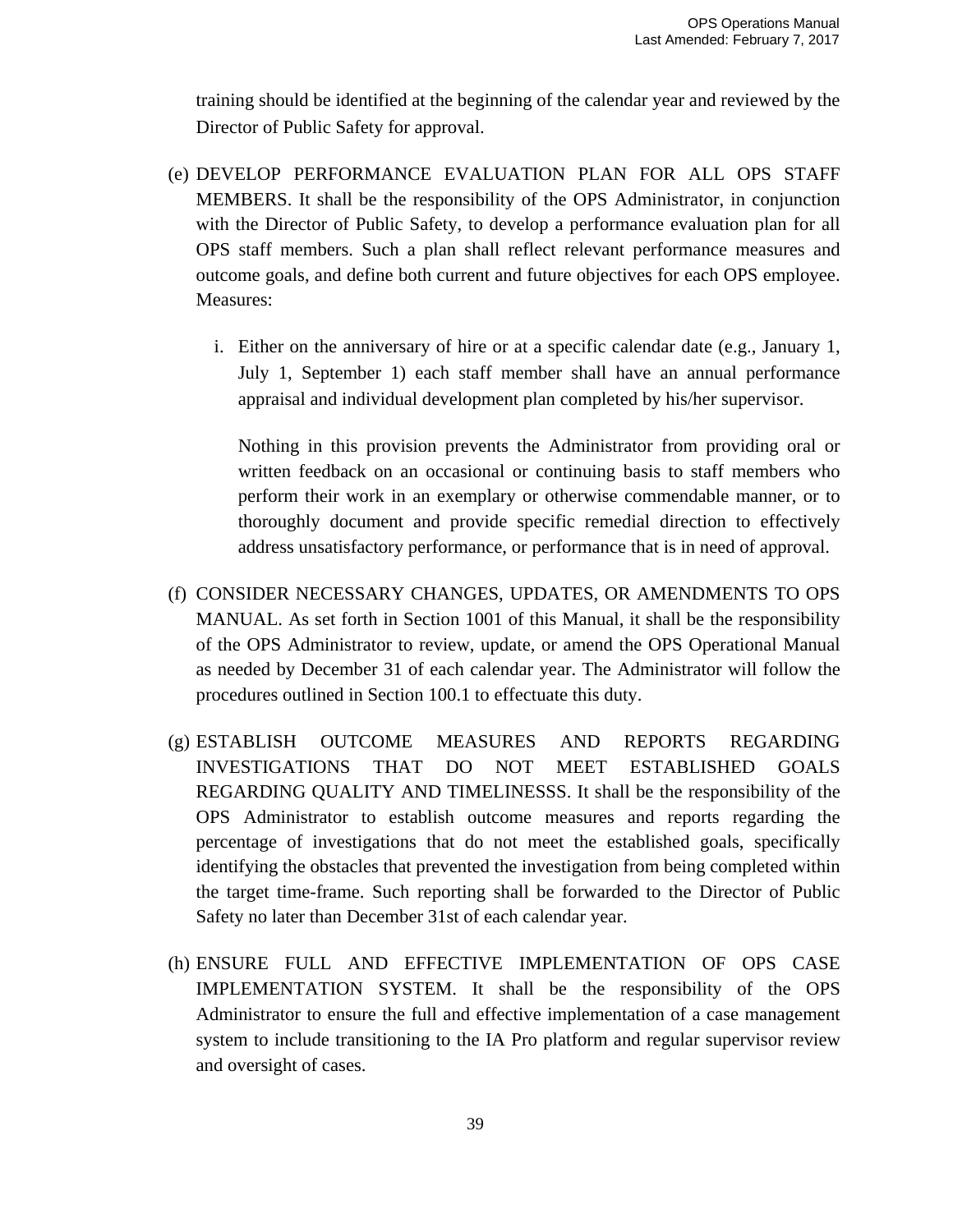- (i) DEVELOP PLAN FOR OPS-CDP RELATIONSHIP. Establish and implement a system and plan to improve or enhance OPS relationship with the Cleveland Division of Police in order to ensure accountability and officer cooperation, promote efficient and effective investigative procedures, and build trust in the complaint process. Establish and implement a plan to improve the relationship of OPS with the Division of Police by standard, routine and regular communication with the Chief, Supervisors, and District Commanders.
- (j) DEVELOP PLAN FOR COMMUNITY TRUST. Establish and implement annual plan to build community trust and confidence in OPS. Establish new annual plan by December 31st of each calendar year.
- 902. DUTIES OF OPS INVESTIGATORS. OPS Investigators are primarily responsible for assisting with intake and conducting investigations of OPS cases assigned to them.

Generally, Investigator duties include:

- $\Box$  Assisting with intake of misconduct complaints;
- $\Box$  Preparing investigative plans for complaints assigned for an OPS investigation;
- $\Box$  Conducting investigations of complaints assigned for an OPS investigation;
- $\Box$  Drafting Investigative Summary Reports and administrative dismissals;
- $\Box$  Providing case update reports to OPS supervisors on a weekly basis; and
- $\Box$  Initiating and updating complaint-related information in the case management system.

Investigators are expected to:

- $\Box$  Conduct thorough, objective investigations of complaints, reach sound neutral conclusions based on investigation results and maintain confidentiality regarding process and outcomes in accordance with all legal requirements.
- $\Box$  Prioritize and manage multiple investigations to ensure evidence is quickly gathered and contractual timelines are met.
- $\Box$  Communicate in a fair and impartial manner with both complainants from a broad spectrum of diverse communities and CDP officers and employees, and to exercise tact and diplomacy in dealing with sensitive, complex and confidential issues and situations.
- $\Box$  Understand and act consistently with the independent function of OPS, and with an understanding of the importance of public trust, so that all intakes and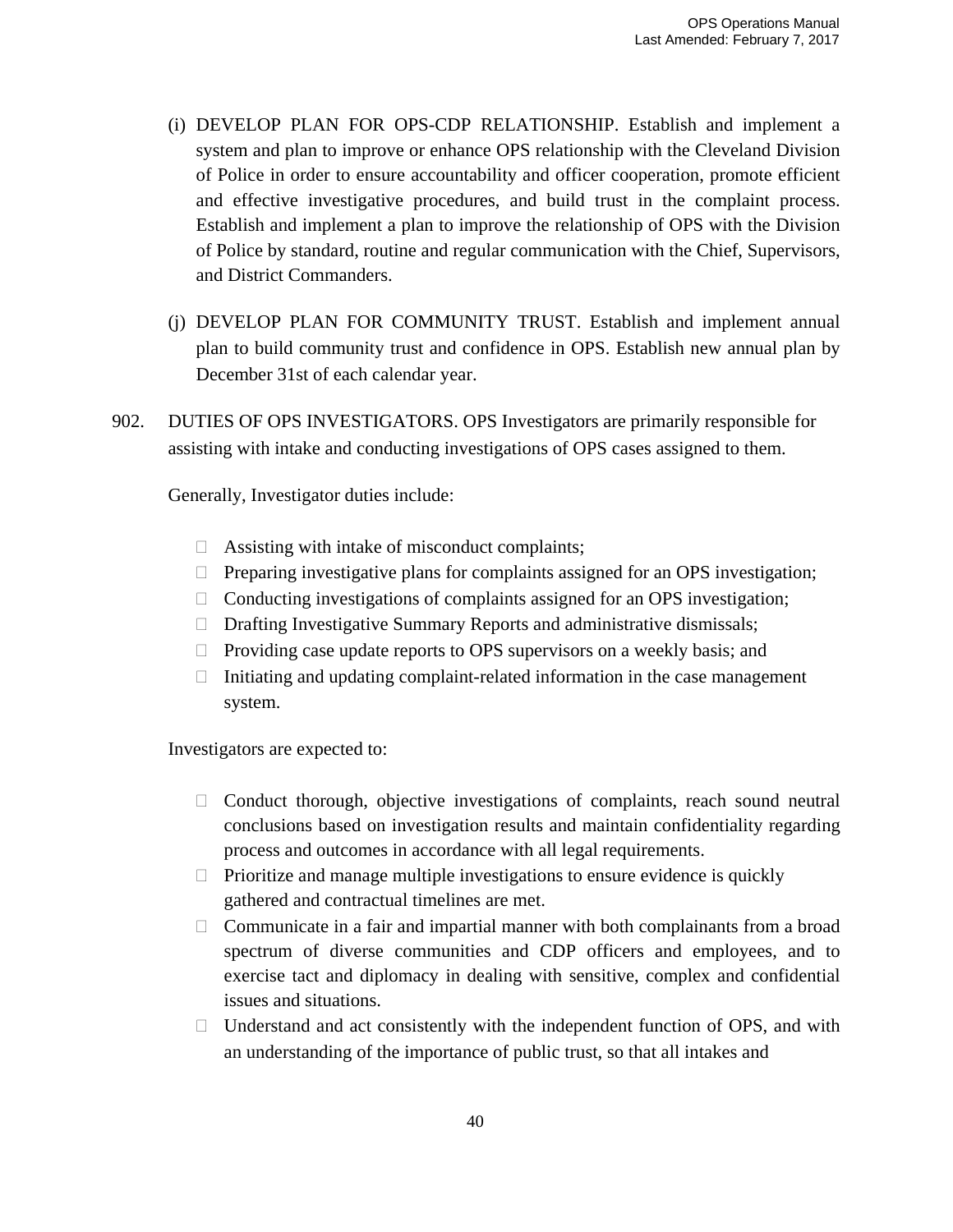investigations are above reproach and all those involved in the OPS process are treated fairly.

- $\Box$  Be well versed in the operations of CDP, including policies and procedures, supervisory responsibilities, and training and tactics.
- $\Box$  Be knowledgeable about accepted principles and practices of law enforcement, including use of force issues, search and seizure issues, constitutional law, state law, and investigative procedures.
- $\Box$  Seek professional development opportunities that enhance and strengthen their investigative skills and knowledge of civilian oversight "best practices."

Highly qualified Investigators will possess the following knowledge, skills and abilities:

- Ability to Maintain Confidentiality. Investigators have a moral and a legal obligation to maintain confidentiality out of respect for constituents, complainants, our employees, our policies, and the law.
- $\Box$  Documentation. Documentation must be accurate, concise and thorough and not exhibit bias.
- $\Box$  Fairness. Investigators must treat everyone involved in the investigation fairly, respecting their rights and explaining their responsibilities through each step of the investigative process.
- $\Box$  Knowledge. Investigators must know the law, Division policy and what their role is when assigned to an internal investigation. They must not hesitate to ask questions if they come across something which with they are not familiar.
- $\Box$  Responsibility. Investigators must recognize that when conducting an internal investigation, they have an obligation to employees, to the Division and to the community – but first and foremost to discover the truth.
- $\Box$  Patience. Investigators need to be patient. They need patience to locate, collect and review large amounts of evidence and they need patience to deal with the inevitable obstacles and challenges they will encounter during an investigation.
- $\Box$  Follow the evidence. Investigators must begin every investigation with an open mind. Good Investigators do not assume anything. They are prepared for anything to emerge as they begin to investigate. They do not accept or reject any possible explanation until they have the evidence to do so.
- $\Box$  Skepticism. Good Investigators do not necessarily accept evidence from anyone at face value. They look for corroboration wherever possible.
- $\Box$  Adaptability. Investigators have to be flexible in their approach. No two investigations are the same and all present unique challenges and opportunities. Investigators should be good at identifying both and developing strategies to deal with them.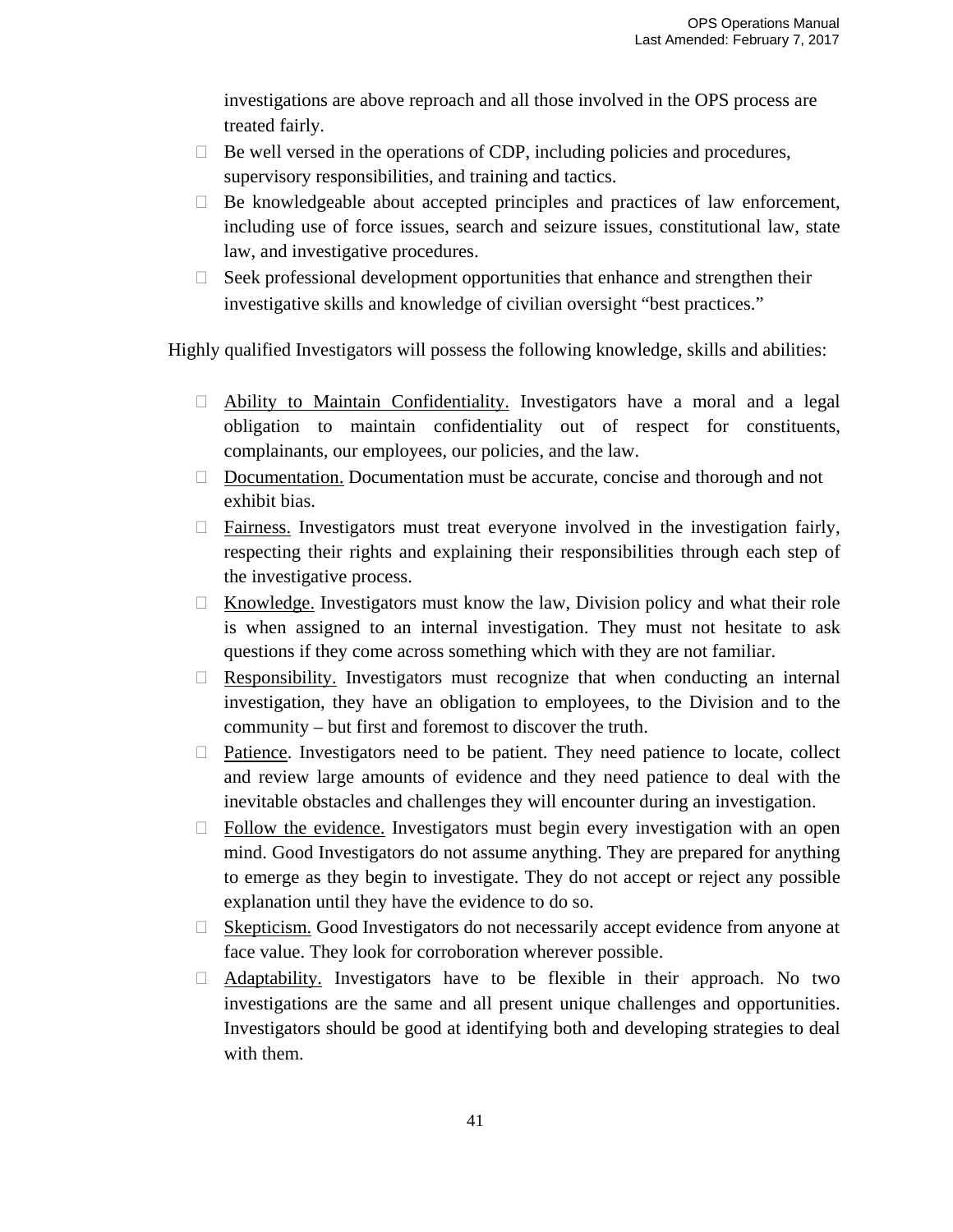- $\Box$  Empathy and understanding. A degree of empathy will assist an Investigator to better engage with and understand the perspectives of the people with whom they are interacting.
- $\Box$  Courage. It can take a great deal of personal courage to conduct misconduct investigations.
- $\Box$  Judgment and common sense. Good judgment and common sense are much underrated qualities. Investigators sometimes have to make difficult decisions, including what issues to investigate, what investigative avenues to pursue and to what extent. They have to be able to justify why they chose to – or choose not to – interview someone. That takes sound judgment, based on common sense.
- $\Box$  Strategic thinking. Investigators need to be able to think ahead and think strategically. They need to be able to answer a range of challenging questions to ensure an effective investigation:
	- What approach will work best?
	- What are the possible obstacles?
	- How should a failure to cooperate be dealt with?
	- Is it possible to resolve or avoid a potential problem, before it arises?
	- How should responsibility for a lack of cooperation and delays be dealt with in order to address the difficulties encountered?

903. DUTIES OF OPS ADMINISTRATIVE PERSONNEL. Administrative staff duties include:

- Administering and coordinating maintenance of the case management system.
- $\Box$  Sending employee, bargaining unit, and chain of command notifications.
- $\Box$  Tracking all OPS investigations and the outcomes of such investigations.
- $\Box$  Reviewing cases returned by the chain of command through the case management system to ensure all documentation is included per OPS procedures.
- $\Box$  Transcribing interview tapes and review/proof-read completed transcripts.
- $\Box$  Answering questions and screening in-coming telephone calls and in-person inquiries.
- $\Box$  Performing section facility coordinator responsibilities; i.e., order supplies and equipment, and facilitate, as needed, repair of telephones, computers, copiers, and other office equipment.
- $\Box$  Reviewing and distributing incoming mail and other documents.
- $\Box$  Providing administrative support to OPS personnel.
- $\Box$  Performing duties as OPS archivist and file manager.
- □ Manage file retention process.
- $\Box$  Train clerical support staff.
- $\Box$  Answer questions and screen in-coming telephone calls and in-person inquiries.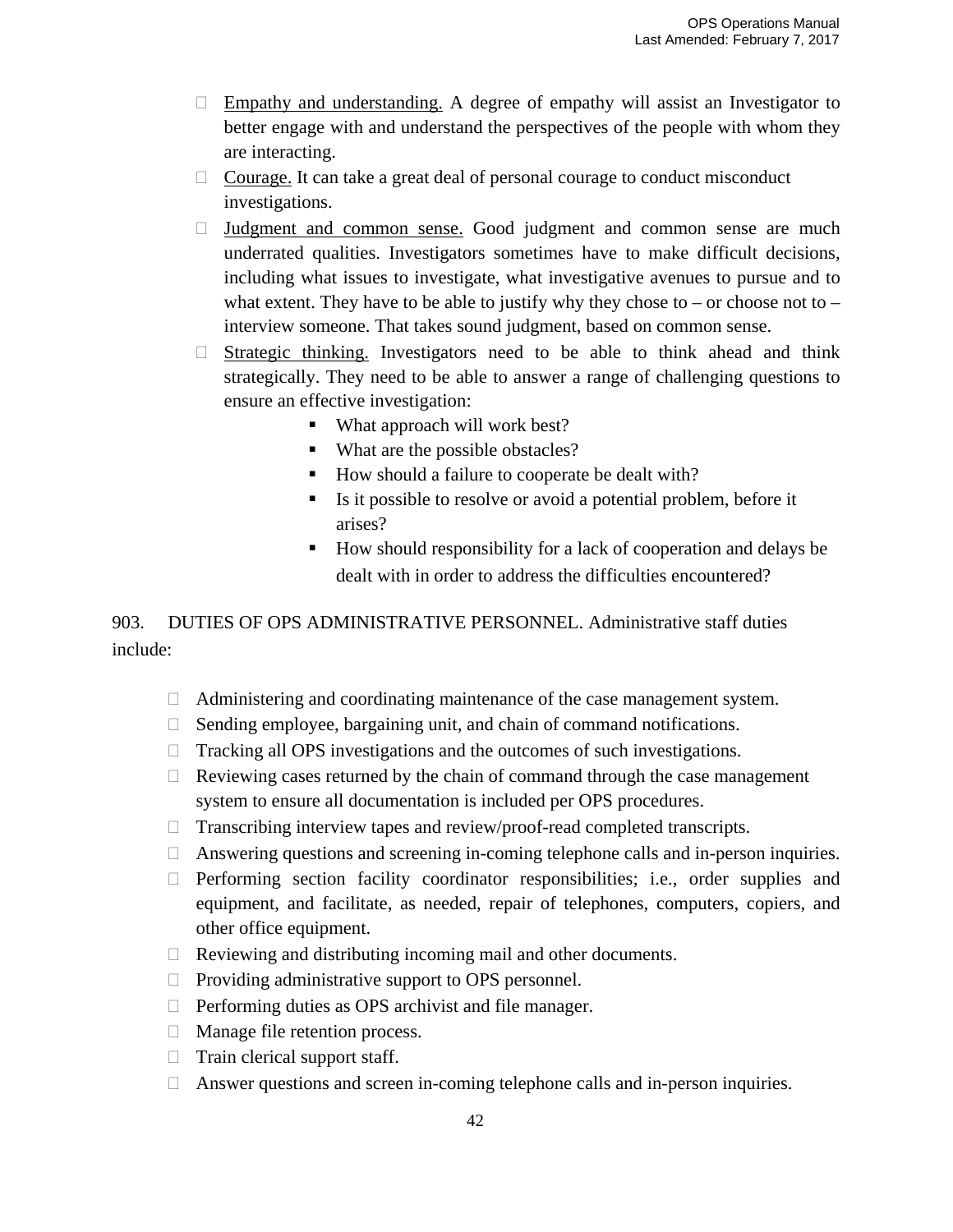- Maintain section telephone listings and staff status board.
- $\Box$  Draft correspondence to send to complainants.
- 904. DUTIES OF RESEARCH ANALYST-INTAKE COORINDATOR. Research Analyst-Intake Coordinator duties include:
	- $\Box$  Coordinating intake for misconduct complaints.
	- $\Box$  Assisting with intake of misconduct complaints when necessary.
	- $\Box$  Drafting policy recommendations for police reform.
	- $\Box$  Conducting outreach to the community about OPS's mission and responsibilities.
	- $\Box$  Reviewing, analyzing, and providing statistical data for periodic reports to the OPS Administrator and Director of Public Safety.
	- $\Box$  Conducting regular assessments of complaints received to identify problematic patterns and trends.
	- $\Box$  Drafting and helping to finalize the agency's annual report.
- 905. ANNUAL REPORT. OPS must prepare a detailed, analytical, and comprehensive annual report that addresses the operations of OPS and the CPRB, the number and nature of OPS complaints received, OPS investigations, and OPS's and the reviews and adjudication of community initiated complaints. In this annual report, OPS must summarize at least the following:
	- (a) A chart describing the process by which citizen complaints are accepted, investigated, reviewed and resolved;
	- (b) The number and types of complaints administratively dismissed and the grounds for the closures;
	- (c) An assessment of the types of complaints being received (based on their initial classification at intake) and an analysis of potential problematic patterns and trends;
	- (d) An accounting of the disposition of complaints by complaint type (based on their initial classification at intake), the number and types of complaints investigated, and the average length of complaint investigations;
	- (e) An accounting of the disposition of complaints by the CPRB and the ultimate decisions on such complaints, to include recommendations on findings and discipline and the ultimate resolution of such complaints;
	- (f) Discussion of issues identified during the course of OPS' ongoing work regarding police practices, processes, training or policies; and
	- (g) Performance measures developed and implemented by the OPS Administrator and the extent to which OPS has met those performance measures.

The report is to be completed and submitted to the Mayor, Director of Public Safety, Chief of Police, and the Cleveland Community Police Commission (CCPC) by March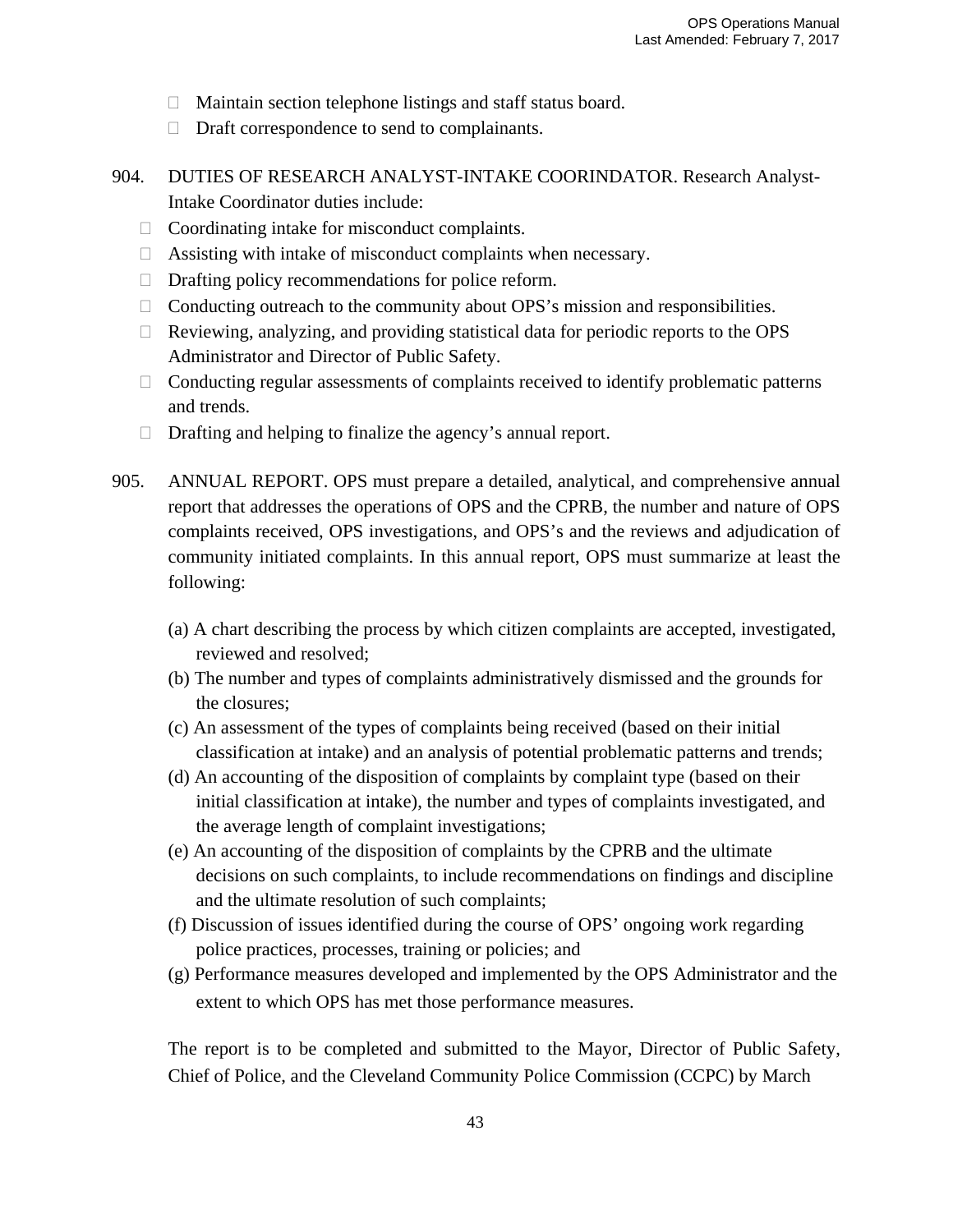31st of each year. OPS must post the report on its website not later than five (5) business days after submitting the report to the Mayor, Director of Public Safety, Chief of Police, and CCPC.

The OPS Administrator should, on an ongoing basis, provide to CDP and the Director of Public Safety, any available data or information which would inform CDP and the Director of Public Safety about patterns relating to police practices, processes, training or policies which may need attention from CDP or the Director of Public Safety.

- 906. INVESTIGATOR TRAINING. OPS Investigators will receive training, at least once per calendar year, that is adequate in quality, quantity, scope, and type and will include instruction relating to:
	- (a) investigative skills, including proper interrogation and interview techniques; gathering and objectively analyzing evidence; and data and case management;
	- (b) the particular challenges of administrative investigations of police conduct, including identifying conduct warranting investigation that is not clearly stated in the complaint or that becomes apparent during the investigation;
	- (c) properly weighing the credibility of civilian witnesses against officers;
	- (d) using objective evidence to resolve inconsistent statements;
	- (e) the proper application of the preponderance of the evidence standard; and
	- (f) CDP rules and policies, including the requirements of this Agreement and protocols related to administrative investigations of officer conduct alleged to be improper.

Such training should be provided by sources both inside and outside CDP, in order to ensure the highest quality training on investigative techniques and CDP policies, procedures, and disciplinary rules.

## **1000. AMENDMENT TO OPERATING MANUAL, PROCEDURES, AND RULES**

1001. PROCEDURE FOR AMENDING OPERATING MANUAL, INTERNAL RULES, AND OPERATING PROCEDURES. The rules contained within this Operating Manual, and the procedures and rules outlined here, may only be modified, revised, amended, replaced, or otherwise changed via the following process: